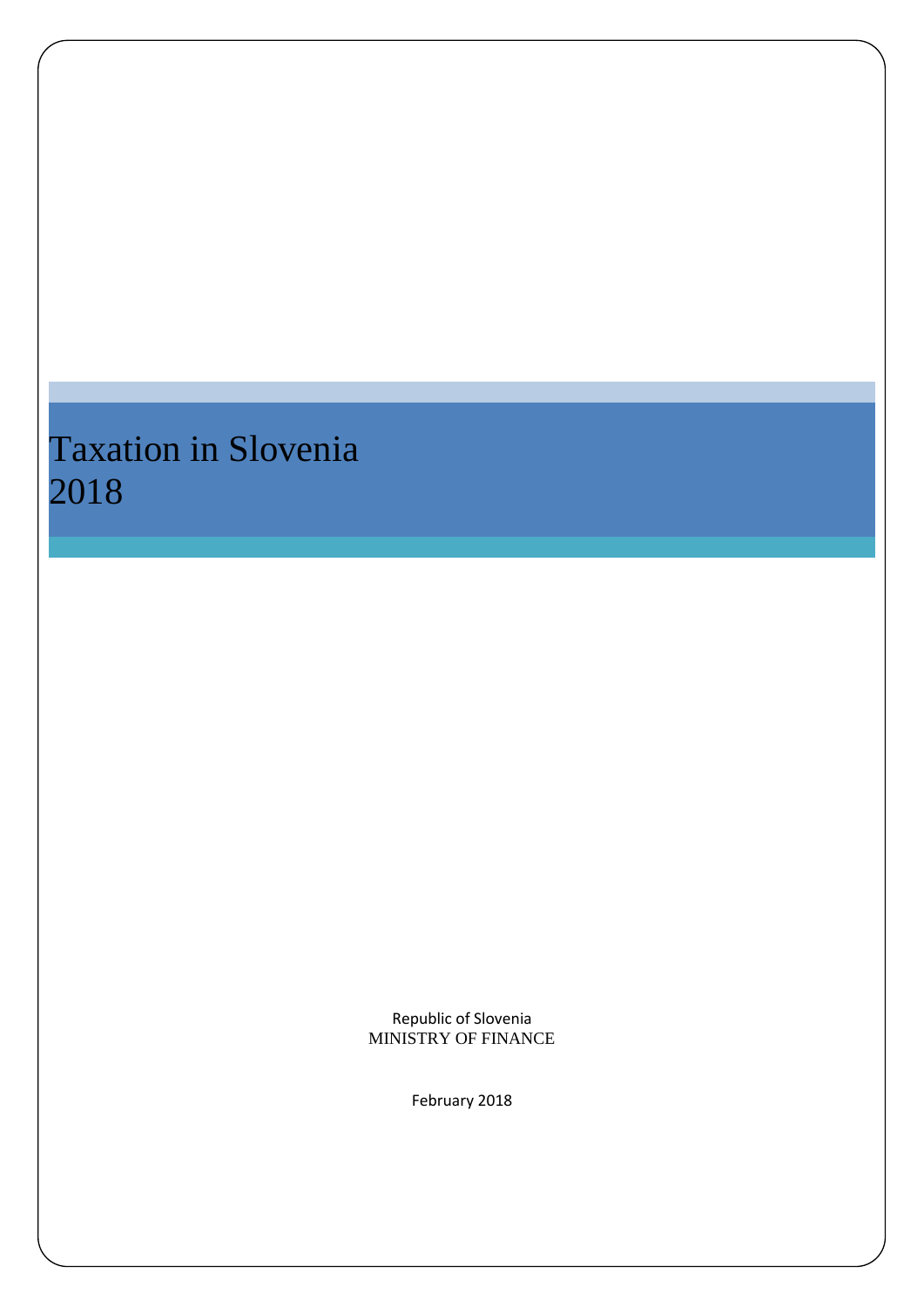## **Table of Contents**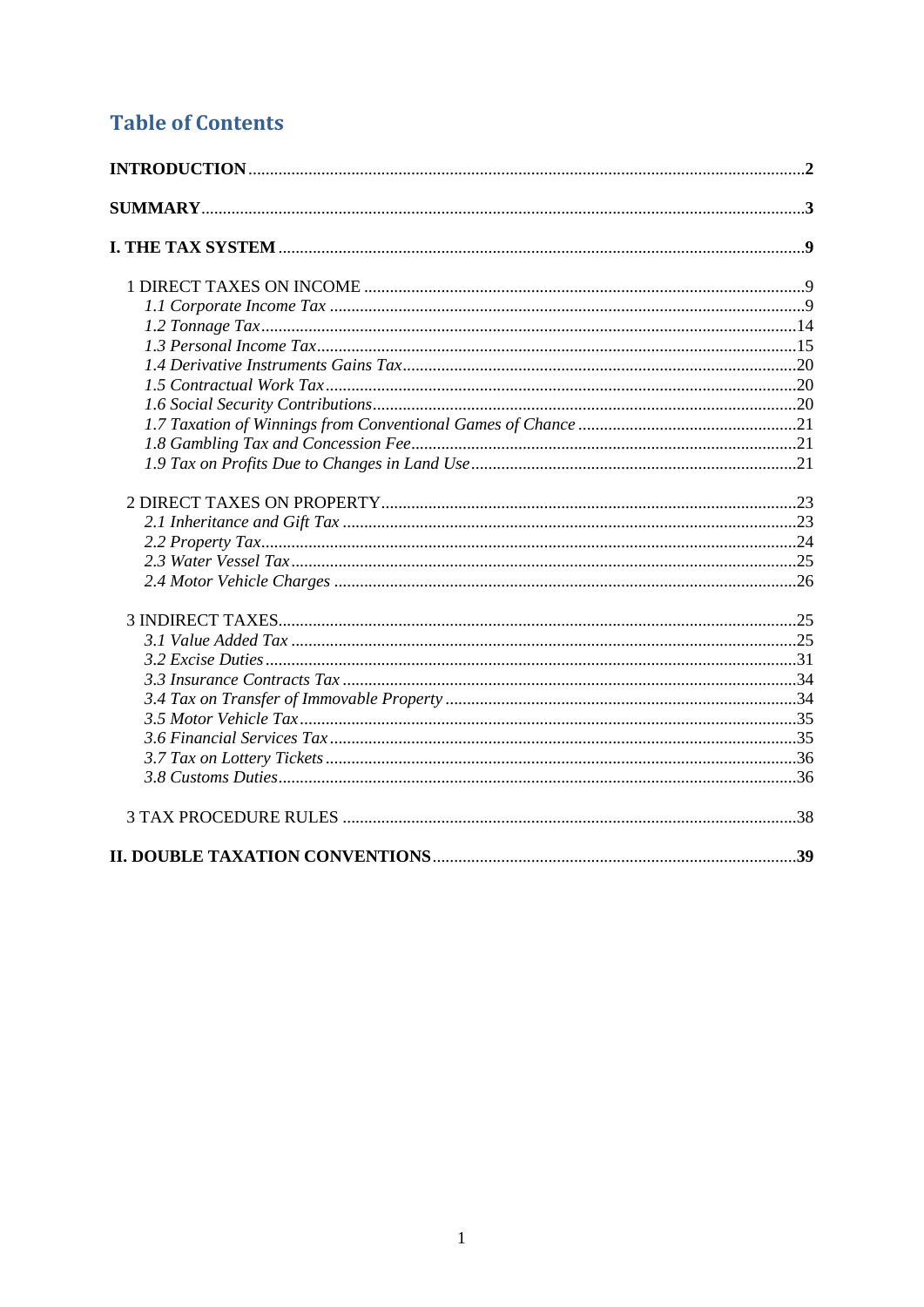## **INTRODUCTION**

This publication provides concise general information about the current Slovenian tax system with the most up-to-date information as of 1 January 2018. Its purpose is to answer some of the questions relating to taxes and to help readers gain a better and more thorough understanding of the Slovenian tax system. As such, it deals mainly with a general overview and not with specifics.

The publication includes three sections. Section I contains a summary of all existing taxes with a detailed explanation in Section II. Section III is devoted to Slovenian double taxation conventions.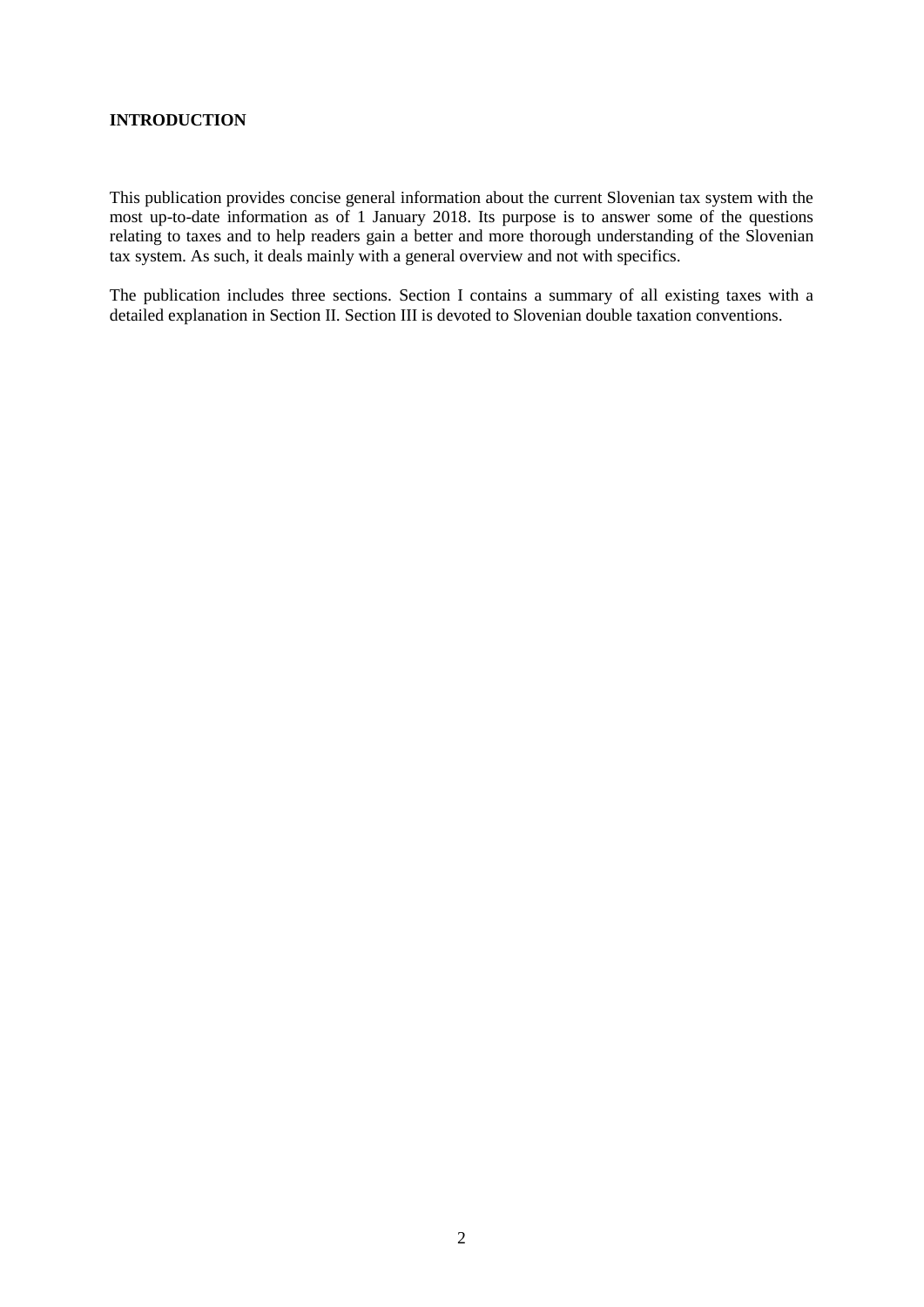## **SUMMARY**

The tax system consists of three main categories of taxes: i) direct taxes on income; ii) direct taxes on property; and iii) indirect taxes.

The following three tables show consolidated general government tax revenues in the period 2011– 2016, consolidated general government tax revenues in the same period as percentage of GDP and the structure of consolidated general tax revenues as percentage of total revenues.

|                                                    |            |            |            |            |            | - in thousands of EUR |
|----------------------------------------------------|------------|------------|------------|------------|------------|-----------------------|
|                                                    | 2011       | 2012       | 2013       | 2014       | 2015       | 2016                  |
|                                                    |            |            |            |            |            |                       |
| <b>TOTAL TAX AND SSC REVENUES (1.+2.)</b>          | 13.209.222 | 13.118.309 | 12.648.354 | 13.192.808 | 13.746.384 | 14.240.459            |
|                                                    |            |            |            |            |            |                       |
| <b>1. TAXES</b>                                    | 7.941.615  | 7.874.225  | 7.521.121  | 7.920.320  | 8.272.434  | 8.519.829             |
| 1.1. Taxes on income and profit                    | 2.723.521  | 2.656.553  | 2.137.447  | 2.385.888  | 2.584.640  | 2.680.848             |
| - Individual taxes on income and profit            | 2.054.312  | 2.077.112  | 1.868.045  | 1.915.502  | 1.986.265  | 2.078.795             |
| - Corporate income tax                             | 667.637    | 576.885    | 265.209    | 468.365    | 594.764    | 599.462               |
| 1.2. Taxes on payroll and workforce                | 29.243     | 25.623     | 23.411     | 20,200     | 19.702     | 19.792                |
| 1.3. Taxes on property                             | 215.206    | 233.933    | 254.108    | 245.017    | 237.848    | 256.190               |
| 1.4. Domestic taxes on goods and services          | 4.856.170  | 4.876.126  | 5.027.389  | 5.191.263  | 5.347.124  | 5.432.906             |
| - Value added tax                                  | 2.992.405  | 2.905.028  | 3.029.055  | 3.153.257  | 3.228.708  | 3.272.032             |
| - Excises                                          | 1.462.406  | 1.560.274  | 1.490.698  | 1.491.281  | 1.515.308  | 1.551.112             |
| - Other taxes on goods and services                | 401.359    | 410.824    | 507.636    | 546.725    | 603.108    | 609.761               |
| 1.5. Taxes on international trade and transactions | 100.250    | 82.550     | 77.468     | 77.728     | 82.472     | 81.932                |
| 1.6. Other taxes                                   | 17.227     | $-559$     | 1.298      | 224        | 648        | 48.161                |
| <b>2. SOCIAL SECURITY CONTRIBUTIONS</b>            | 5.267.607  | 5.244.083  | 5.127.233  | 5.272.488  | 5.473.949  | 5.720.630             |
| 2.1. Employees contributions                       | 2.774.034  | 2.701.319  | 2.640.418  | 2.784.872  | 2.892.913  | 3.019.668             |
| 2.2. Employers contributions                       | 2.060.342  | 2.066.717  | 2.012.924  | 2.049.324  | 2.125.125  | 2.233.222             |
| 2.3. Self employed contributions                   | 281.234    | 310.141    | 303.061    | 310.340    | 298.853    | 313.257               |
| 2.4. Other social security contributions           | 151.997    | 165.907    | 170.830    | 127.952    | 157.058    | 154.482               |

Table 1: Consolidated general government tax revenues in the period 2011–2016

*Source: Ministry of Finance, Consolidated General Government Budgetary Accounts* 

(http://w w w .mf.gov.si/en/areas\_of\_w ork/general\_government\_finance/public\_finances/consolidated\_general\_government\_budgetary\_accounts/)

#### Table 2: Consolidated general government tax revenues as percentage of GDP

|                                                    |      |      |      |      |      | - percent of GDP |
|----------------------------------------------------|------|------|------|------|------|------------------|
|                                                    | 2011 | 2012 | 2013 | 2014 | 2015 | 2016             |
|                                                    |      |      |      |      |      |                  |
| <b>TOTAL TAX AND SSC REVENUES (1.+2.)</b>          | 35,8 | 36,4 | 35,0 | 35,4 | 35,6 | 36,9             |
|                                                    |      |      |      |      |      |                  |
| 1. TAXES                                           | 21,5 | 21,9 | 20,8 | 21,3 | 21,4 | 22,1             |
| 1.1. Taxes on income and profit                    | 7,4  | 7,4  | 5,9  | 6,4  | 6,7  | 7,0              |
| - Individual taxes on income and profit            | 5,6  | 5,8  | 5,2  | 5,1  | 5,1  | 5,4              |
| - Corporate income tax                             | 1,8  | 1,6  | 0,7  | 1,3  | 1,5  | 1,6              |
| 1.2. Taxes on payroll and workforce                | 0,1  | 0,1  | 0,1  | 0,1  | 0,1  | 0,1              |
| 1.3. Taxes on property                             | 0,6  | 0,6  | 0,7  | 0,7  | 0,6  | 0,7              |
| 1.4. Domestic taxes on goods and services          | 13,2 | 13,5 | 13,9 | 13,9 | 13,9 | 14,1             |
| - Value added tax                                  | 8,1  | 8,1  | 8,4  | 8,5  | 8,4  | 8,5              |
| - Excises                                          | 4,0  | 4,3  | 4,1  | 4,0  | 3,9  | 4,0              |
| - Other taxes on goods and services                | 1,1  | 1,1  | 1,4  | 1,5  | 1,6  | 1,6              |
| 1.5. Taxes on international trade and transactions | 0,3  | 0,2  | 0,2  | 0,2  | 0,2  | 0,2              |
| 1.6. Other taxes                                   | 0,0  | 0,0  | 0,0  | 0,0  | 0,0  | 0,1              |
| <b>2. SOCIAL SECURITY CONTRIBUTIONS</b>            | 14,3 | 14,6 | 14,2 | 14,2 | 14,2 | 14,8             |
| 2.1. Employees contributions                       | 7,5  | 7,5  | 7,3  | 7,5  | 7,5  | 7,8              |
| 2.2. Employers contributions                       | 5,6  | 5,7  | 5,6  | 5,5  | 5,5  | 5,8              |
| 2.3. Self employed contributions                   | 0,8  | 0,9  | 0,8  | 0,8  | 0,8  | 0,8              |
| 2.4. Other social security contributions           | 0,4  | 0,5  | 0,5  | 0,3  | 0,4  | 0,4              |

*Source: Ministry of Finance, Consolidated General Government Budgetary Accounts; Statistical Office of the Republic of Slovenia.*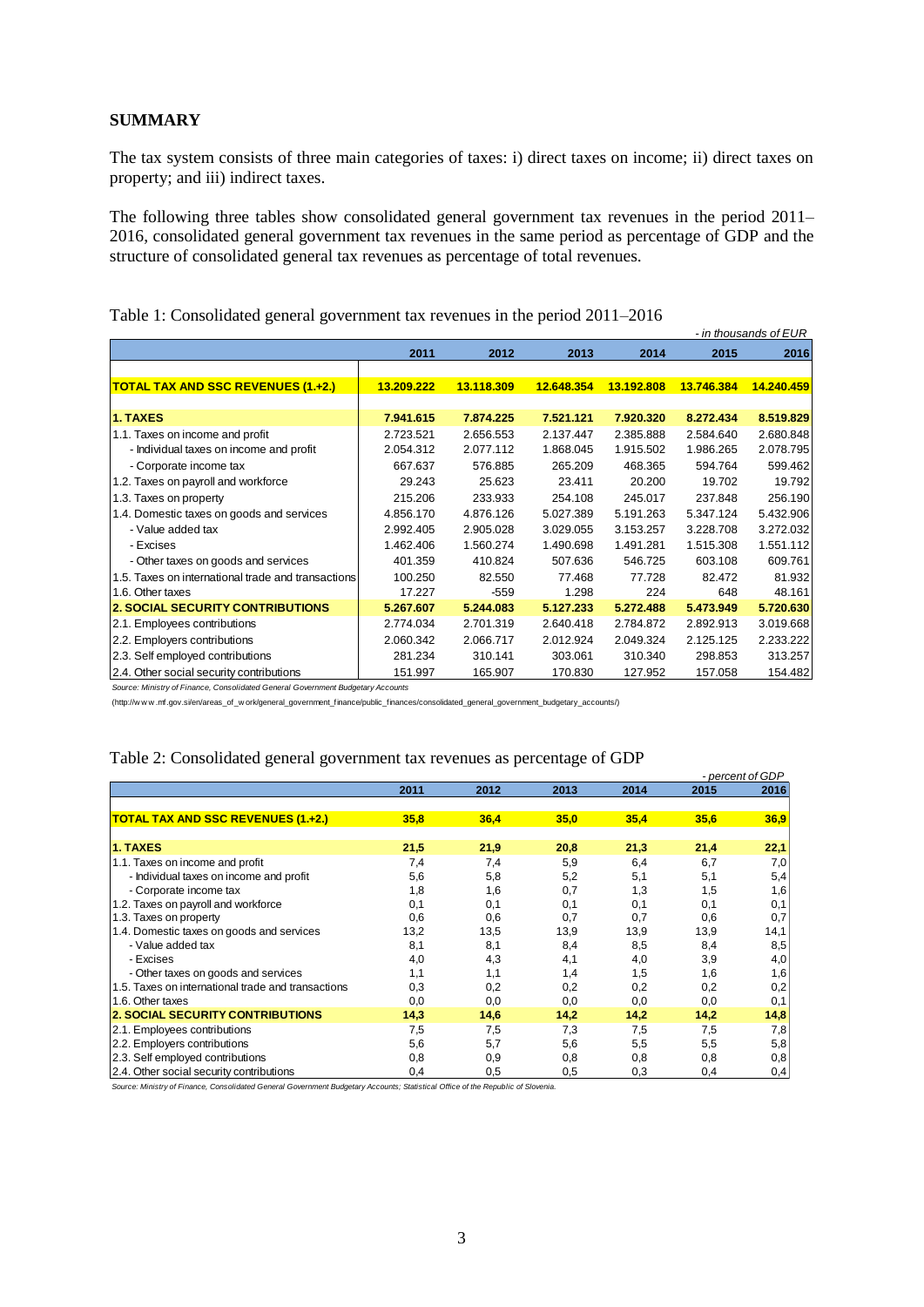|                                                    |       |       |       |       | as % of total tax revenues |       |
|----------------------------------------------------|-------|-------|-------|-------|----------------------------|-------|
|                                                    | 2011  | 2012  | 2013  | 2014  | 2015                       | 2016  |
|                                                    |       |       |       |       |                            |       |
| <b>TOTAL TAX REVENUES (1.+2.)</b>                  | 100,0 | 100,0 | 100,0 | 100,0 | 100,0                      | 100,0 |
|                                                    |       |       |       |       |                            |       |
| 1. TAXES                                           | 60,1  | 60,0  | 59,5  | 60,0  | 60,2                       | 59,8  |
| 1.1. Taxes on income and profit                    | 20,6  | 20,3  | 16,9  | 18,1  | 18,8                       | 18,8  |
| - Individual taxes on income and profit            | 15,6  | 15,8  | 14,8  | 14,5  | 14,4                       | 14,6  |
| - Corporate income tax                             | 5,1   | 4,4   | 2,1   | 3,6   | 4,3                        | 4,2   |
| 1.2. Taxes on payroll and workforce                | 0,2   | 0,2   | 0,2   | 0,2   | 0,1                        | 0,1   |
| 1.3. Taxes on property                             | 1,6   | 1,8   | 2,0   | 1,9   | 1,7                        | 1,8   |
| 1.4. Domestic taxes on goods and services          | 36,8  | 37,2  | 39,7  | 39,3  | 38,9                       | 38,2  |
| - Value added tax                                  | 22,7  | 22,1  | 23,9  | 23,9  | 23,5                       | 23,0  |
| - Excises                                          | 11,1  | 11,9  | 11,8  | 11,3  | 11,0                       | 10,9  |
| - Other taxes on goods and services                | 3,0   | 3,1   | 4,0   | 4,1   | 4,4                        | 4,3   |
| 1.5. Taxes on international trade and transactions | 0,8   | 0,6   | 0,6   | 0,6   | 0,6                        | 0,6   |
| 1.6. Other taxes                                   | 0,1   | 0,0   | 0,0   | 0,0   | 0,0                        | 0,3   |
| <b>2. SOCIAL SECURITY CONTRIBUTIONS</b>            | 39,9  | 40,0  | 40,5  | 40,0  | 39,8                       | 40,2  |
| 2.1. Employees contributions                       | 21,0  | 20,6  | 20,9  | 21,1  | 21,0                       | 21,2  |
| 2.2. Employers contributions                       | 15,6  | 15,8  | 15,9  | 15,5  | 15,5                       | 15,7  |
| 2.3. Self employed contributions                   | 2,1   | 2,4   | 2,4   | 2,4   | 2,2                        | 2,2   |
| 2.4. Other social security contributions           | 1,2   | 1,3   | 1,4   | 1,0   | 1,1                        | 1,1   |

Table 3: Structure of the consolidated general government tax revenues as percentage of the total tax revenues

*Source: Ministry of Finance, Consolidated General Government Budgetary Accounts.*

In Slovenia all taxes and custom duties are collected by the Financial Administration of the Republic of Slovenia.

#### **Corporate Income Tax**

Corporate income tax is levied on the taxable profit of private companies at a rate of 19 %. A special rate of 0 % applies under certain conditions to investment funds, pension funds and insurance undertakings for pension plans. As of 1 January 2013 there is an optional flat-rate taxation regime. In accordance with this flat-rate regime, the tax base is determined on the basis of lump-sum costs accounting for 80 % of income.

A general research and development (R&D) investment allowance is represented as a deduction from tax base of 100 % of the amount invested in internal R&D activities and purchase of R&D services, but not exceeding the amount of the tax base. There is also an investment tax allowance – a deduction from the tax base of 40 % of the amount invested in equipment and intangibles, but only up to the amount of the tax base. Further general tax allowances are available under certain conditions for entities that provide work for employees, trainees or disabled persons, as well as there is a relief for donations and voluntary supplementary pension insurance.

#### **Dividends**

A company paying dividends withholds tax at a rate of 15 % on each distributed dividend to residents and non-residents of Slovenia. If international treaties on the avoidance of double taxation stipulate a tax rate other than 15 %, the tax rate from the treaty applies. No withholding tax is paid if a resident taxpayer notifies the payer of its tax number and if the non-resident taxpayer for activities in a business unit in Slovenia notifies the payer of its tax number. No withholding tax is paid for dividends distributed to persons to whom a common system of taxation applicable in the case of parent companies and subsidiaries applies under certain conditions (at least 10 % equity, with shares held for at least 24 months).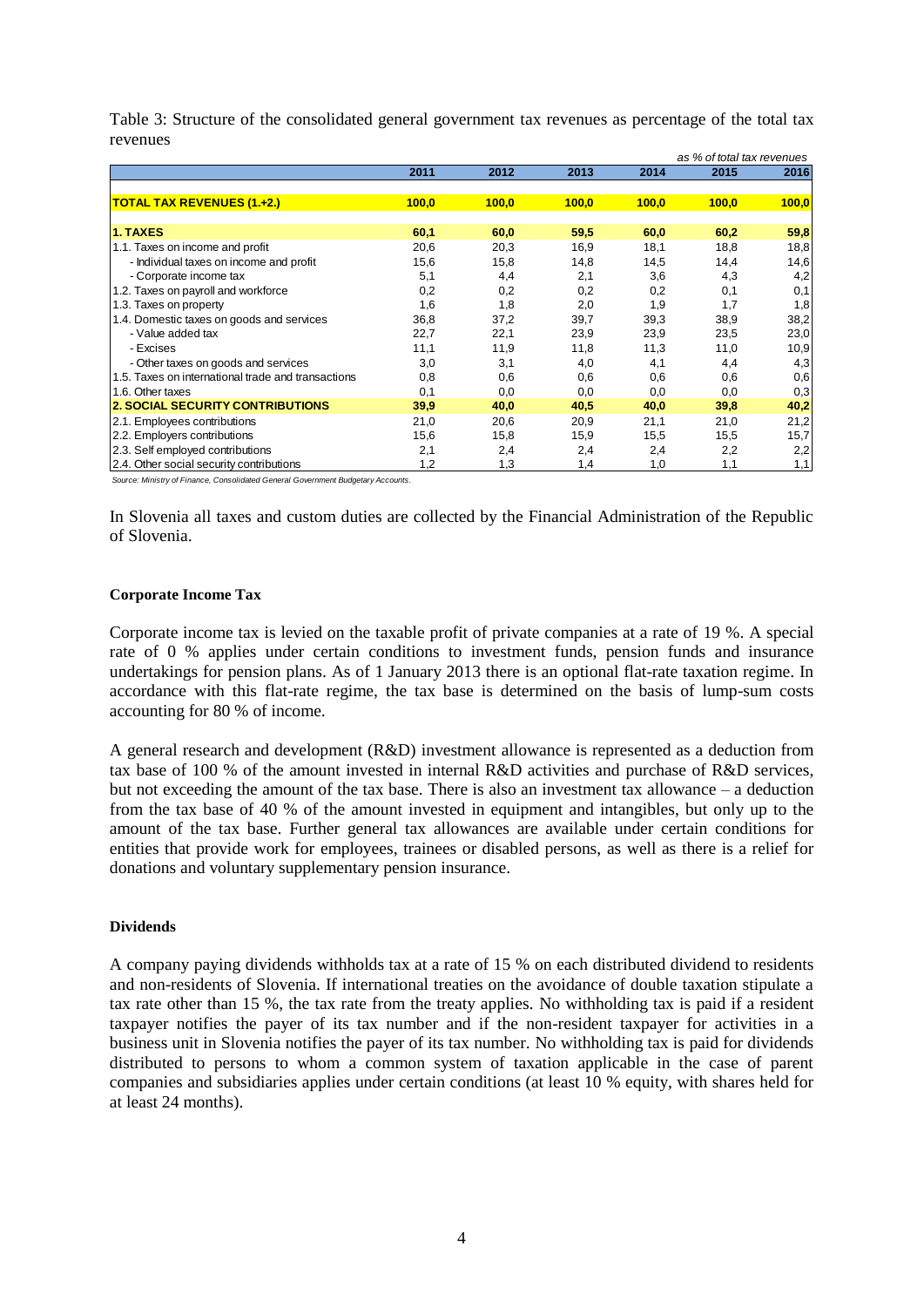#### **Tonnage Tax**

A tonnage tax regime, as an alternative to normal corporate income tax, is available to resident shipping companies in respect of their income from the operation of ships in international traffic. Each shipping company that is a taxpayer under corporate income tax may elect for the tonnage tax regime, provided that:

- it operates in maritime transport in international shipping; and
- the ships referred to in the preceding section must be strategically and commercially operated from the Republic of Slovenia.

The tonnage tax regime was introduced in January 2008; the election term lasts for 10 years and is renewable.

The tax base for a particular ship in a tax period is calculated by multiplying the daily tax base with the number of days a ship is operating within the given tax period. The tax base is the sum of tax bases for the tax period of the ships that are included in the tonnage tax regime.

#### **Personal Income Tax**

Personal income tax applies to an individual's income. There are six categories of income: income from employment, business income, income from basic agriculture and forestry, income from rental income and royalties, income from capital (interest, dividends and capital gains) and other income.

Dividends, interest, rental income and capital gains are taxed cedularly at a flat rate. Tax rate for dividends, interest and rental income is 25 %. The rate for capital gains depends on the holding period: 25 % for a holding period of up to 5 years, 15 % for a holding period from 5 to 10 years, 10 % for a holding period from 10 to 15 years and 5 % for a holding period from 15 to 20 years; for a holding period greater than 20 years there is a tax exemption.

Income tax on other categories of income not mentioned in the preceding paragraph (income from employment, business income for which the tax base is determined using actual revenue and costs, income from basic agriculture and forestry, royalties and other income, hereinafter referred to as *active income*) is paid during the tax year in the form of advance tax payments. Advance tax payments are determined according to special tax rate schedules or fixed tax rates, as the case may be.

The annual *active income* tax liability of a resident is computed in such a manner that the taxable bases of different sources of income earned in a calendar year are computed separately and then aggregated. The annual taxable base is computed after compulsory social security contributions and certain allowances are deducted. Net active income is taxed according to a progressive tax rate. There are five tax brackets in the annual tax schedule for active income. The progressive tax rates are: 16 %, 27 %, 34 %, 39 % and 50 %. Advance tax payments paid during the tax period are deductible from the final tax liability, and any difference is collected upon receipt of an assessment from the tax authorities. When the total sum of advance payments exceeds the tax payable, a refund is provided.

Under certain conditions personal business income may be taxed on a scedular basis using a lump-sum deduction regime (the tax base is determined on the basis of lump-sum costs accounting for 80 % of income). The tax rate is 20 %. The tax is treated as a final tax for residents and non-residents alike.

#### **Contractual Work Tax**

This tax is levied on gross payments made to individuals performing temporary contractual work, at a rate of 25 %. Payments for certain types of contractual work are exempt.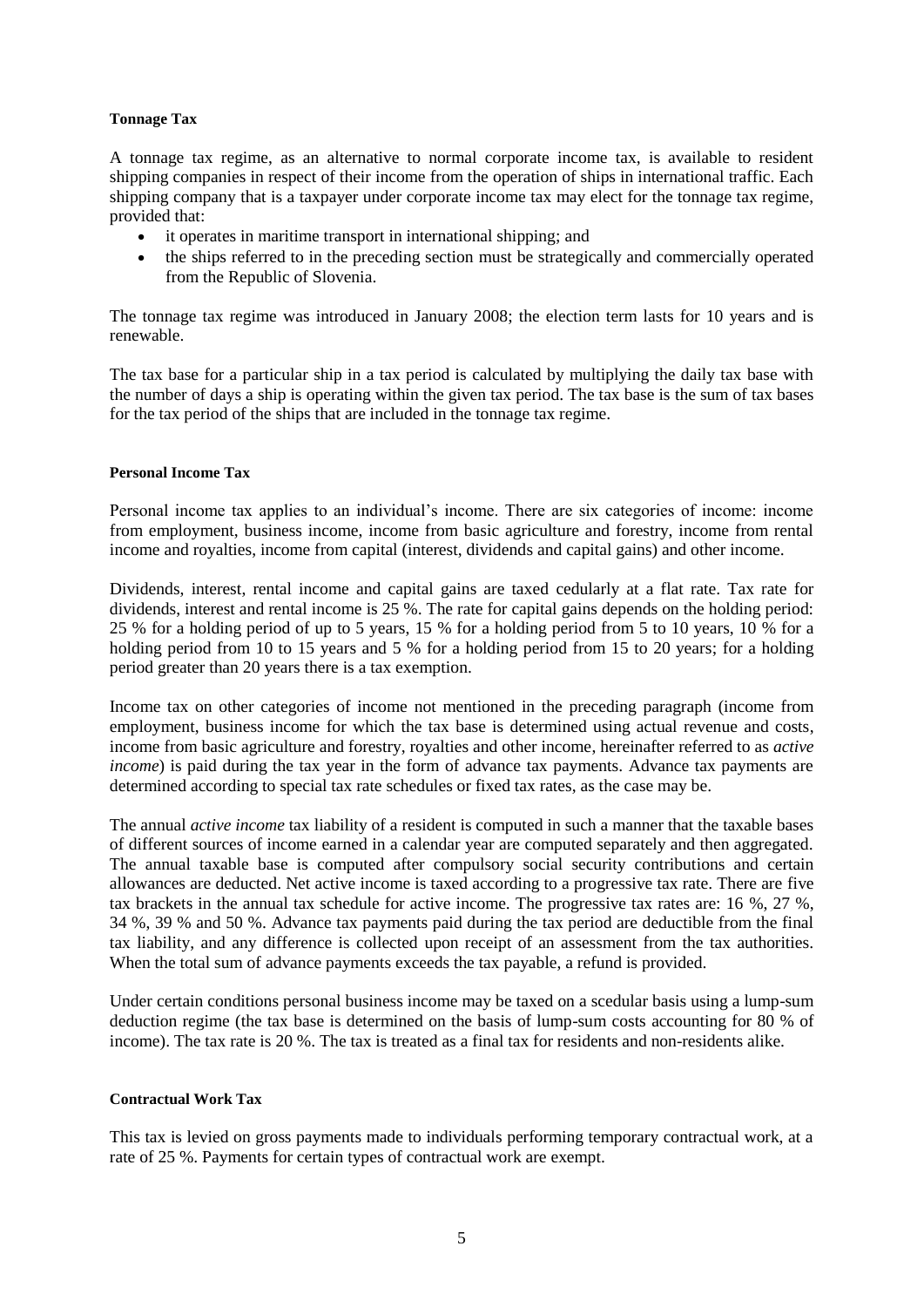#### **Interest**

The amount of interest received by an individual resident for taxation purposes in Slovenia is generally taxed at the rate of 25 %. There is no withholding tax on such interest; instead, residents are obliged to submit a return declaring such interest in each calendar year for interest received in the previous calendar year. Such tax is the final tax imposed by Slovenia on interest derived by residents.

#### **Derivative Instruments Gains Tax**

The tax on derivative instruments gains is payable by resident individuals and is levied on the difference between the value of the derivative instrument upon disposal and its acquisition value. It is levied at degressive rates depending on the period of holding (from 25 % to 0 %); 0 % (tax exemption) is applied when a holding period is longer than 20 years. Gains realized from short-term contracts are taxed at 40 %.

#### **Social Security Contributions**

Besides personal income tax, individuals must pay compulsory social contributions. Both employer and employee must pay contributions, with the contributions withheld by the employer. Self-employed persons must pay social security contributions on their own. There are four types of contributions paid to two social security schemes and to the state budget, as follows:

- for pension and disability insurance, paid to the Pension Fund;
- for medical care and sickness leave, paid to the Health Fund;
- for unemployment insurance, paid to the state budget; and
- for maternity leave, paid to the state budget.

#### **Taxation of Winnings from Conventional Games of Chance**

Winnings from lotteries, raffles, scratch lotteries, bingo, betting and similar games of chance organized in Slovenia are subject to a 15 % tax if the prize exceeds EUR 300. In the taxation of winnings the gross principle is used. No deductions are allowed. The tax is withheld by the gaming operator.

#### **Gambling Tax and Concession Fee**

Gambling tax and concession fees are levied on the gross gaming revenue (GGR) of an operator of the games of chance. Two tax rates of 5 % and 18 % are applied depending on the type of the game. Additionally, operators of the games of chance are subject to a concession fee on GGR from 5 % to 45 % also depending on the type of the game or the level of the GGR.

#### **Tax on profits due to changes in land use**

Tax is applied to capital gains from the sale of land whose use has been altered to building use after acquisition. The taxable persons are sellers, residents and non-residents, individual or legal persons. The tax rates are 25 % for transfers within 1 year after the change in land use; 15 % for transfers within 1 to 3 years after the change in land use; 5 % for transfers within 3 to 10 years after the change in land use and 0 % for transfers in a period exceeding 10 years after the change in land use.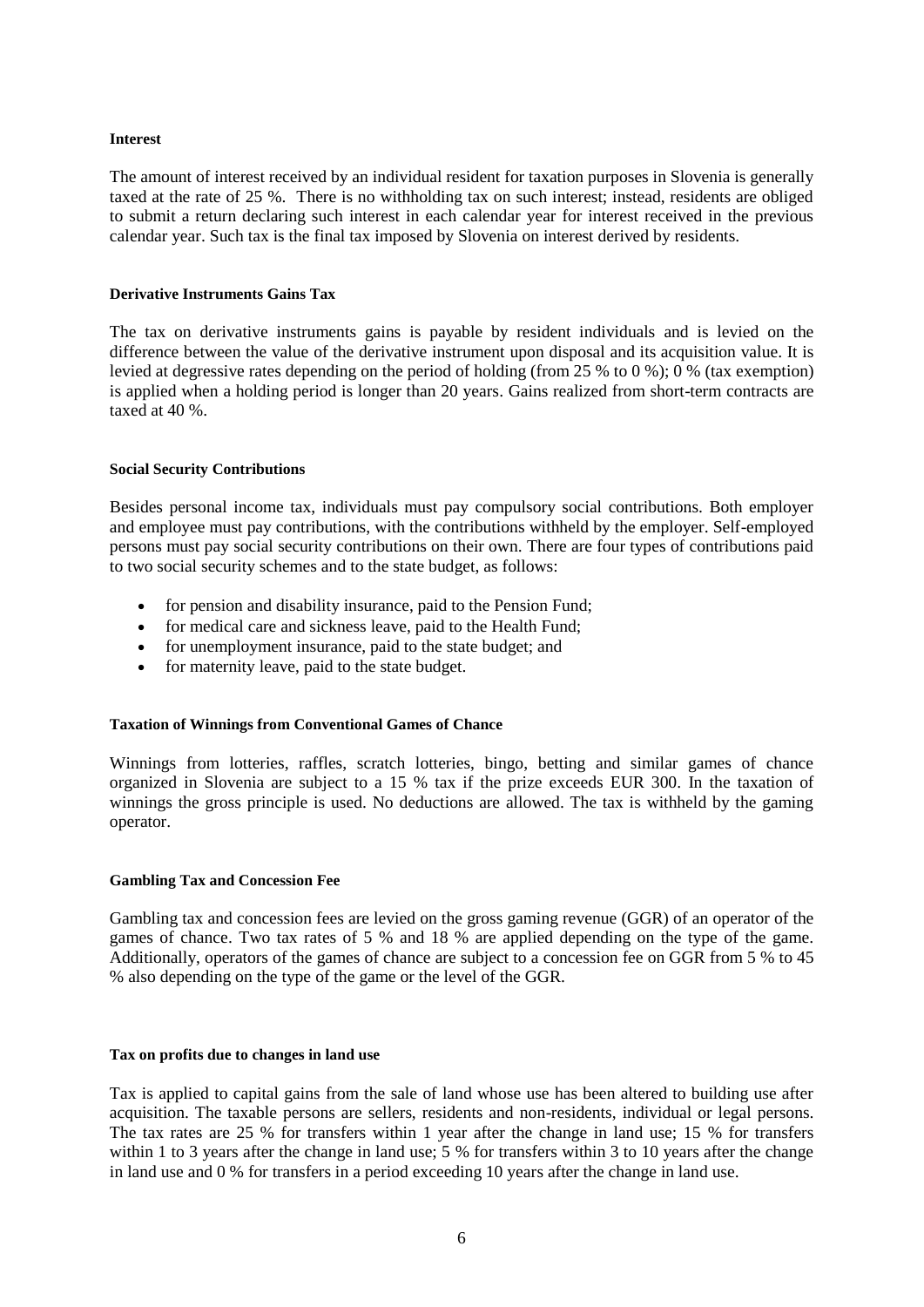#### **Inheritance and Gift Tax**

This tax is paid by the recipient, an individual or legal person of private law. It is levied on inherited property or gifts at market value. Progressive tax rates apply, which depend on the value and the relationship with the testamentary in the case of inheritance or with the donor in the case of gifts.

#### **Property Tax**

As of 1 January 2018, there are two types of duties on possession of real property in the Slovenian system. One is a duty called "the charge for the use of building land" and the other is a property tax.

The charge for the use of building land is levied on vacant and constructed building land in a possession of legal persons and individuals. The charge is set by local communities for vacant building land based on the area of the building land planned for building, and for constructed building land based on the useful area of the residential house or business premises thereon.

Property tax is a tax on buildings owned by individuals. The tax is levied at different progressive rates depending on the type and value of the premises.

#### **Water Vessel Tax**

Water vessel tax is levied on vessels longer than five metres registered in Slovenia or registered in other countries and owned by Slovenian residents. The taxpayers are the owners. The tax is levied for the calendar year, based on the length of the vessel and its engine power.

The additional water vessel tax is levied progressively according to the length and engine power of the vessel.

#### **Motor Vehicle Tax**

For passenger motor vehicles which are put into circulation in Slovenia for the first time or registered for the first time in the territory of the Republic of Slovenia, namely for vehicles with the fixed tariff code of the common customs tariff motor vehicle tax is paid. The person liable to declare and pay tax (hereinafter referred to as the taxable person) is the producer and/or the person that acquires the vehicle in another EU Member State and/or the importer of motor vehicles.

Tax base is selling price of the motor vehicle. Tax rates depend on different criteria (the type of the vehicle,  $CO<sub>2</sub>$  release, the type of fuel using for the drive, Euro emission standards, engine power).

An additional tax on motor vehicles is introduced from the 1 July 2012. Tax rates depend on the engine capacity.

#### **Motor Vehicle Charges**

Annual duty is defined as an annual fee on the use of motor vehicles in road traffic and is imposed on vehicles registered in Slovenia. Duty is set in the amount depending of different categories of vehicles, and the outstanding amount is calculated in proportion to the duration of the registration period in a certain year. The duty is also paid for the deregistration of the different categories of the vehicle when the vehicle is more than 1 year unregistered.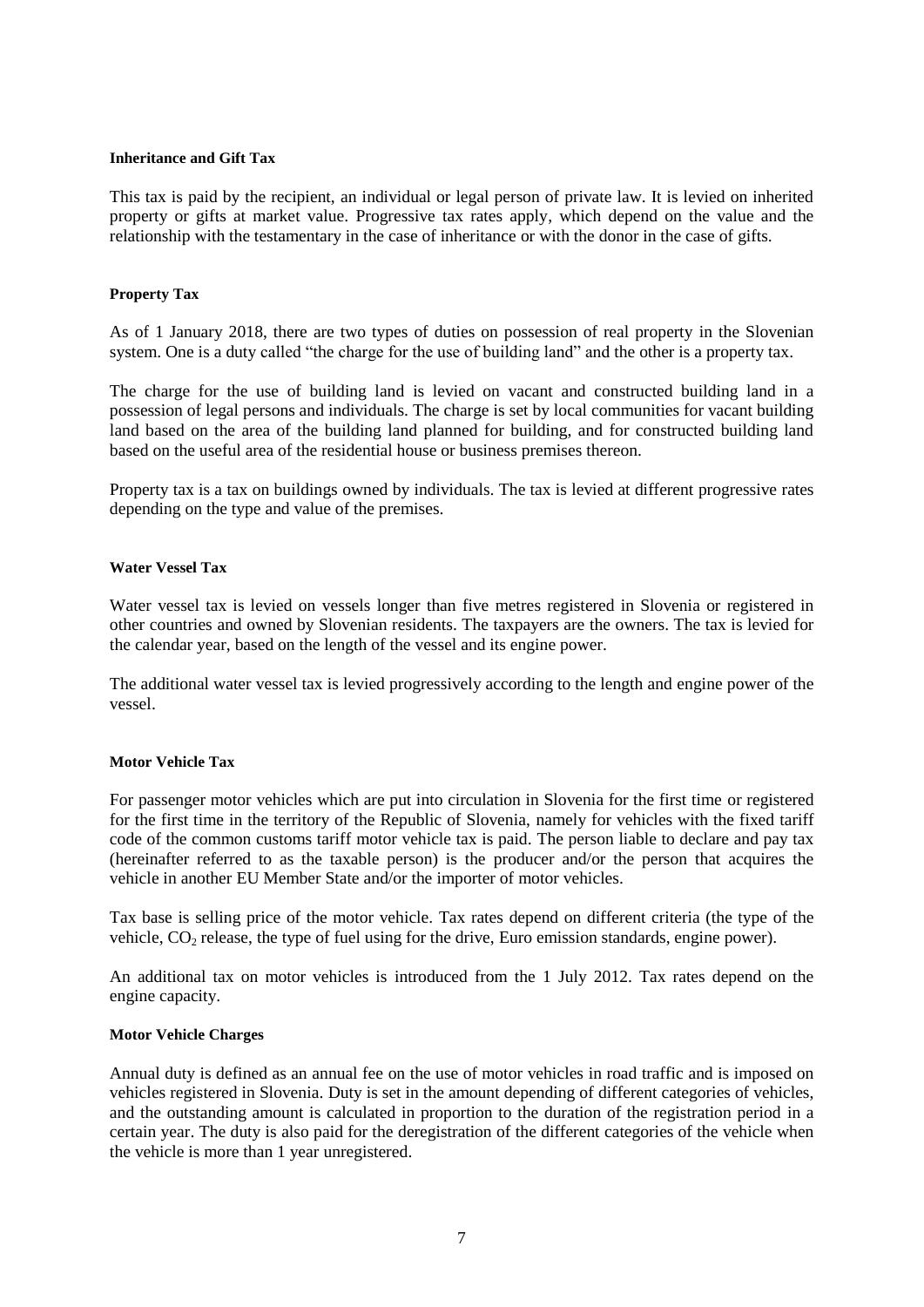#### **Value Added Tax**

Value added tax (VAT) is a general consumption tax on a net basis included in the price consumers pay for goods and services. Consumers pay this tax indirectly as taxable company or person engaging in commercial activity must remit the tax to the Tax Administration office. All companies pay VAT except those carrying out certain defined activities, small businesses and farmers with a turnover and income below defined thresholds, and in cases dealing with products intended for export and international transport. There are two VAT rates:

- a standard rate of 22 % and
- a reduced rate of  $9.5\%$ .

#### **Excise Duties**

Excise duties are levied on alcohol and alcoholic beverages, tobacco products, energy products and electricity. Manufacturers, importers of such products and persons to whom the liability may be transferred are liable to pay excise duties. Products intended for export are exempt.

#### **Financial Services Tax**

Financial Services Tax was introduced in March 2013 and is levied on financial services exempt from VAT under regulations governing the VAT and on services of insurance brokers and insurance agents. The base is a fee (compensation) received by the taxable person as the payment for financial service and the rate is 8.5 %.

#### **Insurance Contracts Tax**

This tax is levied on insurance premiums and paid by insurance companies. The tax rate is 8.5%.

#### **Tax on Transfer of Immoveable Property**

This tax is levied on the selling price of real property at a rate of 2% if VAT on the transaction is not charged. The tax is payable by the seller unless agreed otherwise. There are exemptions for certain transactions of immoveable property.

#### **Tax on Lottery Tickets**

Tax on Lottery Tickets was introduced in July 2013 and is levied on lottery tickets which are used for participation in conventional games of chance. The tax rate is 10%.

## **Customs Duties**

Customs duties are levied on goods upon importation into the EU customs territory from third countries not belonging to that territory. The rates of duties are laid down in the Common Customs Tariff of the Community and are applied in accordance with the customs legislation of the EU.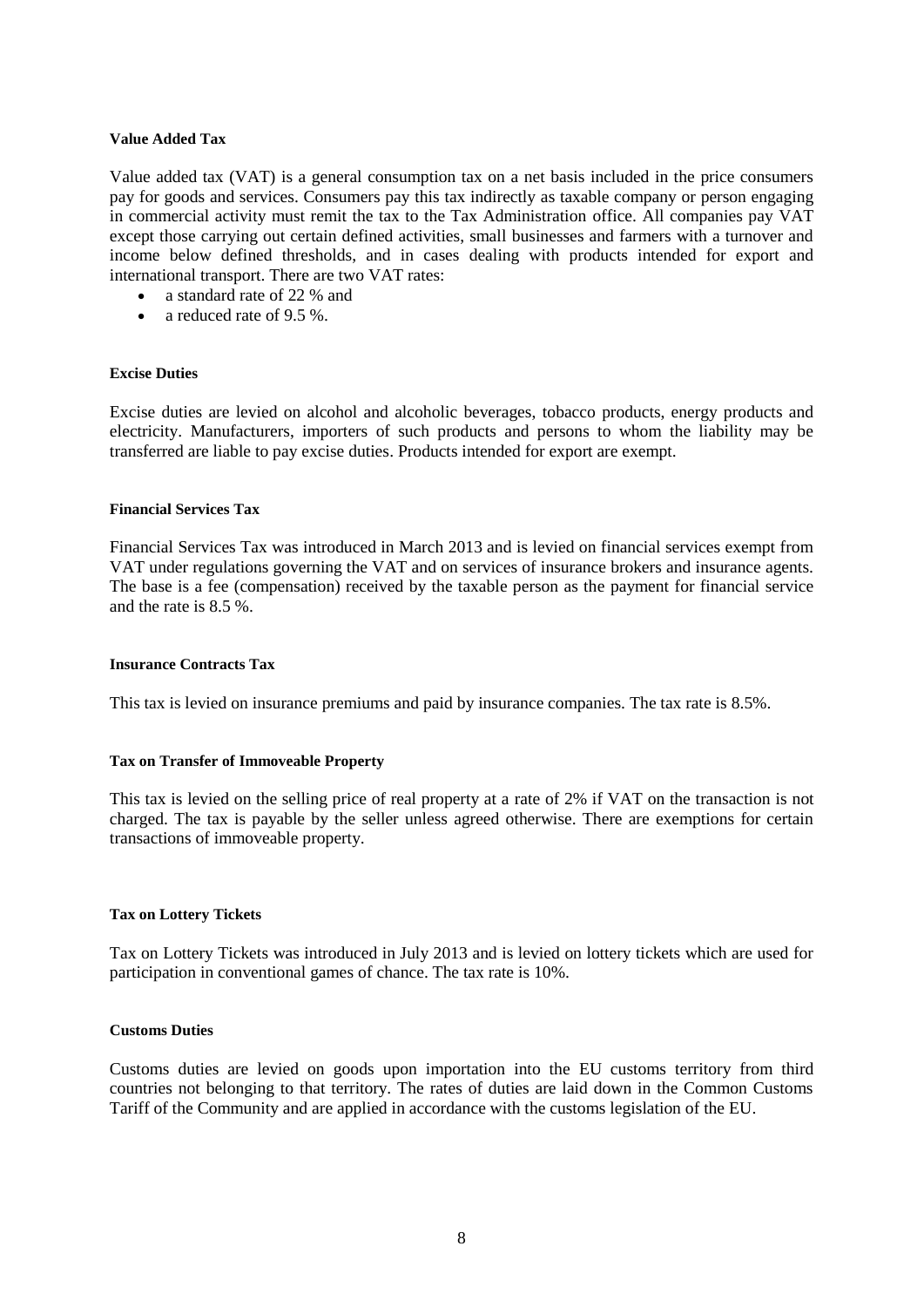## **I. THE TAX SYSTEM**

#### **1 DIRECT TAXES ON INCOME**

#### *1.1 Corporate Income Tax*

All legal persons carrying out commercial activities and having their head offices or place of effective management in Slovenia (partnerships and other corporate forms, investment funds, banks, insurance companies, cooperative enterprises, public enterprises and other legal persons) are subject to corporate income tax (taxation on worldwide income). Non-residents (legal persons who do not have their headquarters in Slovenia or their place of effective management in Slovenia) are subject to corporate income tax only if the income has its source in Slovenia.

There are a limited number of legal persons who are exempt from corporate tax for non-profit activities, for example: institutes, societies, foundations, religious communities, political parties, chambers or representative trade unions.

The Bank of Slovenia does not assess and pay corporate income tax.

The general corporate income tax rate is 19 %. There is a special rate of 0 % which applies to investment funds, pension funds and insurance undertakings for pension plans under certain conditions.

There is also a tonnage tax regime, as an alternative to normal corporate income tax. It is available to resident shipping companies in respect of their income from the operation of ships in international traffic. The regime has been in place since 1 January 2008; the election term lasts for 10 years and is renewable. All ships which are operated by a group of companies ought to be included in the tonnage tax system. The tax base for a particular ship in a tax period is calculated by multiplying the daily tax base with the number of days a ship operates within the given tax period. The tax base is the sum of tax bases for the tax period of the ships included in the tonnage tax regime (see details in the section on tonnage tax).

The tax base for computing the corporate income tax is profit, determined as the surplus of revenues over expenses recognized in the income statement according to accounting standards, unless otherwise stipulated by the Corporate Income Tax Act. Taxable income includes revenues, which are determined according to accounting standards. This generally includes all income received and capital gains realized. Recognized expenses according to the Corporate Income Tax Act are those expenses required to acquire taxable revenue. Expenses that are not required to acquire revenue are expenses for which it follows that: they are not directly linked with performing activities and are not a consequence of performing activities; they are of a private nature; and they do not conform to normal business practice. Non-recognized expenses are, *inter alia*, income similar to dividends, including payment of hidden profit distribution, expenses covering losses from previous years, costs relating to private life including the pertaining VAT, costs for forcible collection of taxes or other levies, penalties, taxes paid by a partner as a natural person, deductible VAT not claimed by the taxpayer as a tax credit, interest paid on taxes or other levies not paid on time, interest paid on loans received from persons whose principal office or place of residence is in a country outside the EU with a nominal level of tax on profits less than 12.5 %, donations and bribes.

As of 1 January 2013 there is an optional flat-rate taxation regime. In accordance with this flat-rate regime, the tax base is determined on the basis of lump-sum costs accounting for 80 % of the income. For tax payers who determine their tax base using the flat-rate regime no tax reliefs can be claimed or tax loss declared.

Adjustments or limitations imposed on recognized expenses are as follows: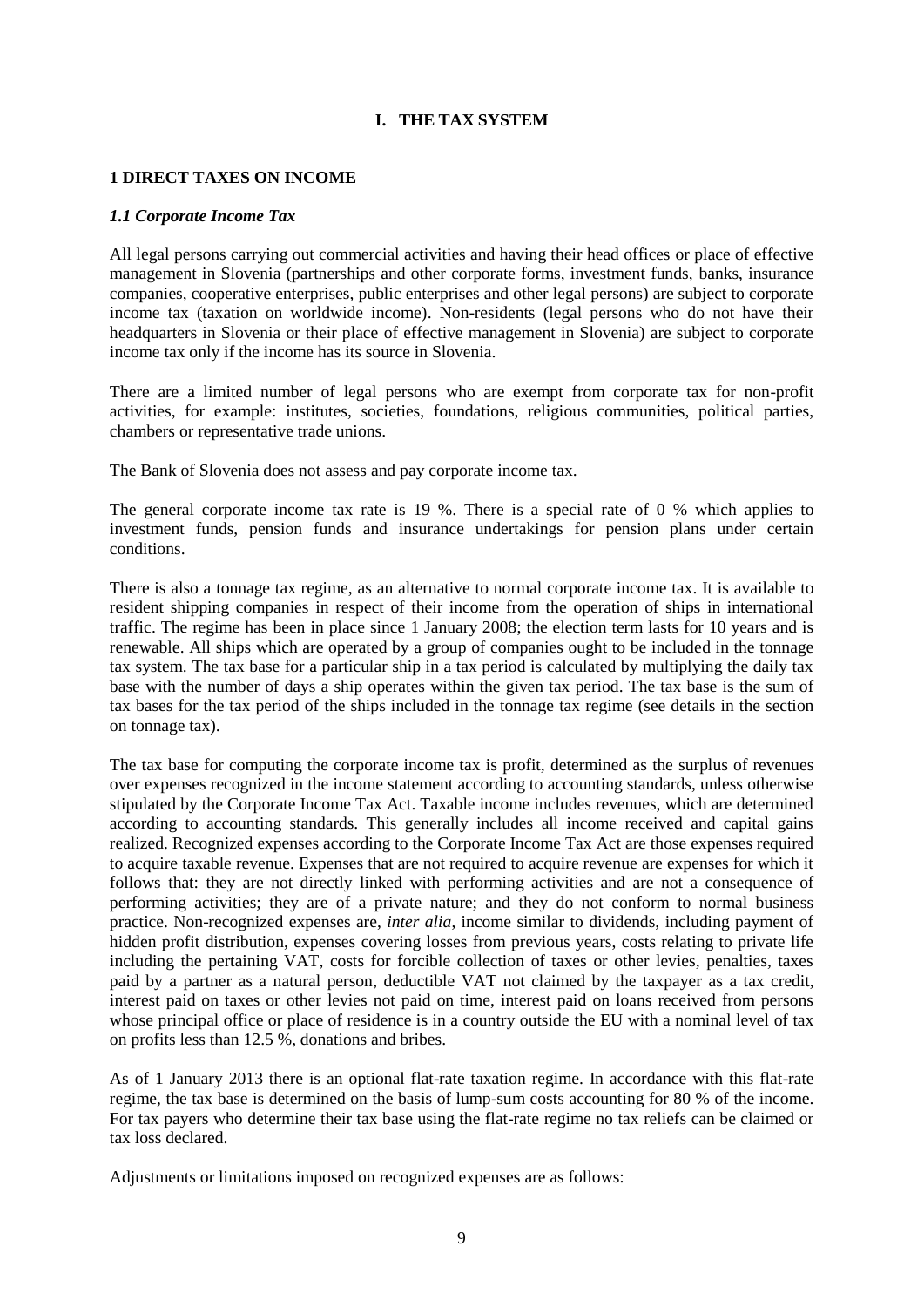Entertainment costs (including gifts with or without logo) and supervisory board costs are limited to 50 % of their total amount.

Reimbursement for annual leave, long-service bonuses, severance pay at retirement, solidarity aid, reimbursement of work-related expenses such as the cost of meals during work and for transport to and from work, field allowances, separate living allowances and reimbursement of expenses for workrelated travel (per diem allowances, reimbursement of transport costs, reimbursement of accommodation costs) are fully recognized.

The impairment of a receivable is recognized as an expense when the receivable is recorded in the books of account; however, the expense shall not exceed the lower of the following two amounts: the arithmetical average of the actual write-off of receivables in the last three years or the amount representing 1 % of taxable revenue of the tax period.

An instrument of "thin capitalization" is in force. Except in the case of loan recipients that are banks or insurance undertakings, the interest paid on loans received from a shareholder or partner who at any time during the tax period directly or indirectly owned at least 25 % of the shares in the equity capital or voting rights of the taxpayer are not recognized as an expense, if at any time during the tax period the loans exceed four times the amount of the shareholder's taxpayer equity capital (loan surplus).

In determining the tax base and recognizing revenues and expenses, the creation of provisions is limited to 50 % of their total amount. Recognized expenses for provisions are provisions given for warranties at the sale of products or services, provisions for restructuring, provisions for expected losses from onerous contracts, provisions for pensions, jubilee benefits and termination benefits. Special provisions that banks create in accordance with the act regulating banks and technical provisions that insurance undertakings create in accordance with the act regulating insurance are recognized as expenses.

Depreciation may not exceed the amount calculated using the straight-line depreciation method and the maximum annual depreciation rates shown in Table 4.

| Depreciation category                                         | <b>Maximum</b><br>annual<br>depreciation rates (%) |
|---------------------------------------------------------------|----------------------------------------------------|
| 1. Buildings, including investment property                   |                                                    |
| 2. Parts of buildings, including parts of investment property | <sub>6</sub>                                       |
| 3. Equipment, vehicles and machinery                          | 20                                                 |
| 4. Parts of equipment and equipment for research activities   | 33.3                                               |
| 5. Computers and computer equipment                           | 50                                                 |
| 6. crops lasting several years                                | 10                                                 |
| 7. Breeding animals                                           | 20                                                 |
| 8. Other investments                                          | 10                                                 |

Table 4: Depreciation allowances

Depreciation of goodwill shall not be recognised as expense.

Expenses from revaluation for impairment in goodwill are recognized up to the amount of 20 % of the initial value of the goodwill per tax period.

Loss is calculated as the surplus of expenses over revenues as defined by the Corporate Income Tax Act. Losses may be offset against 50 % of tax base in the following years. Losses may be carried forward with no limitations but the carry-back of losses is not permitted.

The Directive on the common system of taxation applicable to mergers, divisions, transfers of assets and exchanges of shares concerning companies of different Member States has been implemented.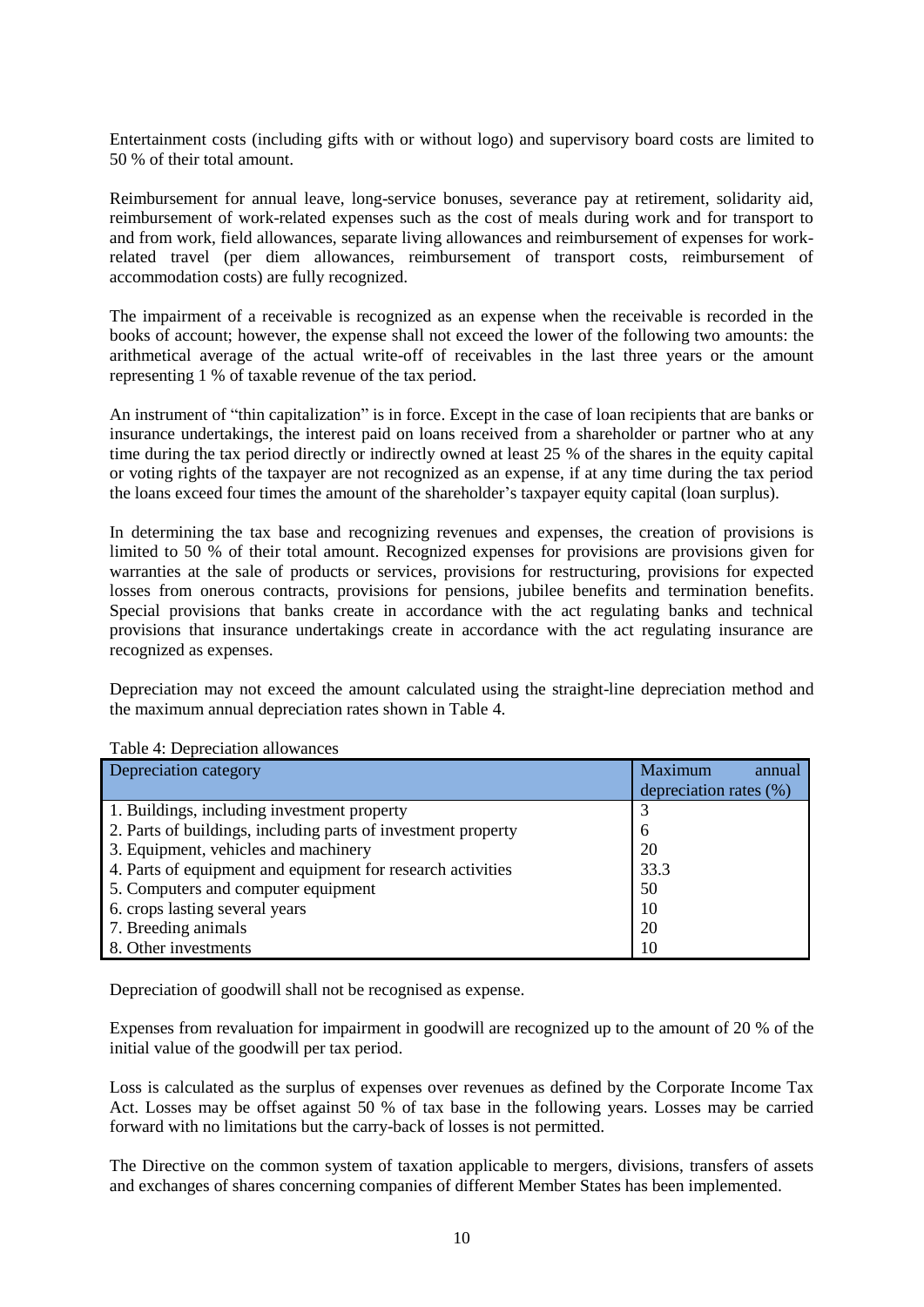A general R&D investment incentive is represented as a deduction from the tax base of 100 % of the amount invested in internal R&D activities and purchase of R&D services, but not exceeding the amount of the tax base.

There is also a tax incentive (deduction) from the tax base of 40% of the amount invested in equipment and intangibles but only up to the amount of the tax base. Equipment does not include:

1. furniture and office equipment, except computer equipment, and

2. motor vehicles, except cars and buses on hybrid or electrical drive, and trucks or buses meeting the EURO VI (emission requirements).

A tax relief for employment is granted to a taxpayer that employs a person under the age of 26 or a person above the age of 55 who has been prior to employment at least six months registered as unemployed with the Employment Service of the Republic of Slovenia and has not been employed with this taxpayer or his/her associated enterprise for the last 24 months. Such taxpayer may claim a reduction of the tax base by 45 % of the person's salary, however, only up to the amount of the tax base.

There are further general tax incentives under certain conditions for entities that provide work for disabled persons or apprentices.

A taxpayer that employs disabled persons under the Act regulating the vocational rehabilitation and employment of disabled persons may claim a reduction in the tax base in the amount of 50 % of the salaries of such persons, but not exceeding the amount of the tax base, whilst a taxpayer that employs disabled persons with 100 % physical disability or deaf persons may claim a reduction in the tax base in the amount of 70 % of the salaries of such persons, but not exceeding the amount of the tax base. A taxpayer that employs disabled persons above the prescribed quota, their disability not being the consequence of a workplace injury or occupational disease at the same employer, may claim a reduction in the tax base in the amount of 70 % of the salaries of such persons, but not exceeding the amount of the tax base.

If a taxpayer under a teaching agreement employs an apprentice or student for performing practical work in professional education, the taxpayer may claim a reduction in the tax base in the amount of the payment to this person, but not exceeding 20 % of the average monthly salary in Slovenia for each month of performing practical work of an individual involved in such professional education.

Furthermore, there is tax relief for donations. A taxpayer may claim a reduction in the tax base for amounts paid in cash and in kind for humanitarian, disabled, social protection, charitable, scientific, educational, medical, sports, cultural, ecological, religious purposes and other purposes in public interest, for payments made to residents of Slovenia or residents of EU Member States who are established under special regulations for the performance of such activities and up to an amount equivalent to 0.3% of the taxpayer's taxable revenue in the current tax period, but not exceeding the amount of the tax base. An additional reduction of 0.2 % of the taxpayer's taxable revenue is granted for amounts paid in cash and in kind for cultural purposes and voluntary societies incorporated for protection from natural and other disasters who work in the public interest and are residents of Slovenia or residents of EU Member States and are established under special regulations for the performance of such activities.

Under certain conditions a taxpayer may apply a relief for voluntary supplementary pension insurance up to 24 % of the compulsory contributions for pension and disability insurance for an insured employee, but no more than EUR 2,819.09 annually per employee.

There are also certain tax incentives (state aid) for deprived regions. Taxpayers who actually carry out activities and are established in the deprived regions may claim a reduction of the tax base in the amount of: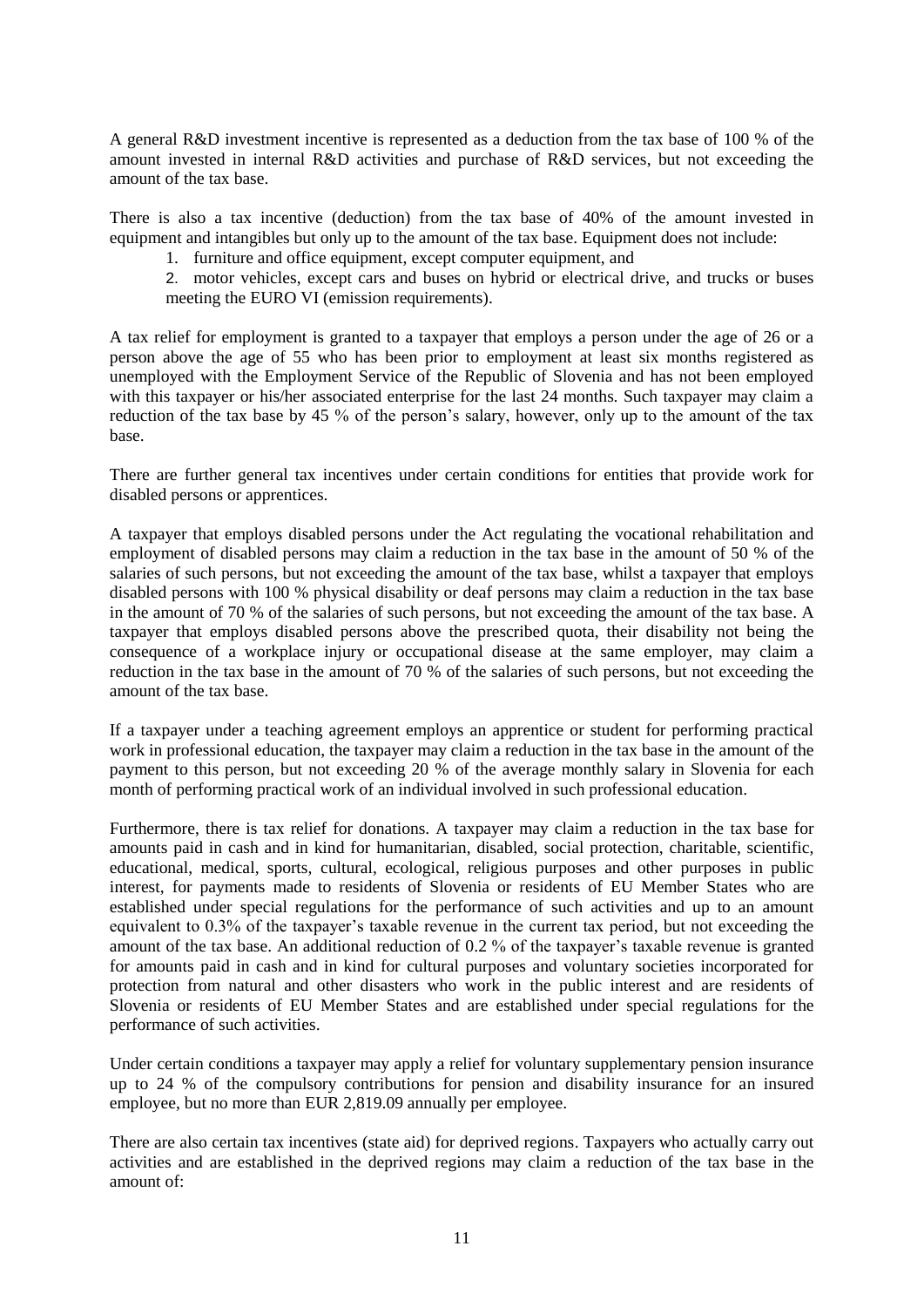- 70 % of the costs (salary and compulsory contributions of employer) for "deprived" worker in the deprived regions and
- 70 % of new initial investments in certain types of equipment and intangible assets in the deprived regions. Tax relief for investment is not compatible with general tax relief for investment according to Article 55.a of CIT-2.

However, the deductions are allowed only up to the amount of the tax base and not exceeding the maximum permissible amount in accordance with the state aid rules.

Corporate income tax is payable for the tax period corresponding to the calendar year; however, corporate taxpayers may choose their tax period to be the same as their business year, which does not necessarily equal the calendar year. In that case the taxpayer must notify the tax authority of its choice and keep in mind that the tax period chosen may not exceed a period of 12 months. The taxpayer may not change the tax period for three years.

Tax payments shall be made in advance. Tax prepayment shall be payable on a monthly basis when prepayments exceed 400 EUR or on a quarterly basis when prepayments do not exceed 400 euros. Tax returns shall be submitted to the tax authority not later than three months from the beginning of the current tax period for the preceding tax period. Taxpayers shall pay the difference between the tax prepayments made and the calculated amount of tax within 30 days of the submission of tax return. The tax authority shall refund any excess prepayments of tax not later than 30 days from the date of submission of claims.

## **1.1.1 Dividends**

Companies paying dividends withhold tax at a rate of 15 % on each dividend distributed to residents and non-residents of Slovenia. If international treaties on the avoidance of double taxation stipulate a tax rate different from 15 %, the tax rate from the treaty applies. There is no withholding tax for dividends distributed to a resident taxpayer who has notified the payer of his/her tax number and to a non-resident taxpayer liable to tax on income obtained by performing activities in or through a business unit in Slovenia and which has informed the payer of his/her tax number, provided that the income was paid to that business unit. No tax is withheld for payments of dividends and income similar to dividends distributed to persons to whom a common system of taxation, applicable in the case of parent companies and subsidiaries, applies under certain conditions (at least 10 % equity and shares held for at least 24 months). The Directive on a common system of taxation applicable in the case of parent companies and subsidiaries of different Member States has been implemented.

There is no withholding tax on dividends paid to a non-resident who is a resident of the EU or EEA if the recipient of the dividend is not able to set off the applicable Slovenian withholding tax in his/her country of residence. Similar applies to payments of dividends and interest paid from Slovenia to EU and EEA investment and pension funds.

When calculating the tax base, the taxpayer may exempt received dividends and other similar income, except hidden reserves, if the payer is:

- a taxpayer under Corporate Income Tax Act; or
- according to the tax law of a EU Member State considered to be resident in that State for tax purposes and, under the terms of a double taxation agreement concluded with a third State, is not considered to be resident for tax purposes outside Community and, in addition, shall be subject to one of the taxes to which the common system of taxation, applicable in the case of parent companies and subsidiaries of different Members States applies, and which are defined by the Minister responsible for finance, and without the possibility of an option or of being exempt; or taxpayer subject to income tax and/or profit tax, comparable to the tax under Corporate Income Tax Act, and not a resident of the state, and in the case of a business unit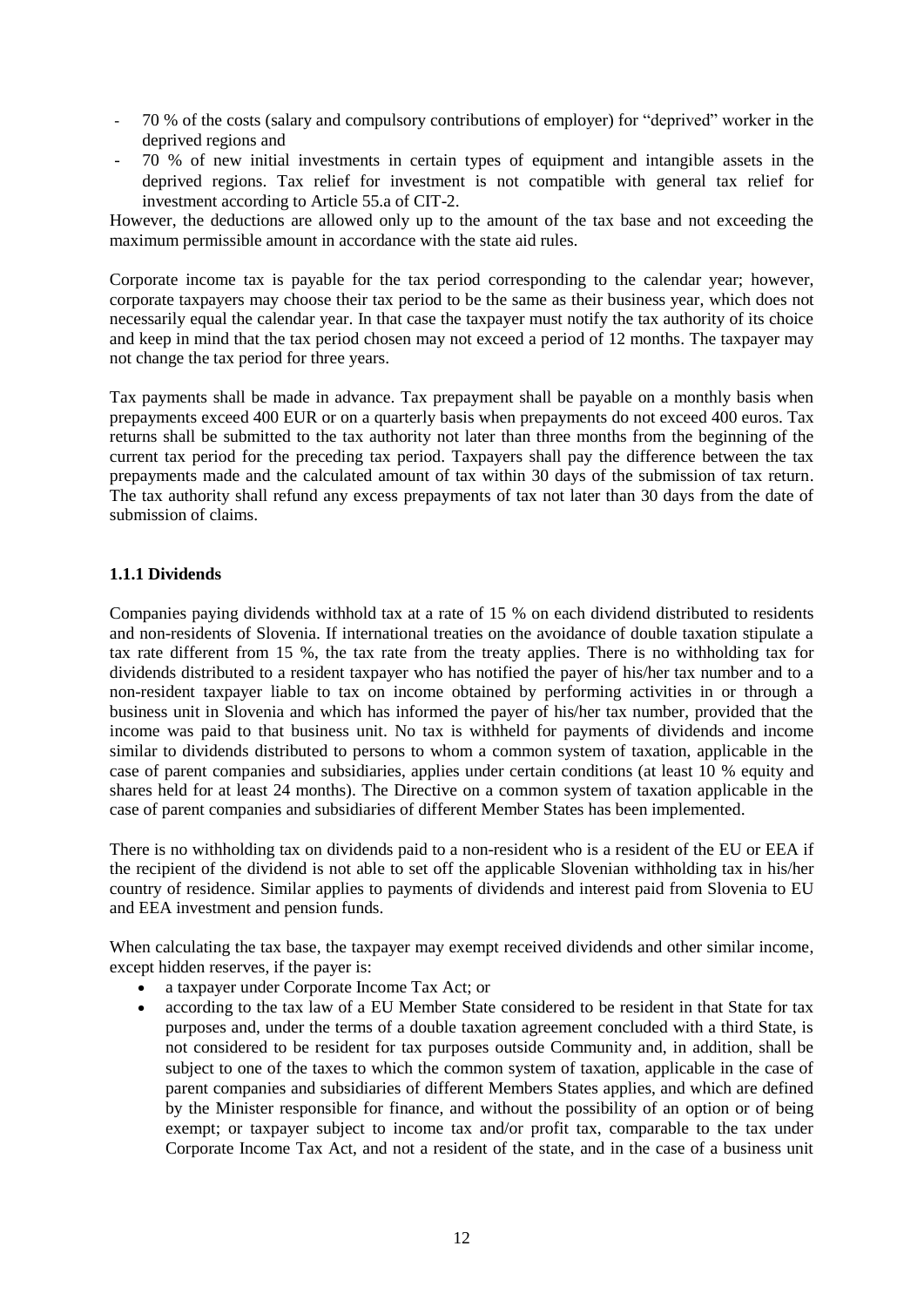this is not located in a state where the general and/or average nominal rate of taxation applicable to profits generated by companies is lower than 12.5 %.

The aforementioned provisions also apply to a non-resident recipient if the recipient's participation in equity or management of the person distributing profits is connected with business activities performed by the non-resident in or through a permanent establishment in Slovenia.

50% of capital gains from disposal of shares are tax exempt if the shares represent 8% of the company participation, they have been held for a minimum of six months, the company had at least one fulltime employee continuously during that time and the company is not a resident of a low tax jurisdiction. Likewise, only 50% of capital losses derived from the disposal of such shares are tax deductible.

In determining the tax base under the aforementioned regime of exemption of capital gains and dividends, expenses relating to participation are not recognized in the amount equal to 5 % of the received dividends and capital gains in that tax period.

## **1.1.2 Interest and Royalties**

Withholding tax at a rate of 15 % applies to interest payments. There is no withholding tax if a resident taxpayer notifies the payer of its tax number and if a non-resident taxpayer for activities in a business unit in Slovenia notifies the payer of its tax number. In the case of interest on loans raised and securities issued by the government of the Republic of Slovenia and interest paid by banks there is also no withholding tax.

There is also no withholding tax on interest arising from debt securities issued by a company established under the regulations applicable in the Republic of Slovenia, if:

- they do not contain the option of exchange for an equity security (or if they do not contain the holders' option by way of which an exchange for an equity security could be achieved if the issuer of a debt security is a bank) and
- they are admitted to trading on a regulated market or are traded in a multilateral trading system in an EU Member State or in a OECD member country,

with the exception of debt securities issued for the payment of damages under the law regulating denationalisation.

Withholding tax at a rate of 15 % applies to royalties. There is no withholding tax if a resident taxpayer notifies the payer of its tax number and if a non-resident taxpayer for activities in a business unit in Slovenia notifies the payer of its tax number.

The Directive on the common system of taxation applicable to interest and royalty payments made between associated companies of different Member States has been implemented.

No withholding tax applies to interest payments and royalties payments if at the time of the payment:

- the interest and royalty payments are paid to the beneficial owner, which is a company member of an EU Member State other than Slovenia, or a branch of a company which is an EU Member State and is situated in a different EU Member State;
- the payer and the beneficial owner are related so that:
	- $\circ$  the payer has a direct minimum holding of 25 % in the capital of the beneficial owner; or
	- $\circ$  the beneficial owner has a direct minimum holding of 25 % in the capital of the payer;
	- o the same company has a direct minimum holding of 25 % both in the capital of the payer and the beneficial owner;

as long as exclusively companies of the EU Member States are involved;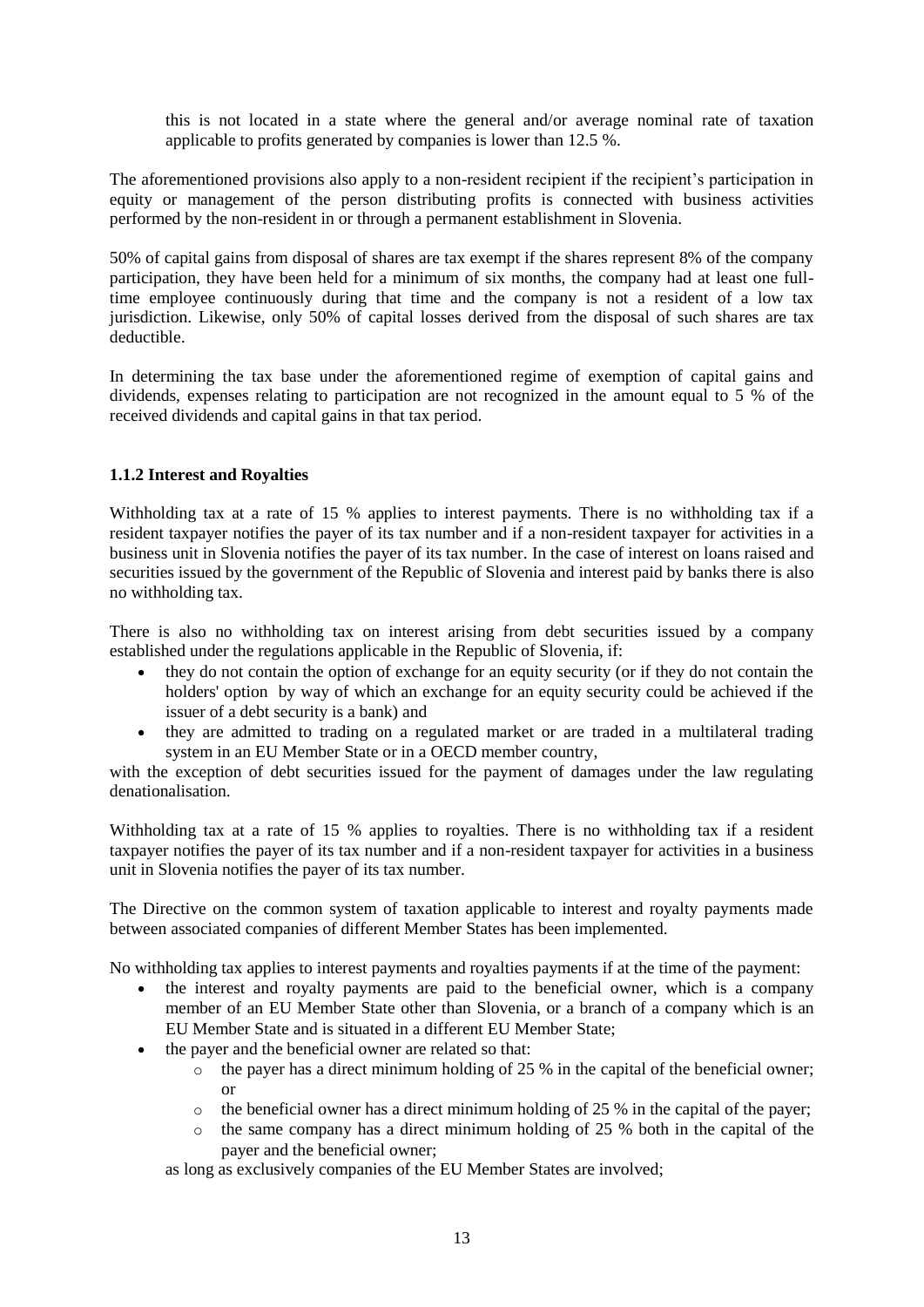- the minimum holding is held for at least 24 months; and
- the payer or beneficial owner is:
	- o a company that has one of the forms to which the common system of taxation applicable to interest and royalty payments made between associated companies of different EU Member States applies;
	- o a resident of an EU Member State for tax purposes in accordance with the law of that country; and
	- o a taxpayer subject to one of the taxes to which the common system of taxation applicable to interest and royalty payments made between associated companies of different EU Member States applies.

Eligibility under the aforementioned provisions is recognized on the basis of permission of the tax authority if the conditions are fulfilled.

## *1.2 Tonnage Tax*

A tonnage tax regime, as an alternative to normal corporate income tax (CIT), is available to resident shipping companies in respect of their income from the operation of ships in international traffic. Each shipping company that is a taxpayer under CIT may elect for the tonnage tax regime, provided that:

- it operates in maritime transport in international shipping; and
- the ships referred to in the preceding section are strategically and commercially operated from the Republic of Slovenia.

The tonnage tax regime includes any seagoing ship with gross tonnage of 100 or more, if it holds valid certificates under the International Convention on Load Lines or International Convention for the Safety of Life at Sea, issued by the country of flag, and is designed to transport passengers or goods by sea or for towage or assistance at sea.

All ships which are operated by a group of companies ought to be included in the tonnage tax system.

The relevant shipping income from operating ships in international shipping under the Tonnage Tax Act is:

- income from shipping earned in international shipping;
- income from towing of and assistance to ships at sea outside ports;
- income from the sale of ships that are included in the tonnage tax regime, provided that in five years after the sale such income is used for the purchase of one or several ships, or of shipping company in part or in full;
- profit or dividend from shipping companies (for this income the company is paying the corporate income tax that is payable under the Corporate Income Tax Act; the tax base is determined by the Tonnage Tax Act).

The tax base for a particular ship in a tax period is calculated by multiplying the daily tax base with the number of days a ship is operating within the given tax period. The tax base is the sum of tax bases for the tax period of the ships that are included in the tonnage tax regime.

The daily tax base underlying the tonnage tax account for a particular ship is calculated by reference to the net tonnage of the ship and multiplied by the amounts from the table  $\bar{5}$ .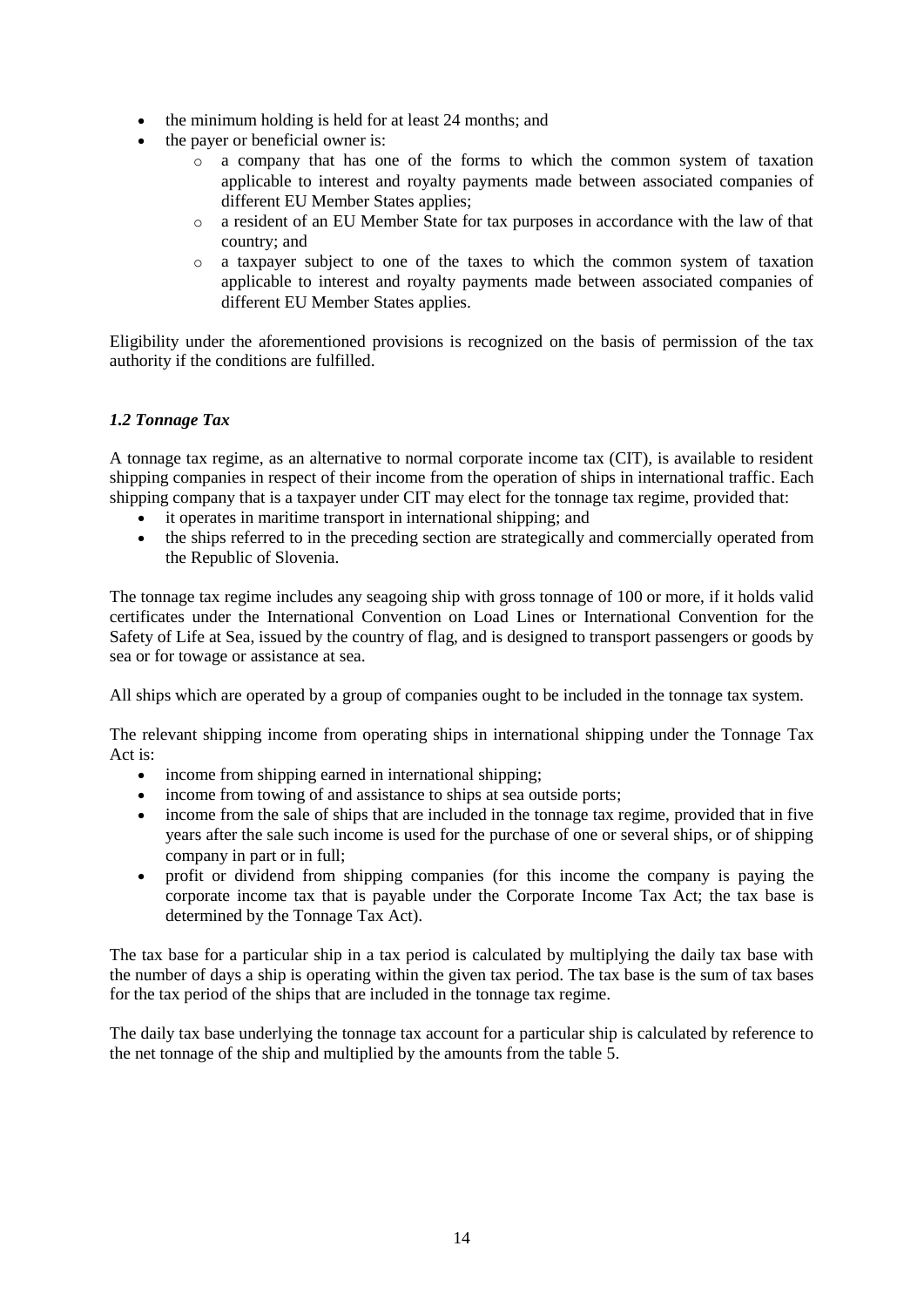| Table 5. Tax base of the tomage tax |                             |
|-------------------------------------|-----------------------------|
| Net tonnage of a ship               | EUR/day, for 100 net tonnes |
| For the first 1,000 tonnes          | 0.90                        |
| For the next $1,000-10,000$ tonnes  | 0.67                        |
| For the next $10,000-25,000$ tonnes | 0.40                        |
| Above 25,000 tonnes                 | 0.20                        |

The tonnage tax regime was introduced in January 2008; the election term lasts for 10 years and is renewable.

## *1.3 Personal Income Tax*

Table 5: Tax base of the tonnage tax

The Personal Income Tax Act distinguishes between six categories of income: income from employment, business income, income from basic agriculture and forestry, income from rents and royalties, income from capital, and other income accruing to persons liable to tax in the Republic of Slovenia.

Residents are liable to income tax on their worldwide income (i.e. income derived in Slovenia as well as abroad). Non-residents are liable to income tax on income derived in Slovenia.

An individual, regardless of his/her nationality, is a resident in Slovenia for personal income tax purposes if he/she has a formal residential tie with Slovenia (i.e. has permanent residence in Slovenia, is a Slovenian public employee employed abroad or was a Slovenian resident but is currently employed in an EU institution) or actual residential tie with Slovenia (has a habitual abode or centre of personal and economic interests or is present more than 183 days in a taxable year in Slovenia).

Each individual is treated as a separate taxpayer. There is no taxation of spouses or a family as a whole. The tax year is the calendar year.

Tax on the income from capital (on interest, dividends and capital gains) and on rental income is paid according to a flat income tax rate. Any such tax payment is treated as a final tax for residents and non-residents alike. Tax rates are as follows:

- $\bullet$  interest received: 25 %;
- dividends received: 25 %;
- capital gains: 25 % for a holding period of up to 5 years, 15 % for a holding period from 5 to 10 years, 10 % for a holding period from 10 to 15 years, 5 % for a holding period from 15 to 20 years and tax exemption for a holding period greater than 20 years.

Under certain conditions personal business income may be taxed on a scedular basis using a lump-sum deduction regime (the tax base is determined on the basis of lump-sum costs accounting for 80 % of income). The tax rate is 20 %.

Income tax on other categories of income not mentioned in the two preceding paragraphs (income from employment, business income for which the tax base is determined using actual revenue and costs, income from basic agriculture and forestry, royalties and other income, hereinafter referred to as *active income*) is paid during the tax year in the form of advance tax payments. The rate for advance tax payment is prescribed by the Personal Income Tax Act. Any such advance tax payment of a nonresident is treated as a final tax, whilst in the case of a resident it is treated as a prepayment of tax.

When the payer of income is a domestic legal person, a body of persons without legal personality, an individual who operates a business or a permanent establishment of a non-resident, the payer is bound to calculate and pay withholding tax for the taxpayer. Tax payments in all other cases (i.e. when there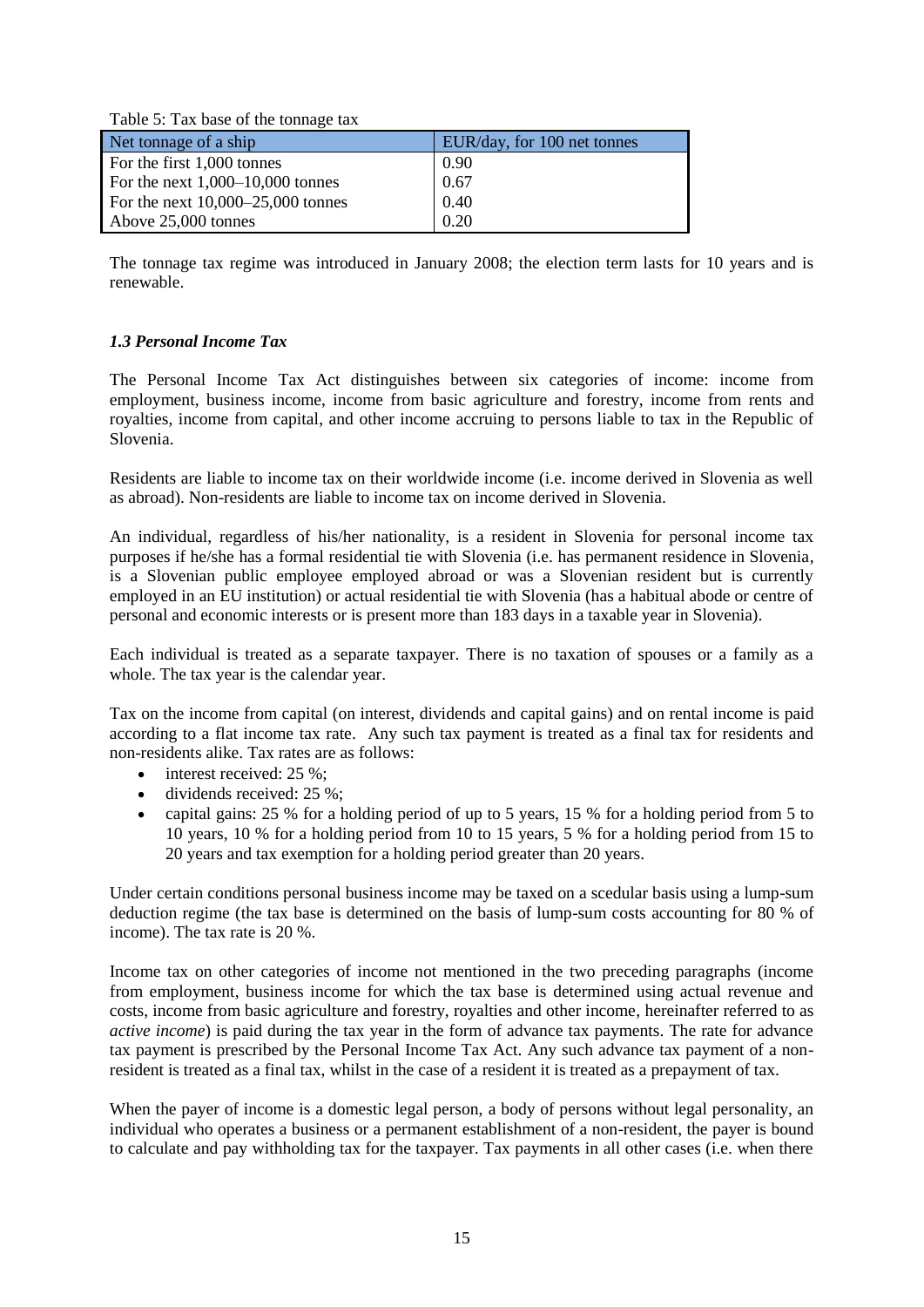is no payer of income) are to be made by the taxpayer in due time, as determined by the Tax Procedure Act.

The annual *active income* tax liability of a resident is computed in such a manner that the taxable bases of different sources of income earned in a calendar year are computed separately and then aggregated. The annual taxable base is computed after compulsory social security contributions and certain allowances are deducted. The net amount is taxed at progressive rates. The annual tax rate schedule is fixed and applies to the following year. This enables the taxpayer to determine his/her *active income* tax liability during the tax year.

| $10000$ of $100000000$ for the fear 2010 (in Eq. i. |           |              |              |           |
|-----------------------------------------------------|-----------|--------------|--------------|-----------|
| Tax base                                            |           | Tax          |              |           |
| over                                                | to        |              |              |           |
|                                                     | 8,021.34  |              | $16\%$       |           |
| 8,021.34                                            | 20,400.00 | $1.283,41+$  | 27 % above   | 8,021.34  |
| 20,400.00                                           | 48,000.00 | $4,625.65+$  | 34 % above   | 20,400.00 |
| 48,000.00                                           | 70,907.20 | $14,009.65+$ | $39%$ above  | 48,000.00 |
| 70,907.20                                           |           | $22,943.46+$ | $50\%$ above | 70,907.20 |

Table 6: Tax schedule for the year 2018 (in EUR)

Advance tax payments are deductible from the annual *active income* tax liability of a resident, and any difference is collected upon receipt of an assessment from the tax authorities.

Financial Administration is obliged to generate an annual tax return from its own information (delivered by the payers of the income) to assess the tax and submit the return to the taxpayer. If the taxpayer does not dispute the tax assessment the tax (the difference between the total tax payable and the total amount of tax paid in advance) has to be paid within 60 days from the day the tax assessment is submitted. When the total sum of advance payments exceeds the annual tax payable a refund is provided within the same time limit. If the tax assessment has not been submitted to the taxpayer by the June 15th, then the taxpayer is obliged to file an annual income tax return by the end of July. Then the tax liability of the taxpayer is calculated by the Financial Administration. The Financial Administration is obliged to issue a written order before 31 October of the same year. The tax due (the difference between the total tax payable and the total amount of tax paid in advance) must be paid within 30 days of the day the written order is submitted. When the total sum of advance payments exceeds the annual tax payable, a refund is provided within the same time limit.

Taxpayers who are liable for tax on business income are obliged to submit their income tax declarations on business income to the local financial administration office by 31 March of the following year.

All taxpayers (except for basic agricultural and forestry activity) must keep records of their income. They are obliged to keep records for at least five years from the year they relate to.

To avoid double taxation of income, Slovenia has concluded a considerable number of double taxation conventions (see Section III).

#### **1.3.1 Taxable Income**

According to the Personal Income Tax Act, income is classified into six categories: income from employment, business income, income from basic agriculture and forestry, income from rents and royalties, income from capital and other income. The taxable base for each category of income is clearly defined by the Personal Income Tax Act.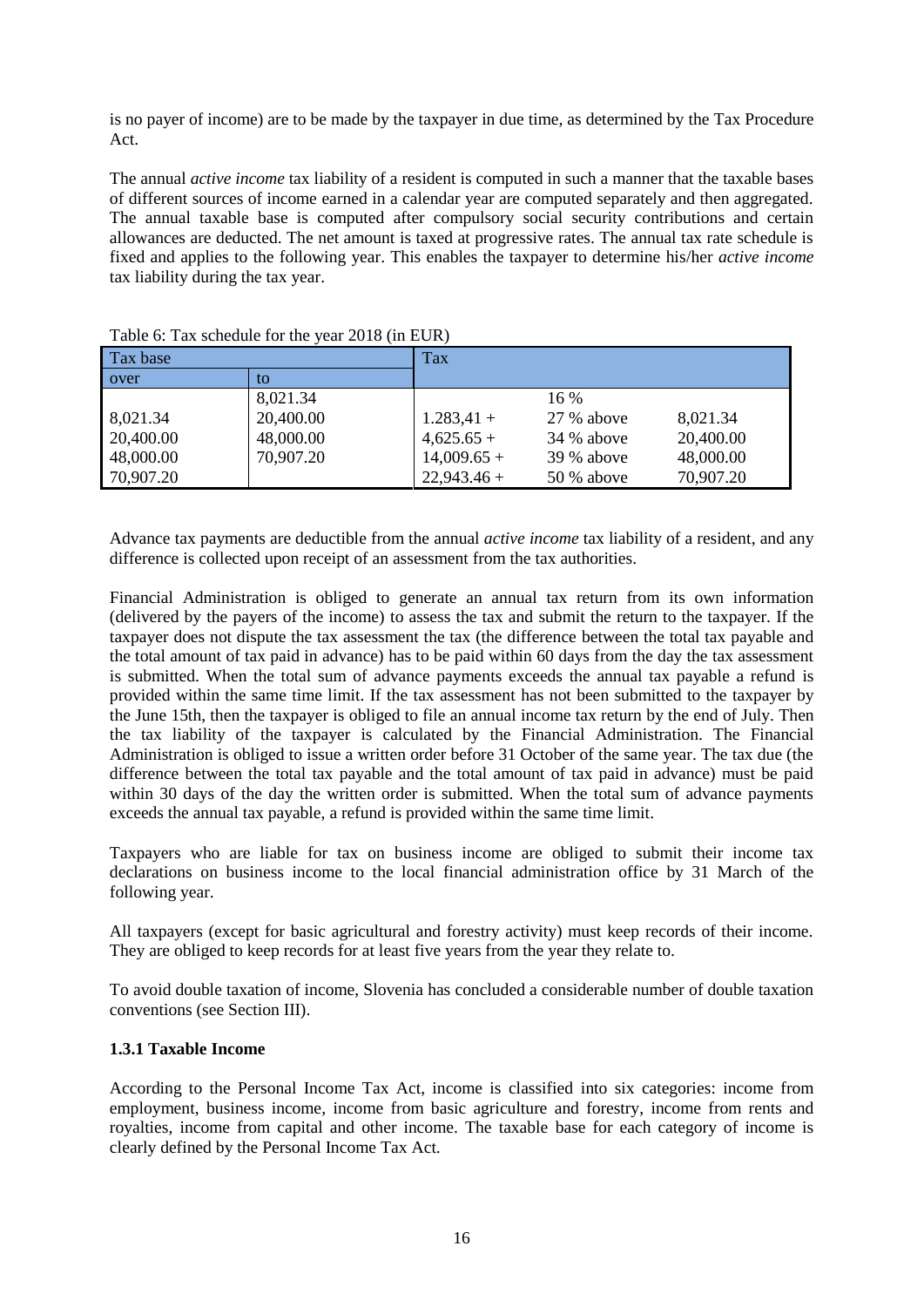The first category of income includes income from employment, i.e. salaries or wages, including fringe benefits (compensation for work-related expenses are exempt from the tax base up to a certain level, as determined by government regulations), pensions, income earned under contract for temporary work or for the execution of services and jobs on any other basis, and other income from dependent activities, including services and the jobs of directors, procurators and other nominated, appointed or elected persons.

The income paid on the basis of business performance is exempt from the taxable base for the personal income tax (but not from social security contributions) up to amount corresponding to 100% of the last published average monthly salary in the Republic of Slovenia. 'The part of a salary paid on the basis of business performance' is defined as income which should be paid once in a calendar year to all eligible employees at the same time, and under the condition that the right to receive such income is provided:

- in the employer's general legal acts, with the same eligibility conditions for all employees; or
- in the collective labour agreement including or serving as basis for eligibility criteria for receiving such income.

In principle, all fringe benefits given by employers or other persons to their employees or family members of employees in connection with employment, such as the private use of company cars, rental benefits, zero-interest loans, discounts on products and services, gifts and share options, are taxed.

A special scheme for posted workers, introduced in 2018, provides for tax exemption of 20 % of the income from employment but not more than 1000 EUR per month. The Personal Income Tax Act defines conditions for such exemption.

The second category, business income, refers to income derived by an individual who independently performs an activity such as entrepreneurship, agricultural or forestry activity and connected activities, professional activities or other independent activities. The profit is determined by deducting expenditures from income for a given calendar year (determining the tax basis using actual revenue and expenses).

Taxpayers deriving business income may claim a deduction of:

- 100% of the amount invested in internal R&D activities and purchased for R&D services but not exceeding the amount of the taxable base;
- in the case of employment of a person at a disadvantage in the labour market, as defined by Personal Income Tax Act, 45 % of salary of such person.

Next to the mentioned investment incentive, taxpayers deriving business income may claim a deduction of 40 % of the amount invested in equipment and intangibles.

Taxpayers who generate income from business activities and are established in Pomurje or Pokolpje regions may claim a reduction of the tax base:

- 70 % of the amount for new initial investments in certain types of equipment and intangible assets;
- 70 % of the costs incurred if they employ a "deprived" worker in the Pomurje or Pokolpje regions for at least 12 months.

Under certain conditions personal business income may be taxed on a schedular basis using a lumpsum deduction regime (the tax base is determined on the basis of lump-sum costs accounting for 80 % of income). The tax rate is 20 %. Under lump-sum tax regime no allowances or deductions can be claimed by the taxpayer.

The third category of income covers income from basic agriculture and forestry, i.e. agricultural and forestry based on the use of agricultural and forest land. The tax base is determined according to the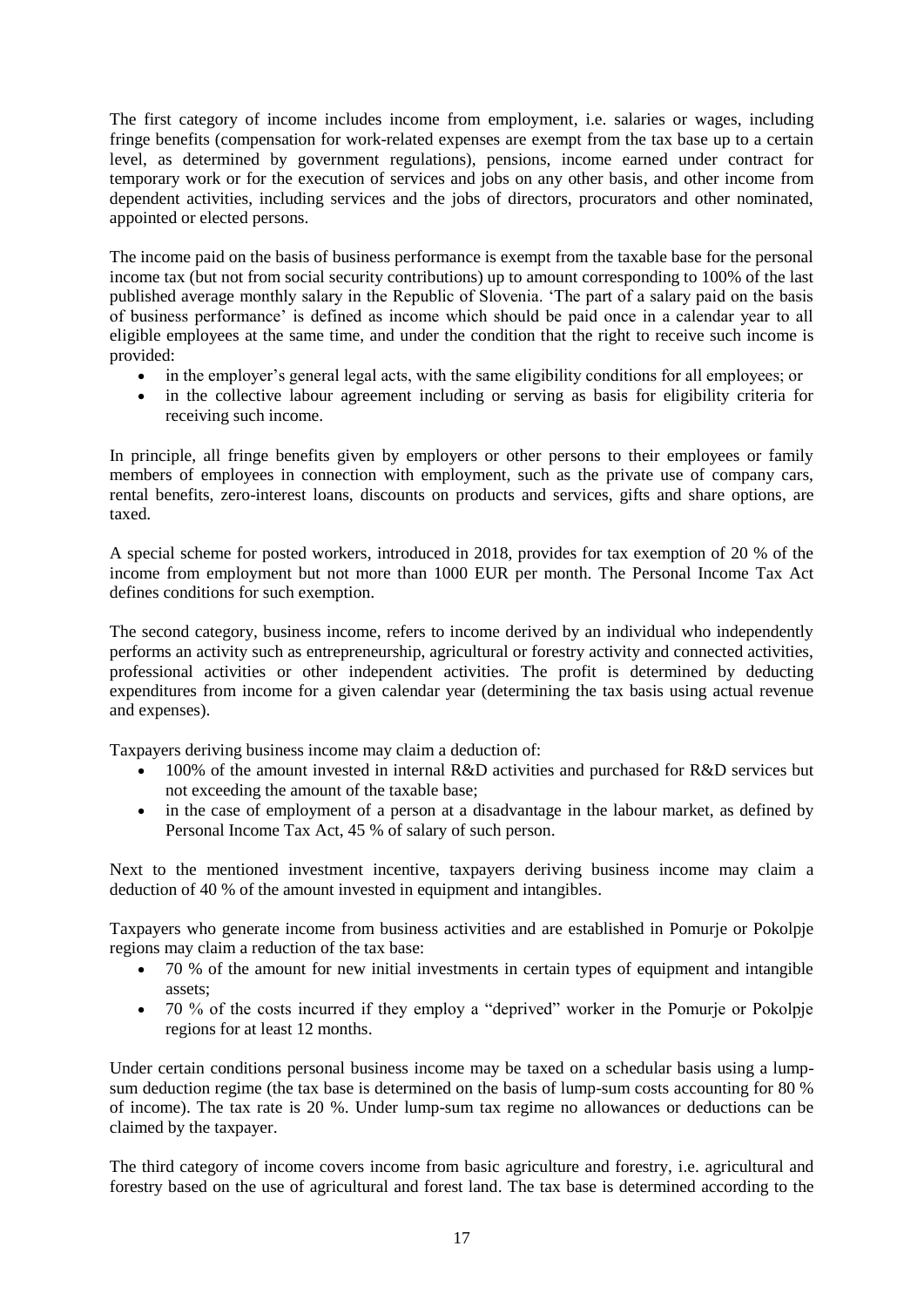presumptive estimation of the income, which also includes other income from agricultural and forestry such as subsidies and other income from state aid. Subsidies are, in principle, treated as taxable income. For agriculture and forestry the presumptive income is generally set by cadastral income, with the exception of apiculture, for which income is set by presumptive estimation of income from beehives. Individuals who are subject to tax are those who have the right to use farmland, woodland or beehives or are recipients of income from agricultural subsidies. This includes owners, holders of the rights to use, or the beneficial owners of plots of land or beehives.

The fourth category refers to rental income and income from royalties.

The taxable base for rental income is in general reduced by the actual or standard expenses incurred. Maintenance expenses (i.e. expenses incurred for keeping a property in good operating condition) represent allowable deductions from income derived from renting. Standard expenses may be claimed as a deduction in the amount of 10 % of the rental income (except in the case of renting farmland or woodland). Since 1 January 2013 the rental income is taxed on a schedular basis (the tax paid is considered to be final tax) using a 25 % tax rate.

The taxable base for royalties is income received (i.e. income from the transfer of property rights – copyrights, inventions, trademarks and technical innovations, plans, formulas, procedures and similar rights or similar property and information regarding industrial, commercial or scientific experience, regardless of whether they are protected by relevant legislation, personal name or image) and is in general reduced by a standard deduction in the amount of 10 % of the income.

The fifth category refers to income from capital, which consists of interest, dividends and capital gains.

The taxable base for interest (i.e. interest on loans, debt securities, bank deposits and other similar financial claims, financial leasing, life insurance and interest income derived from mutual funds, etc.) is equal to the interest derived. The tax rate on interest is 25 %. This tax is a final tax. Interest on certain types of debt securities are tax exempt if received by non-residents.

There is a tax-exempt amount of interest on bank deposits with Slovenian or other EU banks. There is no advance tax payment on such interest received by residents and non-residents residing in Member States of the EU. Instead, residents are obliged to submit a special annual tax return for such interest to the local financial administration office by 28 February of the following year except when the amount of such interest does not exceed the tax-exempt amount of such interest (EUR 1,000).

The taxable base for dividends is income received, i.e. any income derived on the basis of shares owned in a company, cooperative or other organizational form, including income of silent partners and income from other ownership investments in any type of organization with a predominantly equity nature. The tax rate on dividends is 25 %. This tax is a final tax.

Capital gains include income derived from the disposal of real estate, equity securities and other shares in companies, cooperatives or other organizational forms. The taxable base is the difference between the value of capital upon disposal and the acquisition value of the capital, taking into account certain expenses incurred upon acquisition or disposal of the capital. The tax rate for capital gains depends on the holding period: 25 % for a holding period of up to 5 years, 15 % for a holding period from 5 to 10 years, 10 % for a holding period from 10 to 15 years, 5 % for a holding period from 15 to 20 years and tax exemption for a holding period longer than 20 years. This tax is a final tax.

The sixth category, other income, includes income not included in the first five categories of income (i.e. prizes, gifts, contest prizes, certain scholarships, volunteer work etc.). The taxable base for other income is income received.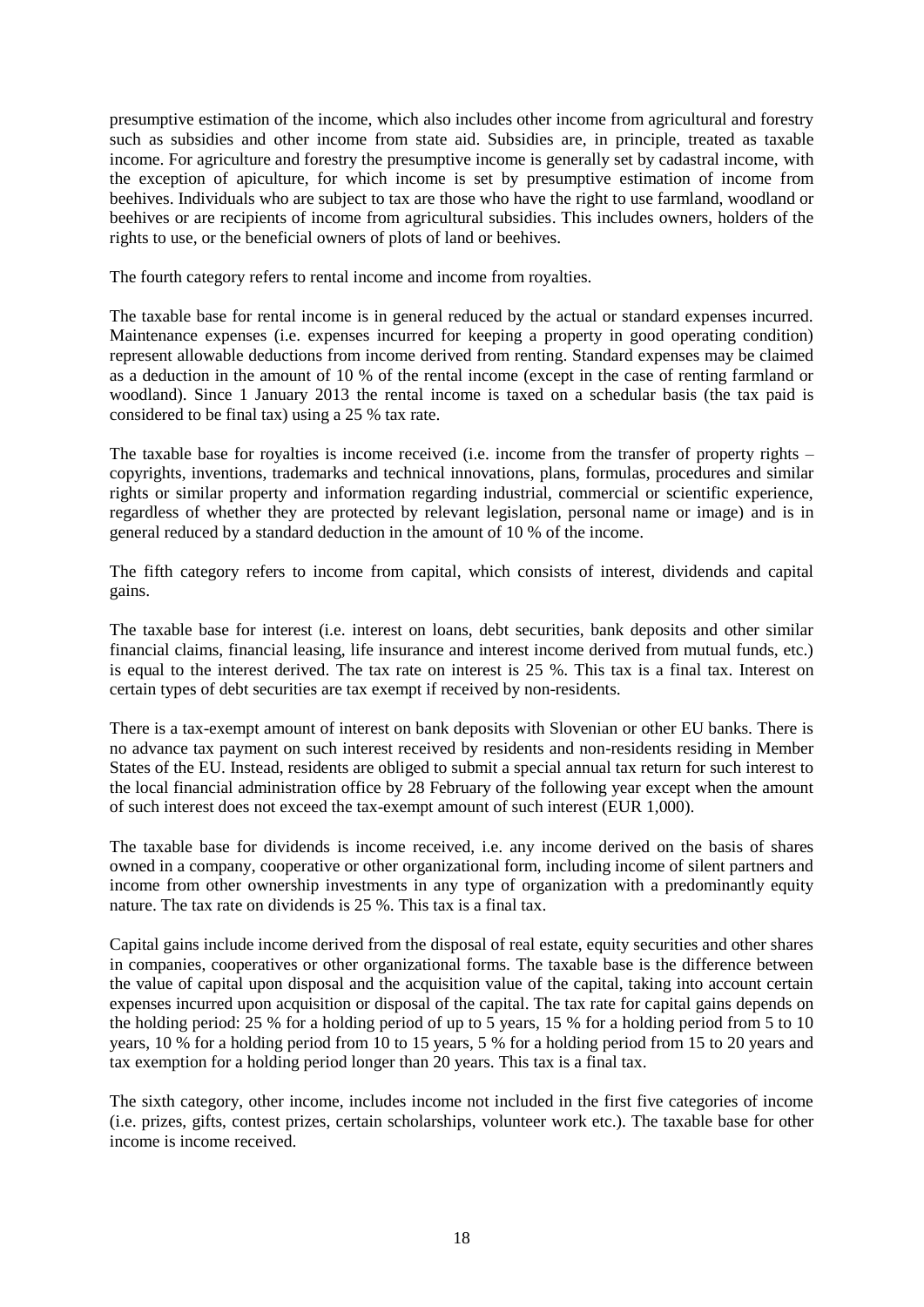## **1.3.2 Exemptions**

There are a number of exemptions within each category of income which are defined by the Personal Income Tax Act.

## **1.3.3 Allowances**

Allowances that reduce the aggregated taxable base (deductions) for a resident taxpayer on an annual level include (for the year 2017) are as follows.

General allowance:

- for residents with active income up to EUR 11,166.37 it amounts to EUR 6,519.82;
- for residents with active income between EUR  $11,166.37$  and EUR 13,316.83 it is defined linearly with the function: *total allowance = 23,224.85 – 1.49601 × total income*;
- for residents with active income grater than EUR  $13,316.83$  it is equal to EUR  $3,302.70$ .

Personal allowances:

- disabled person's allowance: EUR 17,658.84 if the resident is a disabled person;
- independent artists, journalists and sportsmen: a special deduction of 15 % of their revenues (up to EUR 25,000.00 of revenues);
- student allowance: 100 % of the basic yearly allowance (amount of 3,302.70 for 2018) for income earned by pupils or students for temporary work done on the basis of a referral issued by a special organization dealing with job-matching services for pupils and students.

Family allowances granted to residents who are supporting their family members:

- EUR 2,436.92 for the first dependent child; for each subsequent dependent child this amount is increased;
- EUR 8,830.00 for a dependent child who requires special care;
- EUR 2,436.92 for any other dependent family member.

Special deduction for voluntary additional pension insurance payments:

premiums paid by a resident to the provider of a pension plan based in Slovenia or in an EU Member State according to a pension plan that is approved and entered into a special register are deducted but the deduction is limited to the sum that equals 24 % of the compulsory contribution for compulsory pension and disability insurance for the taxpayer, or 5.844 % of the taxpayer's pension, and no more than EUR 2,819.09 annually.

Pensioners and working disabled persons are entitled to a tax credit in the amount of 13.5 % of the pension/compensation received from compulsory pension and disability insurance.

Self-employed persons may claim additional allowances:

- allowance for investment;
- allowance for investment in research and development;
- allowance for employing disabled persons;
- allowance for donations.

An individual who is a resident of another EU Member State and derives income from employment, business income, income from agriculture, royalties or other income in Slovenia may claim a general allowance, seniority allowance, family allowance, disabled person allowance, independent artists, journalists and sportsmen allowance, student allowance and special deduction for voluntary additional pension insurance payments, if the individual can attest that the above-stated income derived in Slovenia amounts to at least 90 % of his/her entire taxable income for the tax year, and that this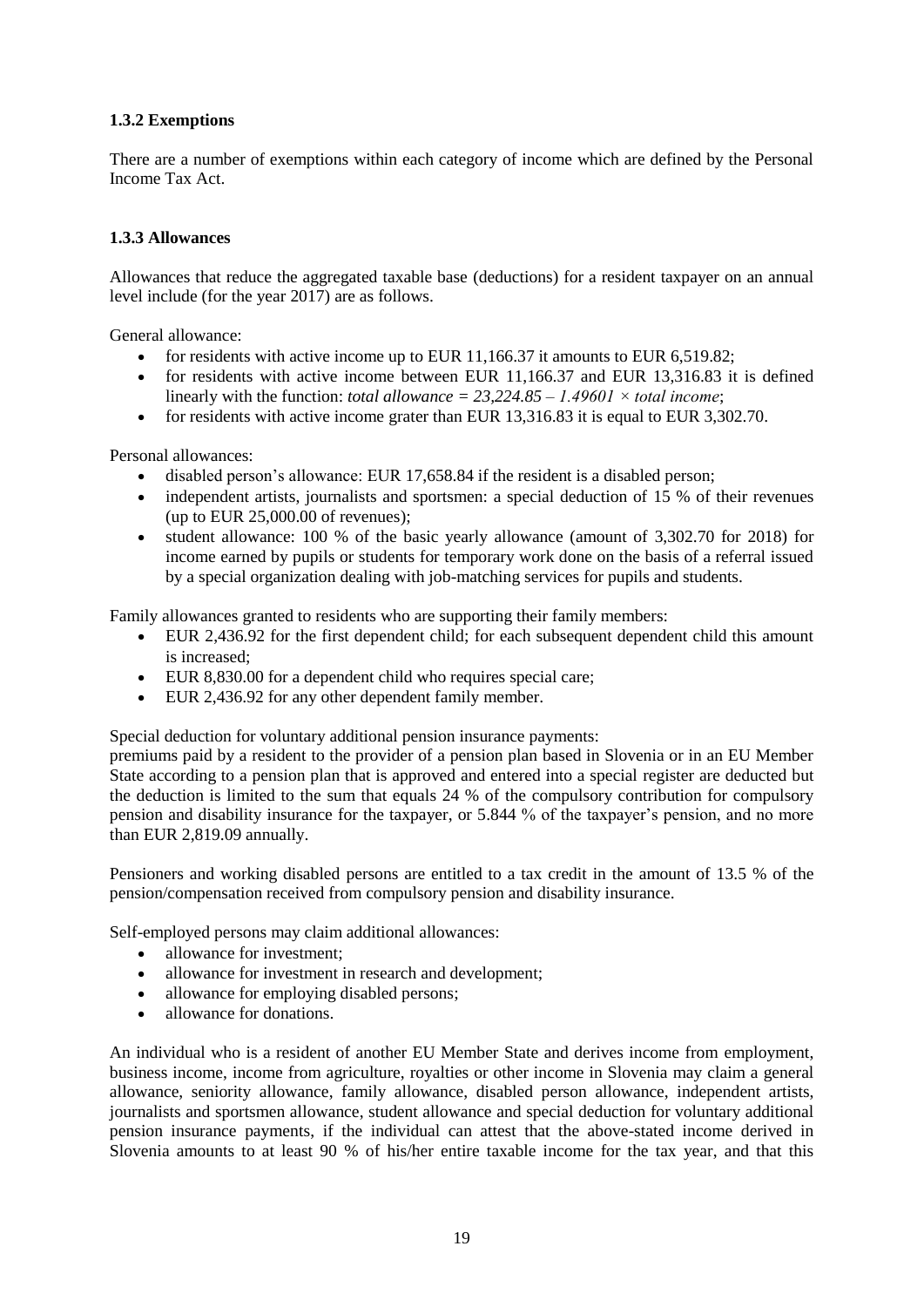income is not taxed in the country of his/her residence. A non-resident claiming such allowances is obliged to file the same annual *active income* tax return that applies to residents.

## *1.4 Derivative Instruments Gains Tax*

Gains derived from derivative instruments are not taxed under the Personal Income Tax Act except in the case they are derived by an individual who independently performs a business activity.

The derivative instruments gains tax was introduced in July 2008. The tax is payable by resident individuals (not independently performing a business activity) and is levied on the difference between the value of a derivative instrument upon disposal and its acquisition value. It is levied at degressive rates depending on the period of holding (from 25 % to 0 % (tax exemption) when the period of holding is longer than 20 years). Gains realized from short-term contracts are taxed at 40 %.

Derivative instruments are defined under the Market in Financial Instruments Act but also include certain debt securities.

## *1.5 Contractual Work Tax*

The contractual work tax applies to all registered legal persons and individuals who perform a business activity and employ other persons under contract for temporary work. The tax is levied on each gross payment to individuals made according to the contract for temporary work. The taxable base also includes all refunds of expenses in connection with services performed.

The tax rate is 25 %.

There are a number of exemptions from the contractual work tax. These exemptions include:

- payments for temporary services performed by students or pupils;
- payments for services performed for the help and care of disabled people;
- payments for certain defined services performed periodically in the area of agriculture;
- payments for the use of copyrights made under a copyright contract.

#### *1.6 Social Security Contributions*

Both employers and employees pay compulsory social security contributions. Employers withhold these contributions from wages or salaries and pay them together with their contributions every month as part of payroll accounting. Self-employed individuals are obliged to remit social security contributions on their own.

Compulsory social security insurance schemes apply to the whole population. There are four social security insurance schemes: i) pension and disability insurance; ii) health insurance; iii) unemployment; and iv) maternity leave.

The taxable basis for both the employer and the employee is the amount of the gross wage, which includes gross leave pay, fringe benefits and remuneration of expenses related to work above a certain threshold.

There are four rates of contributions that apply to employers and employees for the four social security insurance schemes (Table 7).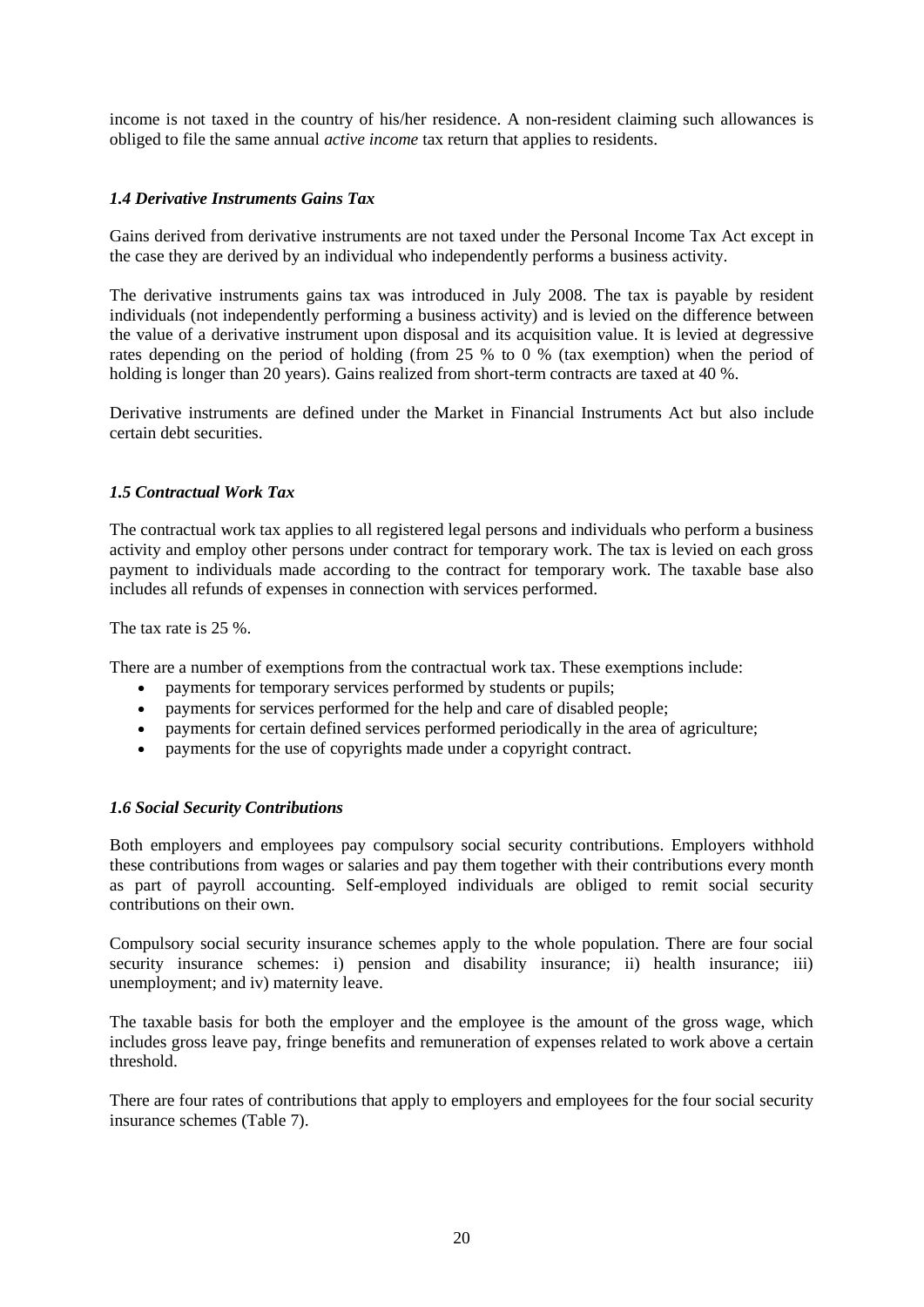Table 7: Contribution rates

| Fund                    | Employee (%) | Employer $(\%)$ |
|-------------------------|--------------|-----------------|
| Pension insurance       | 15.50        | 8.85            |
| <b>Health</b> insurance | 6.36         | 7.09            |
| Unemployment            | 0.14         | 0.06            |
| Maternity leave         | 0.10         | 0.10            |
| Total                   | 22.10        | 16.10           |

#### *1.7 Taxation of Winnings from Conventional Games of Chance*

Winnings from lotteries, raffles, scratch lotteries, bingo, betting and similar games of chance organized in Slovenia are subject to a 15 % tax if the prize exceeds EUR 300. In the taxation of winnings the gross principle is used. No deductions are allowed. The tax is withheld by the gaming operator. Winnings from gambling are exempted from personal income tax.

#### *1.8 Gambling Tax and Concession Fee*

Slovenian legislation allows conventional and special games of chance. Conventional games of chance are: lotteries, raffles, scratch lotteries, bingo, betting and similar games. Special games of chance are casino games: machine gambling, table games, cards, etc. Special games of chance are organized either in casinos or gaming salons. All operators have to obtain a state license.

The operators of conventional games of chance are subject to the following taxes:

- 5 % tax on gross gaming revenue (GGR), being the value of payments received for participation in a game of chance, reduced by the value of prices;
- $\bullet$  25 % to 45 % concession fee on GGR, depending on the type of the game.

The operators of special games of chance are subject to the following taxes:

- $\bullet$  18 % tax on GGR;
- 5 % to 20 % concession fee on GGR, depending on the level of GGR.

#### *1.9 Tax on Profits Due to Changes in Land Use*

The Public Finance Balance Act (ZUJF) that entered into force on 31 May 2012 introduced a new tax on profits due to changes in land use. The new tax applies to capital gains from the sale of land whose use has been altered to building use after acquisition. The taxable persons are residents and nonresidents, natural or legal persons selling the land. The tax base is the difference between the value of the land at disposal and the value of the land at acquisition.

The tax rates are 25 % for transfers within 1 year after the change in land use; 15 % for transfers within 1 to 3 years after the change in land use; 5 % for transfers within 3 to 10 years after the change in land use and 0 % for transfers in a period exceeding 10 years after the change in land use. The tax applies to transactions undertaken after 31 May 2012.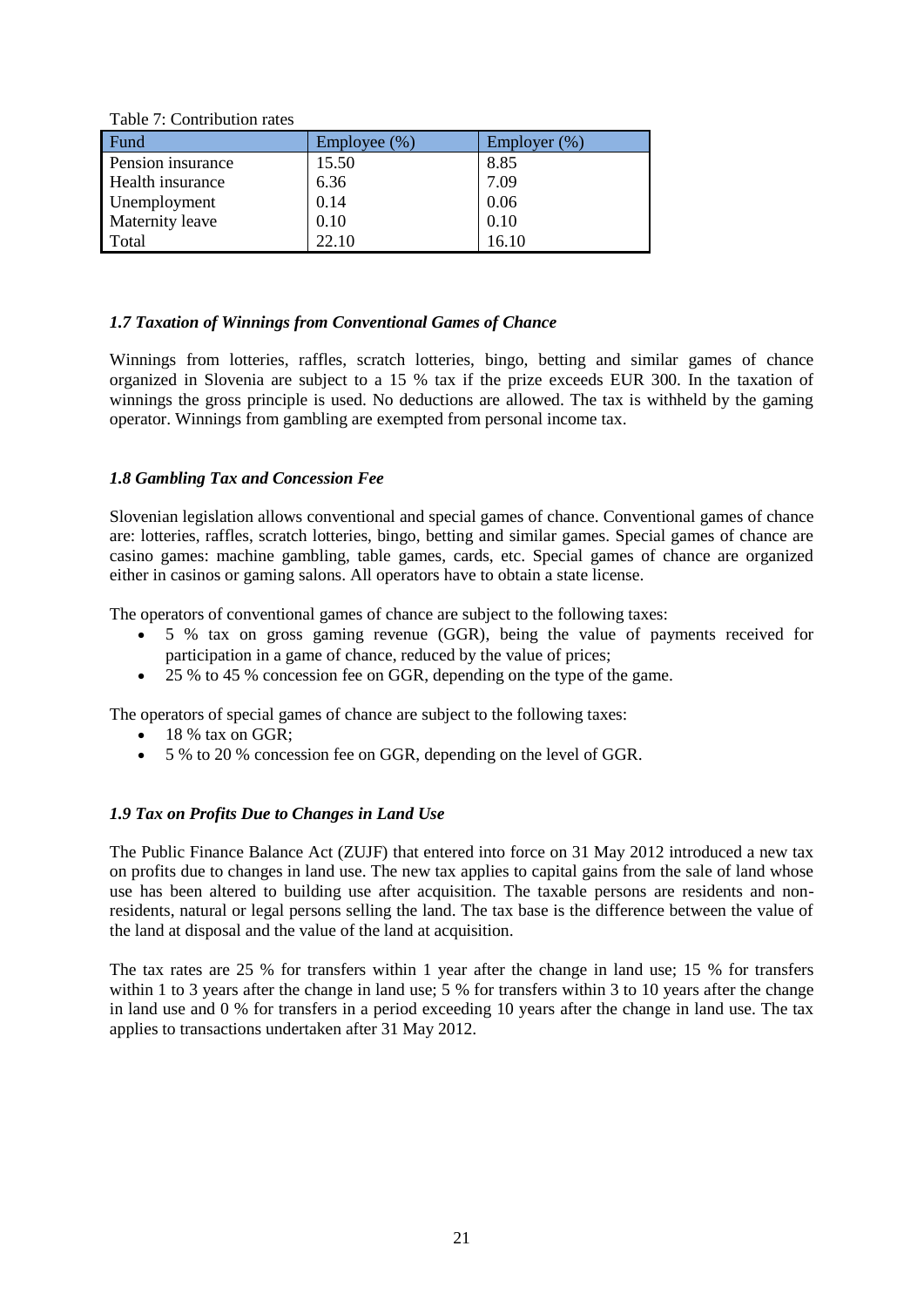## **2 DIRECT TAXES ON PROPERTY**

#### *2.1 Inheritance and Gift Tax*

Inheritance and gift tax applies to transfers of property. The tax is paid by individuals or legal persons of private law who have received property in the form of inheritance or gifts.

Taxpayers are divided into four categories according to their relationship with a deceased or a donor as follows:

- Class I: all direct descendants and spouses;
- Class II: parents, siblings and their descendants;
- Class III: grandparents; and
- Class IV: others.

The tax base of inherited or given property is the value after deduction of debts and other liabilities. For the real estate this value is set at 80 % of generalized market value set by mass valuation or at the market value set by an individual valuation; for movable property, except money, this value is set as the market value.

Exemptions to the inheritance and gift tax include: individuals classified under Class I; farmers who inherit agricultural land or the entire farm; and legal persons of private law, established for religious, humanitarian, educational, cultural, charitable and certain other activities. Movable property up to a value of EUR 5,000 is also exempt from taxation.

The tax is levied progressively depending on the value of the property and the category under which the relation to the deceased or donor is classified. Table 8 presents the tax rates.

Table 8: Inheritance and gift tax rates

| <b>Class</b> | Tax rate ranges |
|--------------|-----------------|
| Class II     | 5% to 14%       |
| Class III    | 8% to 17%       |
| Class IV     | 12% to 39%      |

Taxpayers must declare their liability to the local tax authority within 15 days from receiving a gift. The assessment of inheritance tax is made according to the inheritance decision sent by the court to the tax authority. The tax is payable within 30 days of the assessment being issued.

#### *2.2 Property Tax*

Real Property Tax enforced with 1 January 2014 replaced all existing taxation of real estate in Slovenia by abolishing all previous legislation. However, The Real Estate Act was annulled by Slovene Constitutional Court in March 2014 by the following decision:

1) The Real Estate Tax Act is to be annulled;

2) Real Property Mass Valuation Act in not in accordance with The Constitution of Republic of Slovenia when used for taxing real estate; and

3) until the proper legislative arrangement of the taxation of real estate is enforced the previous legislation is still in use (although being abolished by the annulled Real Property Tax Act).

As of 1 January 2018 the Slovenian property tax system consists of two types of duties on possession of real property. One is the property tax and the other is a duty called "charge for the use of building land".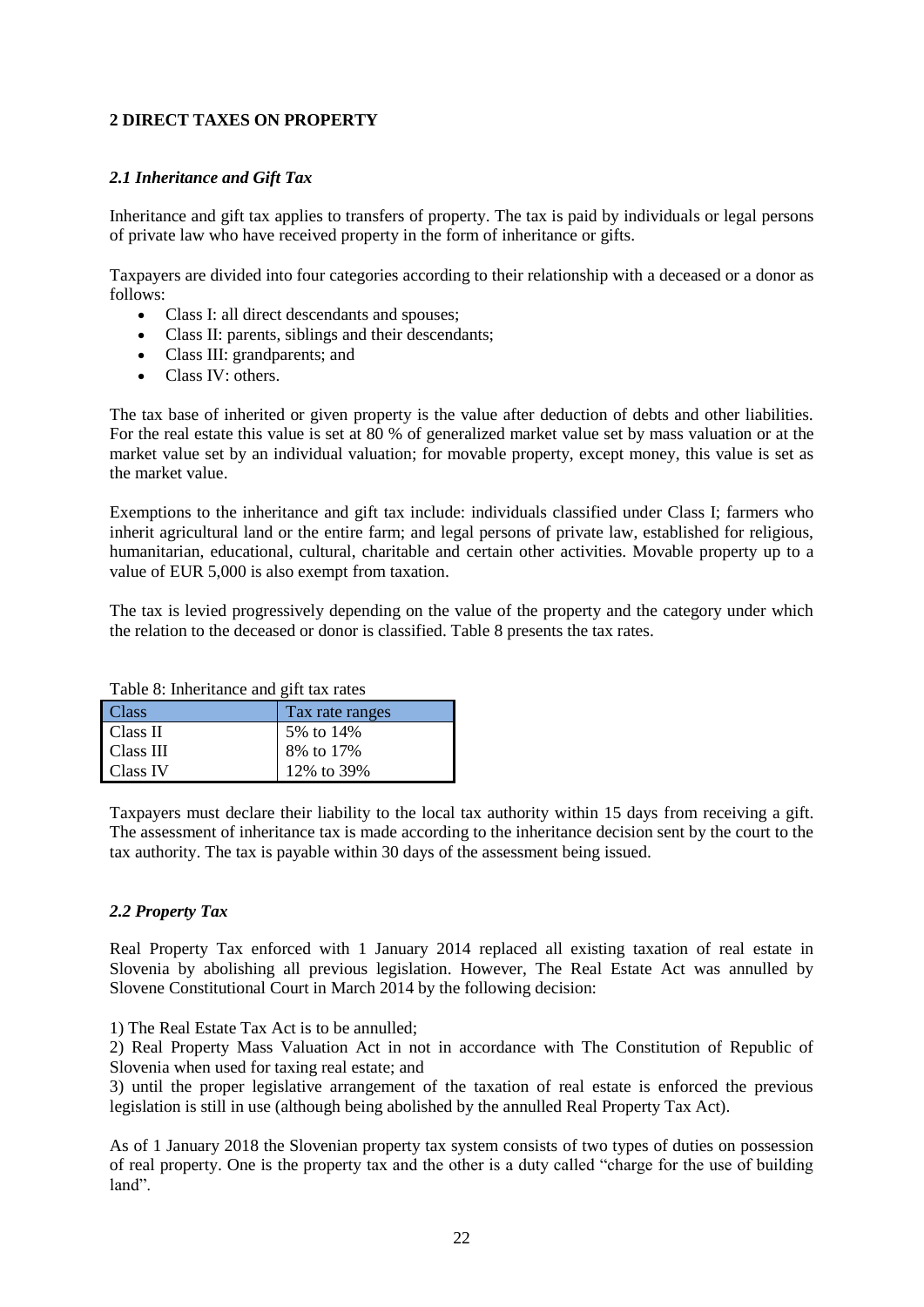#### **2.2.1 Charge for the Use of Building Land**

The charge for the use of a building land is levied on vacant and constructed building land possessed by legal persons and individuals. Charge is set by local communities for vacant building land based on the area of the building land planned for building, and for constructed building land based on the useful area of the residential house or business premises thereon.

Exemptions are set for land and buildings used by the army, churches, embassies and international organizations, for temporary or new buildings or apartments for five years, partial or full exemption for people with low incomes, building land planned for public infrastructure (health, social security, schools, culture, science, sport and public administration, etc.) and developed building land under public infrastructure. The tax authority assesses the charge by 31 March for the present year. Tax is paid in instalments for the year in advance.

## **2.2.2. Property Tax**

Property tax is levied on premises such as buildings and parts of buildings, including apartments, garages and secondary homes. The taxpayer is the individual who is the actual or beneficial owner of the premises. The taxable base for premises is the value ascertained according to special criteria issued by the government and local communities. The tax rate for premises depends of the type of property and its value. The tax rate for dwellings varies from 0.10 % to 1 % of the value. The tax rates on premises used for rest and recreation are in the range from 0.20 % to 1.50 %. The tax rate for business premises varies from 0.15 % to 1.25 %. For business premises that are not used for attendant activities or are not rented, the tax rate is increased by 50 %.

Exemptions to the real property tax include:

- $\bullet$  buildings of less than 160 square meters;
- buildings used for agricultural purposes;
- business premises used by the owner or user for business activity;
- cultural or historical monuments.

In addition, there is a temporary exemption for 10 years to taxpayers who own a newly constructed building or repaired or renovated buildings, if the value of these buildings has increased as a result of renovation by more than 50 %. For a taxpayer with more than three family members who live in the owner's house, the tax decreases by 10 % for the fourth and every additional family member.

The tax is assessed by the tax authorities by 31 March for the present year. Tax is paid in instalments for the year in advance. It is payable within 45 days of the assessment being issued.

#### **2.3 Water Vessel Tax**

The tax is levied on vessels longer than 5 metres registered in Slovenia or registered in other countries but owned by Slovenian residents. The taxpayers are the owners. The tax is levied for the calendar year, based on the length of the vessels and their engine power. For each year of age of the vessel the tax is decreased by 5 % according to length and engine power, but the remaining tax liability cannot be lower than 35 % of the tax liability for the new craft.

Exemptions apply to: vessels used for carrying out business activities, used by the Police, Customs Administration, Army, Ministry of the Environment and Spatial Planning, and Navigation Administration; vessels with the status of museum specimen; vessels for sport activities; and vessels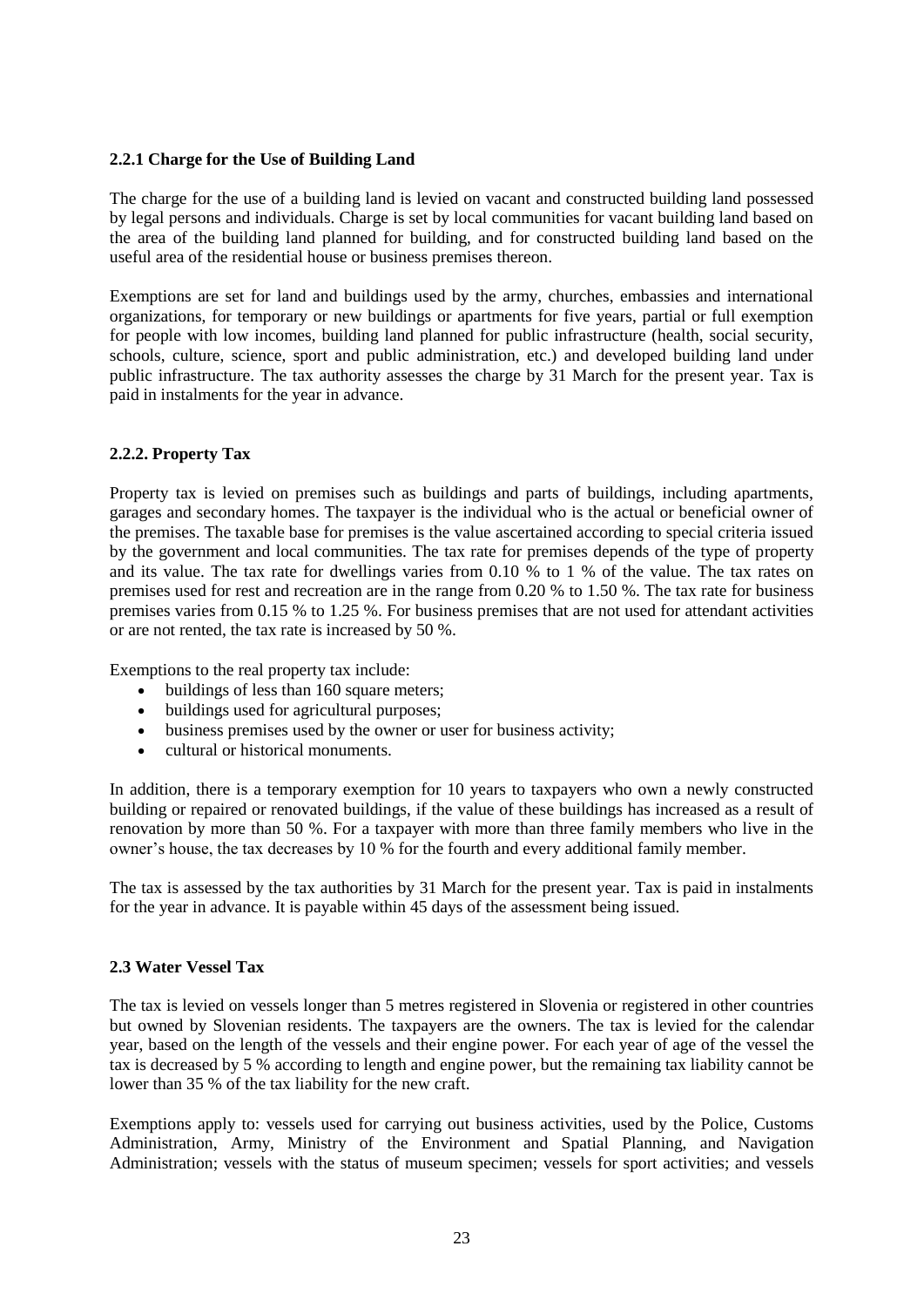for the official needs of consular and diplomatic missions and international organizations according to international agreements.

The tax is assessed by the tax authority by 28 February for the present year. Tax is payable within 30 days of the assessment being issued.

Public Finance Balance Act (ZUJF) introduced an additional water vessel tax in July 2012. Additional tax is levied progressively according to the length and engine power of the vessel.

#### *2.4 Motor Vehicle Charges*

The annual duty is paid for the use of motor vehicles in road traffic by vehicle owners. The duty amount depends on the type of vehicle, as classified in the following groups:

- motorcycles and passenger motor vehicles (related to engine capacity);
- buses (per passenger seat);
- trucks (related to maximum permissible weight);
- traction vehicles (related to engine capacity, to maximum permissible weight or to maximum permissible weight of vehicle group);
- trailers (related to maximum permissible weight).

Vehicles exclusively using electricity for power, tractors and tractor trailers, motorbikes or light twowheeled motor vehicles, three-wheeled cycles with engine capacity up to 50 ccm or three-wheeled scooter and light quadricycles, light trailers with maximum permissible weight up to 750 kg, police vehicles, fire-fighting vehicles, ambulances, motor vehicles registered to the Slovenian Army, Civil Protection, Mountain Rescue Service, Cave rescue Service, Underwater rescue service, Service for protection and rescue by ecological and other accidents at sea, Ecological Laboratory with mobile unit. Historic vehicles as national wealth, motor vehicles and trailers registered for diplomatic and consular missions, vehicles owned by certain international organizations, and vehicles used for the transport of disabled persons are exempt from paying the annual duty.

The duty is also paid for the deregistration of the vehicles of the category M1, N1 and L2e. The payment is done for the first time after one year from the deregistration of the vehicle and every year thereafter on the date of deregistration of the vehicle. This duty is paid once a year in one lump sum for ten years from the last deregistration of the vehicle. The duty is fixed at 25% of the annual duty, but not less than EUR 25. For electric vehicles of the category M1 and N1 the tax amount is EUR 25 and for vehicles of the category L2e the tax amount is EUR 20. There is no duty for historic vehicles.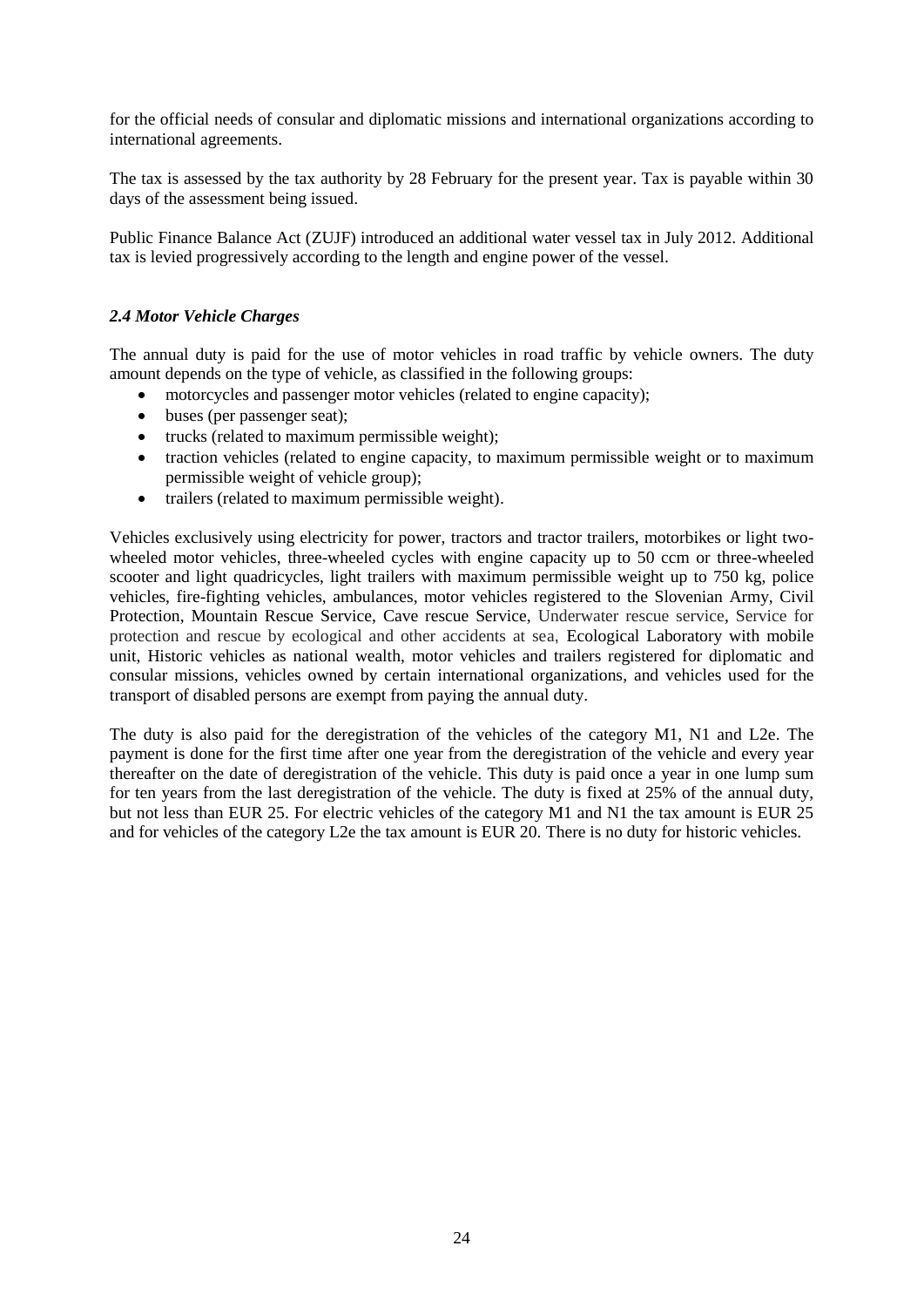## **3 INDIRECT TAXES**

## *3.1 Value Added Tax*

## **3.1.1 General**

VAT is payable on all supplies of goods and services effected by a taxable person in the course of his economic activity for consideration within the territory of Slovenia, and on intra-Community acquisition, including intra-Community acquisition of new means of transport and on importation of goods.

If the buyer and seller are in Slovenia the seller charges and pays VAT on supplies of goods and services. If the buyer and seller are in different EU member states, the buyer charges and pays VAT on acquisition of goods.

Different rules apply to services depending on the place of the provision and type of service. According to the new rules on the place of supply of services which apply from the 1 January 2010 on, business-to-business supplies of services are taxed where the buyer is situated, rather than where the seller is located. For business-to-consumer supplies of services, the place of taxation continues to be where the seller is established.

However, in certain circumstances, the general rules for supplies both to businesses and to consumers are not applicable and specific rules are applied to reflect the principle of taxation at the place of consumption. These exceptions concern services such as intermediary services; services connected with immovable property; transport services; cultural, artistic, sporting, scientific, educational, entertainment or similar services, ancillary transport services, valuations of movable tangible property or work on such property; restaurant and catering services; the hiring of means of transport and electronic services supplied to consumers.

If the buyer is in Slovenia and the seller is in a country that is not an EU member state, the financial administration will charge VAT on the importation of goods whereby the buyer pays VAT (different rules apply to services depending on the place of the provision and type of service whereby in most cases the buyer pays VAT, later exercising it as input VAT).

If the buyer is in a country that is not an EU member state and the seller is in Slovenia, the seller does not charge or pay VAT.

Slovenia adopted a value added tax system in December 1998, which came into force in July 1999. In May 2004, when Slovenia became a member of the European Union, all provisions concerning intra-Community trade were enacted.

## **3.1.2 Taxable Persons**

A taxable person is any person who independently carries out any economic activity in any place, whatever the purpose or result of that activity.

A taxable person must apply for registration as a taxable person if the value of its supplies within the period of the last 12 months exceeds the threshold of EUR 50,000. There is a separate threshold for registration in the VAT system for agricultural activities exceeding EUR 7,500 in accordance with the cadastral income of agricultural and forestry land. A foreign taxable person who makes supplies where the place of supply is Slovenia is liable to be registered irrespective of the fact that his turnover does not meet the prescribed threshold of EUR 50,000.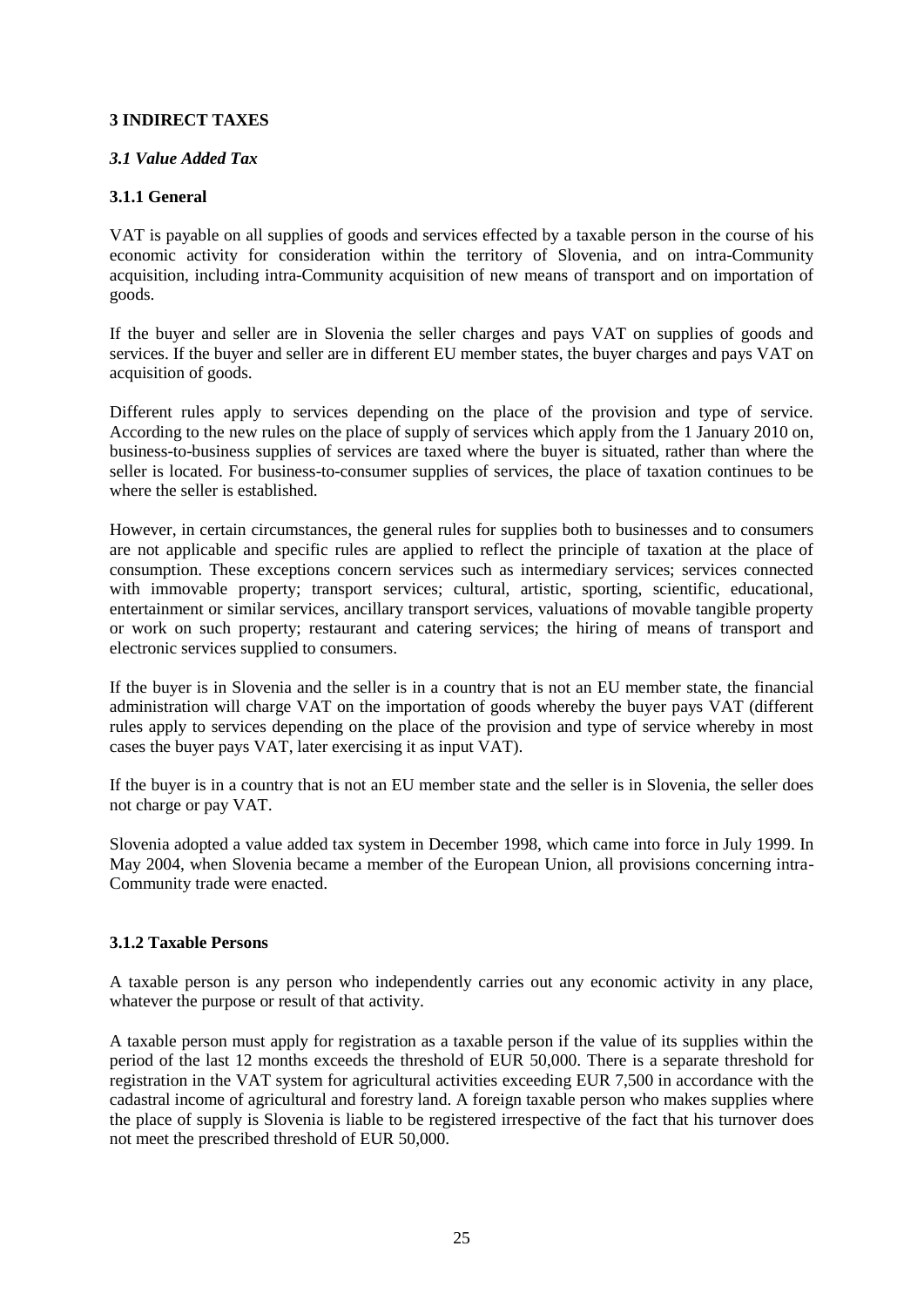A taxable person or a non-taxable legal person, who makes intra-Community acquisitions of goods, must apply for registration if the total value of its acquisitions of goods exceeds the threshold of EUR 10,000.

A taxable person must apply for registration if he receives services within Slovenian territory for which he is liable to pay VAT and if he supplies services within the territory of another Member State for which VAT is payable by the recipient.

Small businesses (including farmers) may apply for voluntary registration, which should be valid for at least five-year period.

Public authorities are liable to be registered in connection with taxable supplies made in the course of furtherance of business. Persons who perform only exempt supplies with no right of deduction or supplies other than in the course of business are not entitled to be registered for VAT. Where a person performs both exempt supplies with no right of deduction and taxable supplies, the liability to register depends on the basis of the taxable supplies.

VAT is charged when goods are delivered or when services are performed. If an invoice is not issued but goods have been supplied or services performed, VAT shall be charged no later than the last day of the tax period in which the chargeable event has occurred. When payments are made in advance VAT applies to those payments as they are made. When it gives rise to successive statements of account or successive payments, the supply of goods and services shall be regarded as being completed upon expiry of the periods to which such statements of account and payments relate; however, these periods shall not exceed one year.

In the case of intra-Community acquisition of goods, VAT is chargeable on the  $15<sup>th</sup>$  day of the month following that in which the intra-Community supply of goods is made, or on the date the invoice is issued if the invoice is issued before that date.

In the case of importation, importers make the payment of VAT through a VAT return for the tax period in which the goods are imported.

## **3.1.3 Rates**

There are two VAT rates applicable in Slovenia (current rates are applied from1 July 2013).

The standard rate at 22 % applies to all supplies of goods and services not specified as being subject to the reduced rate or to exemptions. The reduced rate at 9.5 % applies to goods and services specifically defined by the VAT Act. These are:

- foodstuffs (including beverages, except alcoholic beverages) for human and animal consumption; live animals, seeds, plants and ingredients (usually) intended for preparation of food; products (normally) used as food additives or food substitutes; preparation of food;
- supply of water;
- supplies of medicines, including products used for contraception and sanitary protection;
- supplies of medical appliances for the personal use of disabled persons;
- transport of passengers and their personal luggage;
- supply, including on loan by libraries, of books on all physical means of support, newspapers and periodicals;
- admission to cultural and sporting events;
- royalties due to writers and composers and the services supplied by performing artists;
- import and supply of certain works of art, collectors' items or antiques;
- provision, construction, renovation and alteration of housing, as part of a social policy;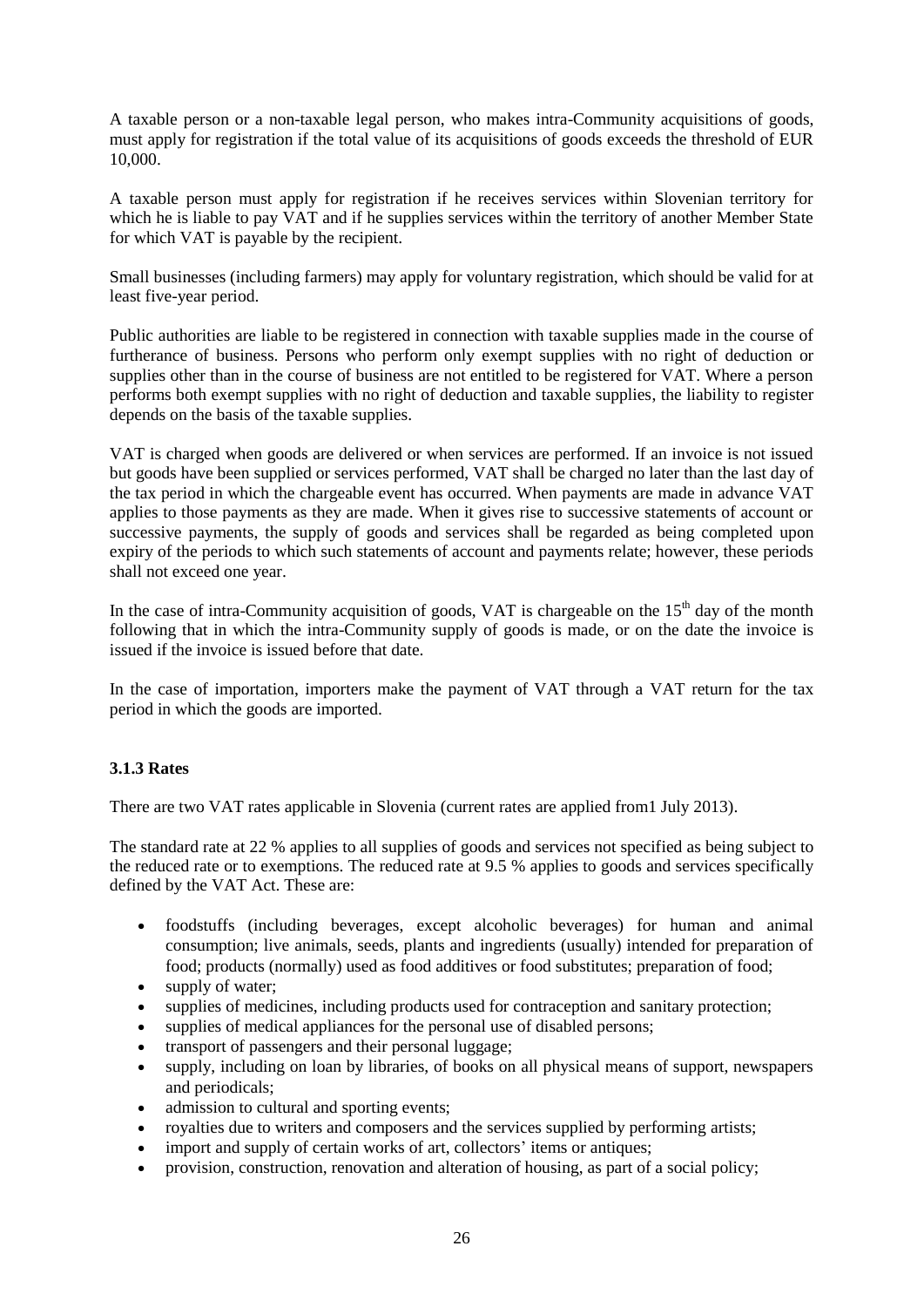- renovation and repairing of private dwellings, excluding materials which account for a significant part of the value of the service supplied;
- window-cleaning and cleaning in private households;
- supplies of animals for fattening, seeds and seedlings, fertilizers, pesticide, biotic medicine for plant protection and services for use in agricultural production;
- accommodation provided in hotels and similar establishments, including the provision of holiday accommodation and the letting of places on camping or caravan sites;
- use of sporting facilities;
- supply of services by undertakers and cremation services and the supply of goods related thereto;
- public hygiene services;
- minor repairing of bicycles, shoes and leather goods, clothing and household linen (including mending and alternation);
- domestic care services such as home help and care of young, elderly, sick or disabled;
- hairdressing;
- supply of live plants and cut flowers.

A farmer who applies a flat rate scheme is entitled to a flat rate compensation for VAT for the supply of agricultural and forest products as well as agricultural and forest services which are the result of the basic agricultural and forestry activity. Taxable persons who acquire agricultural and forest goods and services from a farmer who applies a flat rate scheme shall add the amount of the flat rate compensation of 8 % of the purchase price to the amount of payment for the effected supply.

## **3.1.4 VAT Exemptions**

Slovenia applies two basic forms of exemption from VAT – exemption without credit for previously paid VAT and exemption with credit for previously paid VAT.

Exemption without credit for previously paid VAT means that no credit can be claimed for the VAT attributable to the transaction. Supplies that are VAT-exempt without deduction are:

- certain activities in the public interest: most activities in the field of health, welfare, education, sport and culture, if supplies are made by public bodies or other persons on the basis of a concession, universal postal service;
- other exemptions, including insurance, letting and leasing of immovable property, financial transactions, supplies of stamps, betting, gambling and lotteries, certain supplies of immovable property, including plots, but not building plots of land;
- exemptions on importation: travelers' allowances, all permanent importations of goods from outside the Community if their supply in Slovenia is in all cases exempted, re-importation, importation under diplomatic and consular arrangements, importation of goods by the European Union, EURATOM, ECB, EIB or bodies established by the European Union to which the Protocol on the privileges and immunities of the European Community of 8 April 1965 applies, importation of goods by international organizations, temporary importation, exempt intra-Community acquisitions, and temporary transfers to another EU Member State.

The option to tax may apply for supplies of buildings, land and leasing or letting of immovable property. A taxable person engaging in exempt transactions may conclude an arrangement with the lessee or purchaser of immovable property (who shall be a taxable person having the right to full deduction of VAT) and shall submit a joint statement to the competent tax authority prior to the supply thereof. If the option is taken, the supply which would otherwise be exempt becomes liable to VAT.

Exemption with credit for previously paid VAT is an exemption with credit or refund for VAT attributable to the supply. The goods and services that are VAT-exempt with the right to deduction are: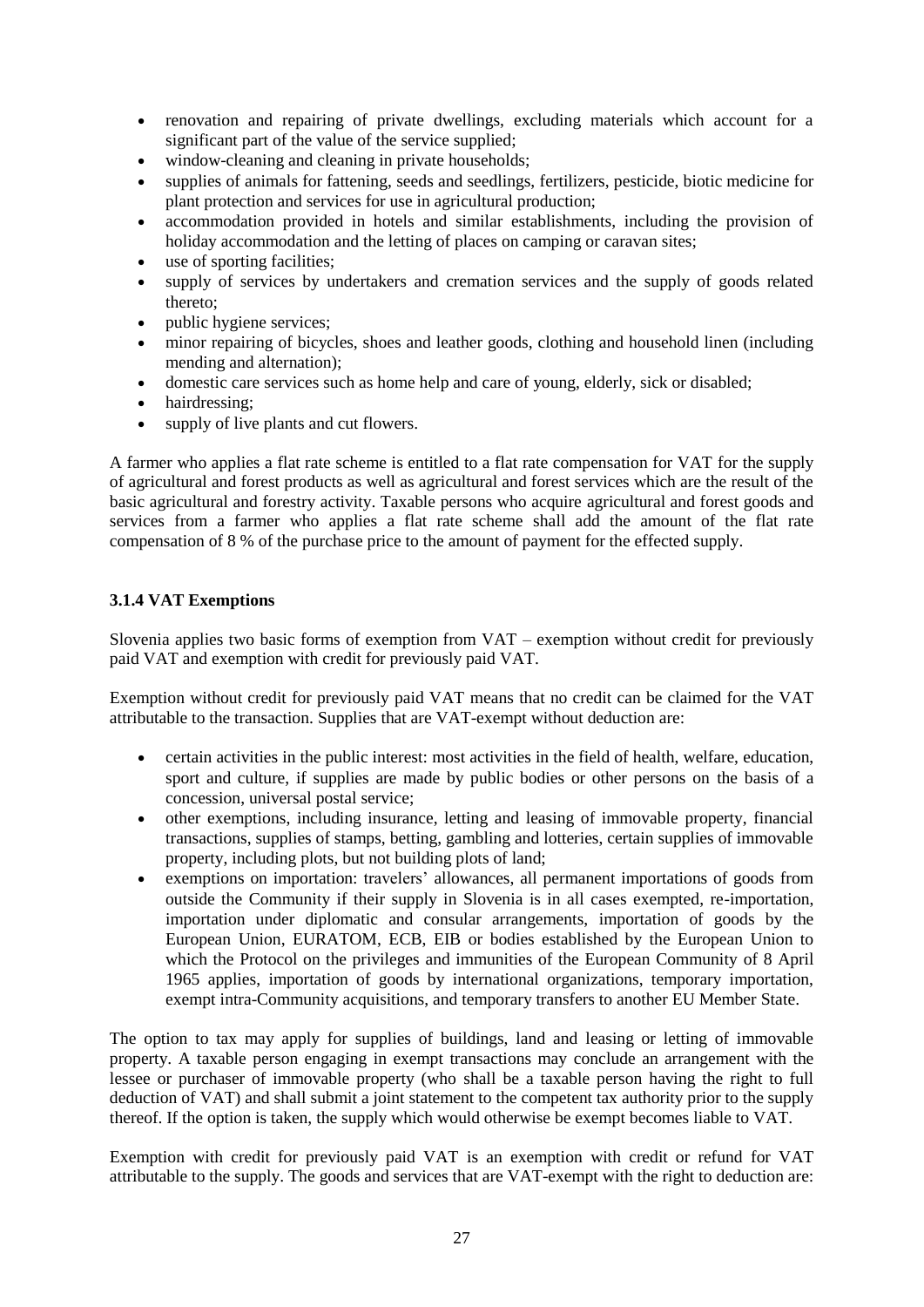- exportation;
- exemption for intra-Community transactions: exemptions related to the supply of goods, certain intra-Community acquisitions of goods, exemptions for certain transport services;
- exemptions linked to international transport: international sea and air transport of passengers, and transport of luggage accompanying passengers, supply, chartering and repair of vessels and aircraft, provisioning and supply of services to meet their direct needs;
- exemptions on certain transactions treated as exports: supplies of goods or services under diplomatic and consular arrangements, to the European Union, EURATOM, ECB, EIB or to bodies established by the European Union to which the Protocol on the privileges and immunities of the European Community of 8 April 1965 applies, to international bodies, supply of gold to central banks;
- exemptions on transactions related to international trade: supplies of certain goods under a customs and VAT warehousing regime and related services.

## **3.1.5 VAT Declaration – Payment / VAT Return**

VAT shall be paid no later than the last day of the month following the expiration of the tax period. Registered persons shall calculate their tax liability and submit a VAT return for the tax period (calendar month or calendar quarter). Taxable persons who are obliged to submit recapitulative statements shall submit a monthly VAT return on the 20th day of the month following the expiration of the tax period. In principle, tax credits (excess of input tax over output tax in the tax period) shall be carried forward to the next tax period. However, VAT may be refunded to a taxable person upon his request within 21 days after the VAT return is submitted.

#### **3.1.6 Deduction of VAT / VAT Refund**

Taxable person is entitled to deduct VAT as far as the goods and services are used for the purposes of the taxed transactions or goods and services are used for certain exempt transactions for which a taxable person has a right to deduct VAT.

Taxable person that uses immovable property which is part of the taxable person's business used for performance of his activities as well as for his private purposes or for private purposes of his employees or for other purposes, such as for performing his activities, shall be entitled to a deduction of VAT which the taxable person is liable to pay for this immovable property only for the part of the immovable property which is used by the taxable person in the performance of his activities.

Taxable person has no right to deduct VAT in respect of expenditure on:

- yachts and boats intended for sport and recreation, fuels, lubricants, spare parts and services which are closely linked thereto, other than vessels used for carrying out a transport activity for passengers and goods, renting, leasing and resale;
- aircrafts, fuels, lubricants, spare parts and services which are closely linked thereto, other than aircrafts used for carrying out a transport activity for passengers and goods, renting, leasing and resale;
- passenger cars and motorcycles, fuels, lubricants, spare parts and services which are closely linked thereto, other than vehicles used for carrying out a transport activity for passengers and goods, renting, leasing and resale, vehicles used in driving schools for the provision of driver's training program in accordance with the regulations in force, combined vehicles for carrying out an activity of a public line and special line transport and special vehicles adapted exclusively for the transport of the deceased;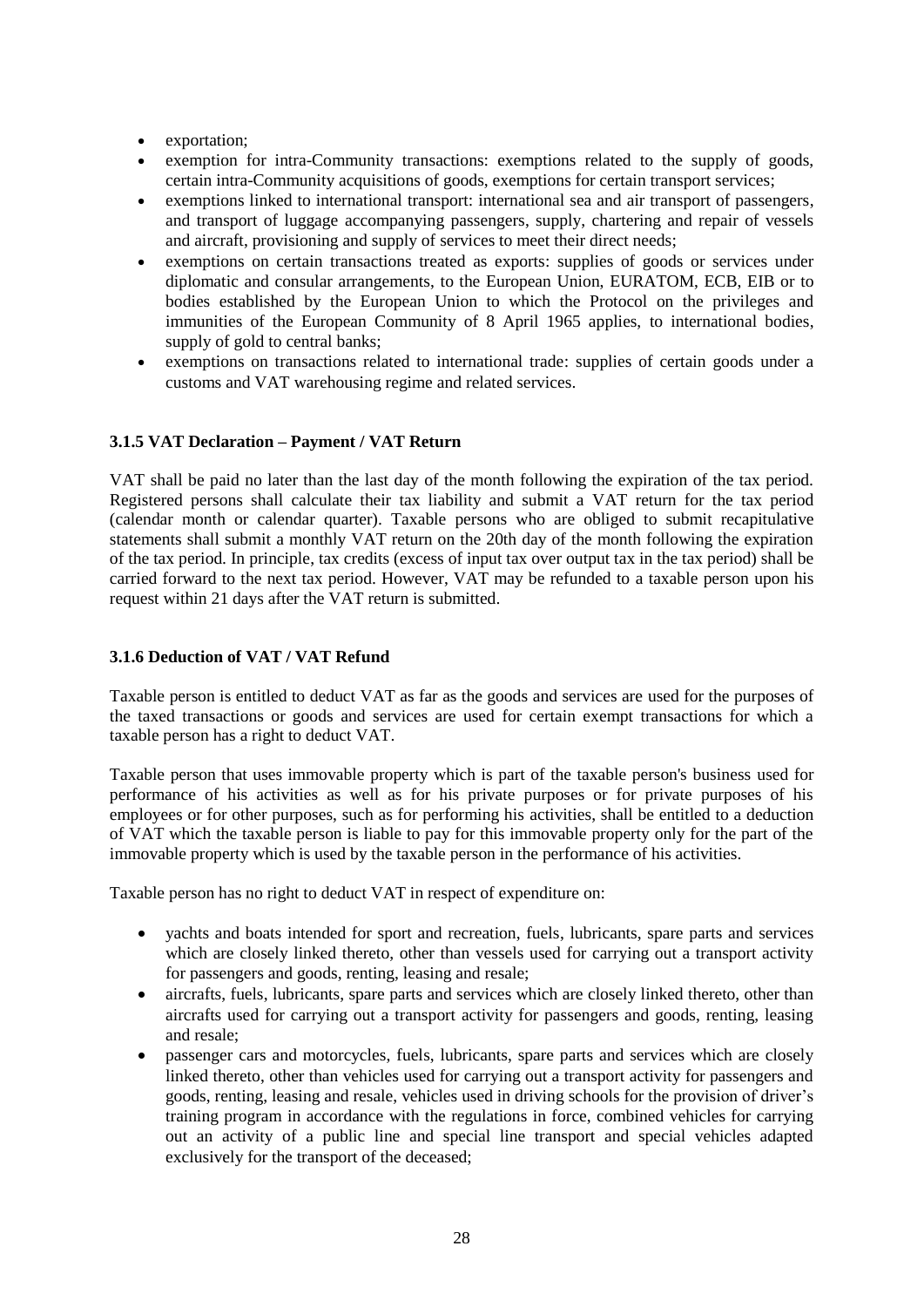- entertainment expenses (entertainment expenses shall include only the costs of entertainment during business and social contacts);
- costs of meals (including drinks) and accommodation expenses, other than costs, which have emerged at the taxable person at these supplies within carrying out his business activity.

Taxable person established in another Member State or in a third country is entitled to a refund of VAT paid in Slovenia on supplies of goods and services and upon importation of goods if the conditions defined by law are fulfilled. These conditions are the following:

- the taxable person is not registered for VAT in Slovenia;
- the taxable person does not make supplies in Slovenia, except:
- transport and transport-related services subject to exemption;
- services where the tax on the supply is payable by the person receiving the supply.

Taxable person *established in another Member State* is entitled to a refund of those amounts of VAT, for which the taxable person established in Slovenia may exercise the right of deduction, and he has to carry out transactions for which he has the right to deduct VAT in the Member State where he is established.

Refund application must be submitted by 30 September of the calendar year following the refund period. The application is only considered as submitted if the applicant has filled in all the required information.

To obtain a refund of VAT in Slovenia, the taxable person established in another Member State must address an electronic refund application to Slovenia and submit it to the Member State in which he is established via the electronic portal set up by that Member State.

Minimum refund limits are as follows:

- 400 EUR or the equivalent in national currency if the refund period is between 3 months and less than a calendar year;
- 50 EUR or the equivalent in national currency if the refund period is of a calendar year, or the remainder of a calendar year.

VAT refunds to taxable persons established *outside the EU* are only granted according to the conditions of reciprocity. For taxable persons established in the EC, the condition of reciprocity is already established by EC legislation and is not required in the national legislation. Refund application has to be submitted by 30 June of the calendar year following the refund period to the competent tax authority.

Minimum refund limits are as follows:

- 400 EUR or the equivalent in national currency if the refund period is between 6 months and less than a calendar year
- 50 EUR or the equivalent in national currency if the refund period is of a calendar year, or the remainder of a calendar year.

Travelers who reside outside the Community are entitled to a VAT refund on goods purchased in Slovenia (except on mineral oils, alcohol and alcoholic beverages, and tobacco products) when the total amount of the goods, including VAT, exceeds EUR 50 and if the goods are taken outside the Community prior to the end of the third month following the month of such purchase.

#### **3.1.7. Special Schemes**

The Slovenian VAT Act provides special schemes as follows.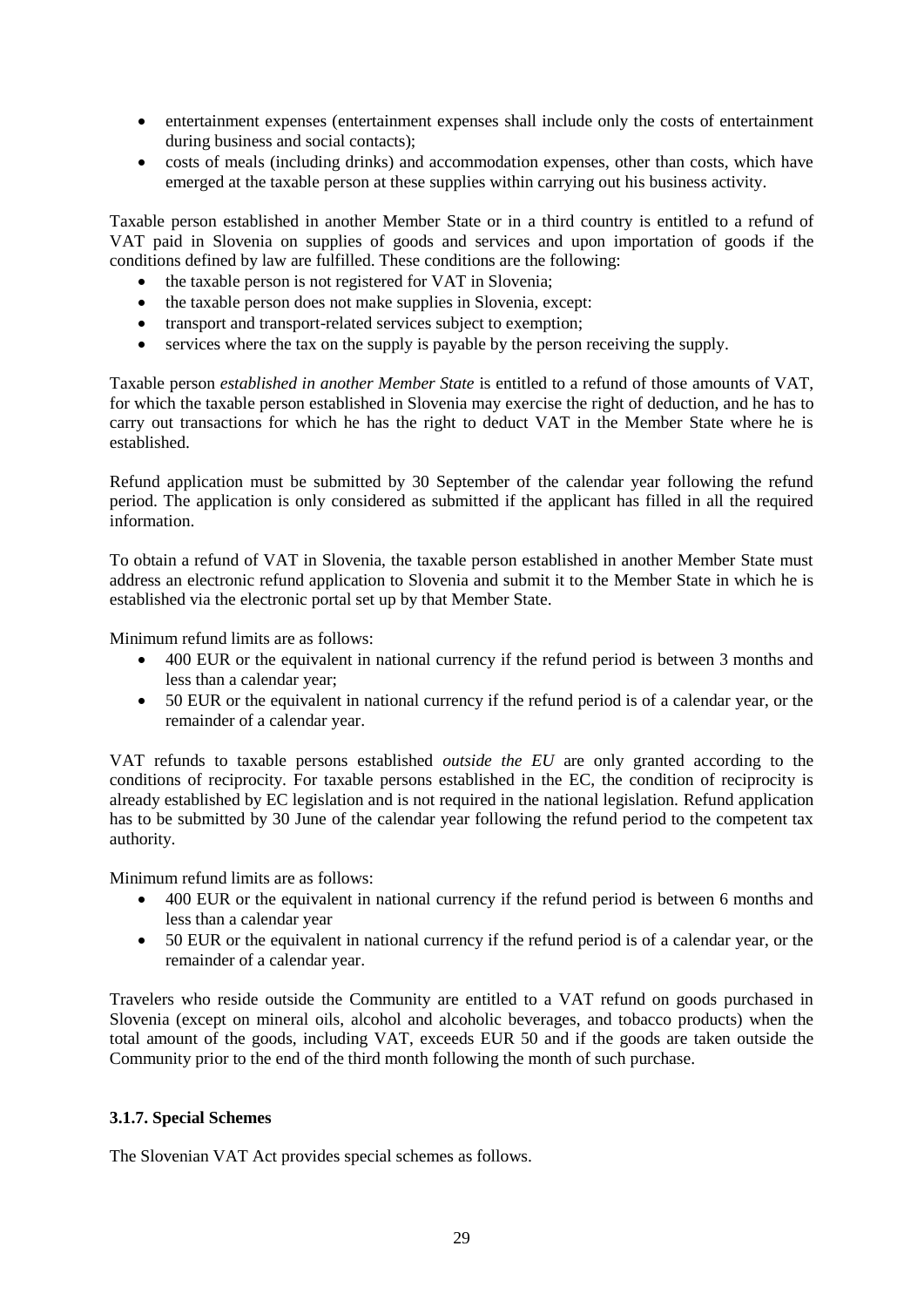Special scheme for small taxable persons: Small enterprises whose turnover does not exceed EUR 50,000 are exempt from charging VAT and have consequently no right to recover input VAT.

Special scheme for farmers: Exemption from charging VAT applies to farmers (all members of an agriculture household) whose cadastral income does not exceed EUR 7,500. A farmer who applies a flat rate scheme is entitled to a flat rate compensation for VAT for the supply of agricultural and forest products as well as agricultural and forest services. Taxable persons who acquire agricultural and forest goods and services from a farmer who applies a flat rate scheme, shall add the amount of the flat rate compensation of 8 % of the purchase price to the amount of payment for the effected supply.

Special scheme for travel agents: A taxable person who supplies goods or services acquired for the purpose of a travel agent's business and supplied for the benefit of a traveler must use a special scheme known as the travel agents' margin scheme and account for VAT on the margin, i.e. the difference between the purchase price and the selling price. No input tax on purchasing margin scheme supplies can be recovered.

Special scheme for second-hand goods, works of art, collectors' items and antiques: If the goods are subject to this scheme, VAT is calculated on the margin, i.e. the amount by which the selling price exceeds the price which the seller paid for the goods. To use the margin scheme, the taxable person must be registered for VAT and all conditions of the scheme must be met. The conditions are many, the most important one being that the goods must have been obtained by way of supply on which no VAT was chargeable. Input tax cannot be recovered on items purchased for resale under the scheme. The margin scheme can be used for sales of goods made by taxable dealers under the conditions of the special scheme and by auctioneers acting in their own name.

Special scheme for investment gold: The supply, intra-Community acquisition and importation of investment gold are exempt from VAT. A taxable person who produces investment gold or transforms gold into investment gold has the right to opt for taxation of supplies of investment gold to another taxable person. A taxable person has the right of deduction of VAT (paid or due) if his/her subsequent supply of the investment gold is exempt pursuant to this scheme.

Special scheme for telecommunications services, broadcasting services or electronic services supplied by taxable persons not established within the Union: This special scheme may be used for telecommunications services, broadcasting services or electronic services which a taxable person referred to in Article 123 of the Slovenian VAT Act supplies to non-taxable persons who are established or have their permanent address or usually reside in any Member State. These taxable persons shall use this scheme for all telecommunications services, broadcasting services or electronic services he supplies within the Union.

Special scheme for telecommunications, broadcasting or electronic services supplied by taxable persons established within the Union but not in the Member State of consumption: The taxable person not established in the Member State of consumption may indicate that he will use this special scheme if he is established in Slovenia or is not established within the Union and has a fixed establishment in Slovenia and supplies telecommunications, broadcasting or electronic services to non-taxable persons who are established or have their permanent address or usually reside in the Member State of consumption. These taxable persons shall use this special scheme for all telecommunications services, broadcasting services or electronic services that they supply within the Union. The taxable person who has indicated that he will use this special scheme and who is not established in Slovenia but has one or more fixed establishments in Slovenia or within the Union shall fulfil obligations from this special scheme for the current calendar year and for the two following calendar years.

Special cash accounting scheme: Small businesses with a taxable turnover up to EUR 400,000 per year, exclusive of VAT, may opt for the cash accounting scheme, under which a taxable person may account for VAT on the basis of cash paid and received. Certain transactions are excluded from the scheme (i.e. exports, imports, intra-Community supplies, intra-Community acquisitions, etc.).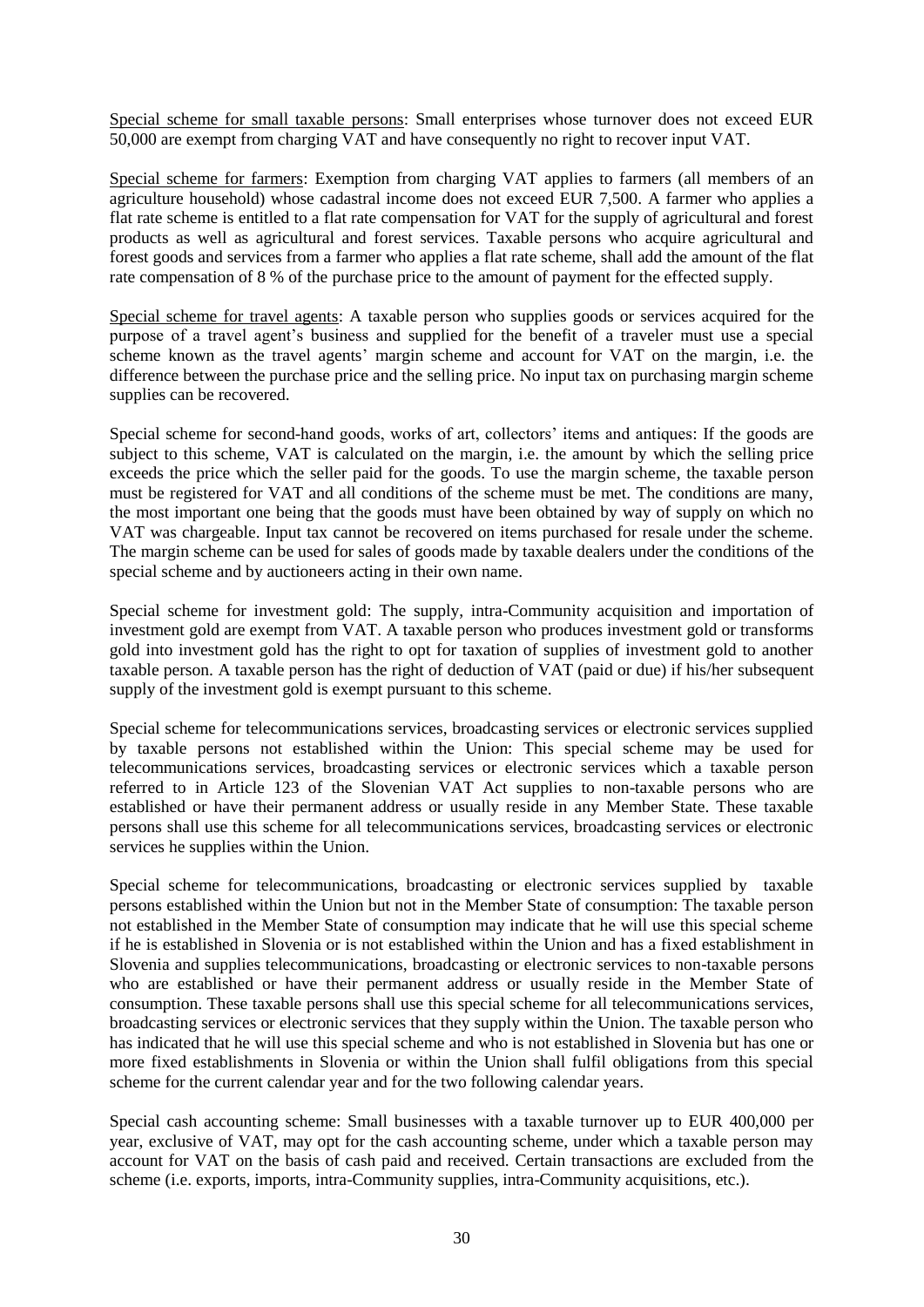Special scheme for the supply of occasional services of international carriage of passengers by road: Taxable persons that are not established in Slovenia or they don't have permanent establishment nor permanent or usual residence in Slovenia and on the territory of Slovenia exclusively perform services of occasional international road transport of passengers, at fulfilling of certain conditions may use thus special scheme for registration and they may settle and pay VAT according to this special scheme. This special scheme may apply only for international occasional road transport of passengers and not for international regular scheduled road transport of passengers.

Application of the special arrangement is optional for taxable persons, who fulfil conditions for its application:

- they occasionally perform services of international road transport of passengers in Slovenia with vehicles not registered in Slovenia;
- they don't claim the right to VAT deduction (in accordance with Article 63 of the Slovenian VAT Act) or right to VAT refund (in accordance with Articles 74 to 74.i of the Slovenian VAT Act);
- they don't perform any other transactions, which would be subject to VAT in Slovenia.

## *3.2 Excise Duties*

Goods subject to excise duties are tobacco products, alcohol and alcoholic beverages, energy products (mineral oils, natural gas, coal and coke) and electricity. Payment of excise duties is administered by the Financial Administration.

Excise duties are paid on excisable goods produced in Slovenia, imported from third countries or acquired from another EU Member State if they are intended for consumption in Slovenia. Normally, a producer, importer or trader pays the excise duty but if the goods are not intended for final consumption they can be placed under a suspension regime. In this case, the excisable goods remain under the supervision of the competent financial office, and the excise duty is payable when the goods leave the suspension regime.

Taxable persons calculate their liability on monthly returns which they must lodge by the  $25<sup>th</sup>$  day of the month following the tax period. They must pay excise duties by the last day of the month following the end of the tax period concerned. Excise duties on importation are payable as if they were customs duties (upon each importation).

The law defines tax rates and/or amounts of excise duties for each excisable product. They may be adjusted to take into account inflation and other changes in the market.

Excise duty is chargeable when products subject to excise duty are produced, received from other Member States or imported into Slovenia from third countries. However, under special conditions provided by law, the liability for excise duty may be transferred to the authorized tax warehousekeeper or tax-exempt user.

The person liable to pay excise duty is the producer of excise products, registered trader of excise products received from another Member State, importer of excise products from third countries, or legal or natural person dealing in excise products at the wholesale level. All excise duty payers come under the supervision of the Financial Administration and must fulfil certain obligations as required by law.

Through an excise duty suspension arrangement, a basis for the suspension of excise duty is provided for the period of production, processing, storage and transportation of excise products.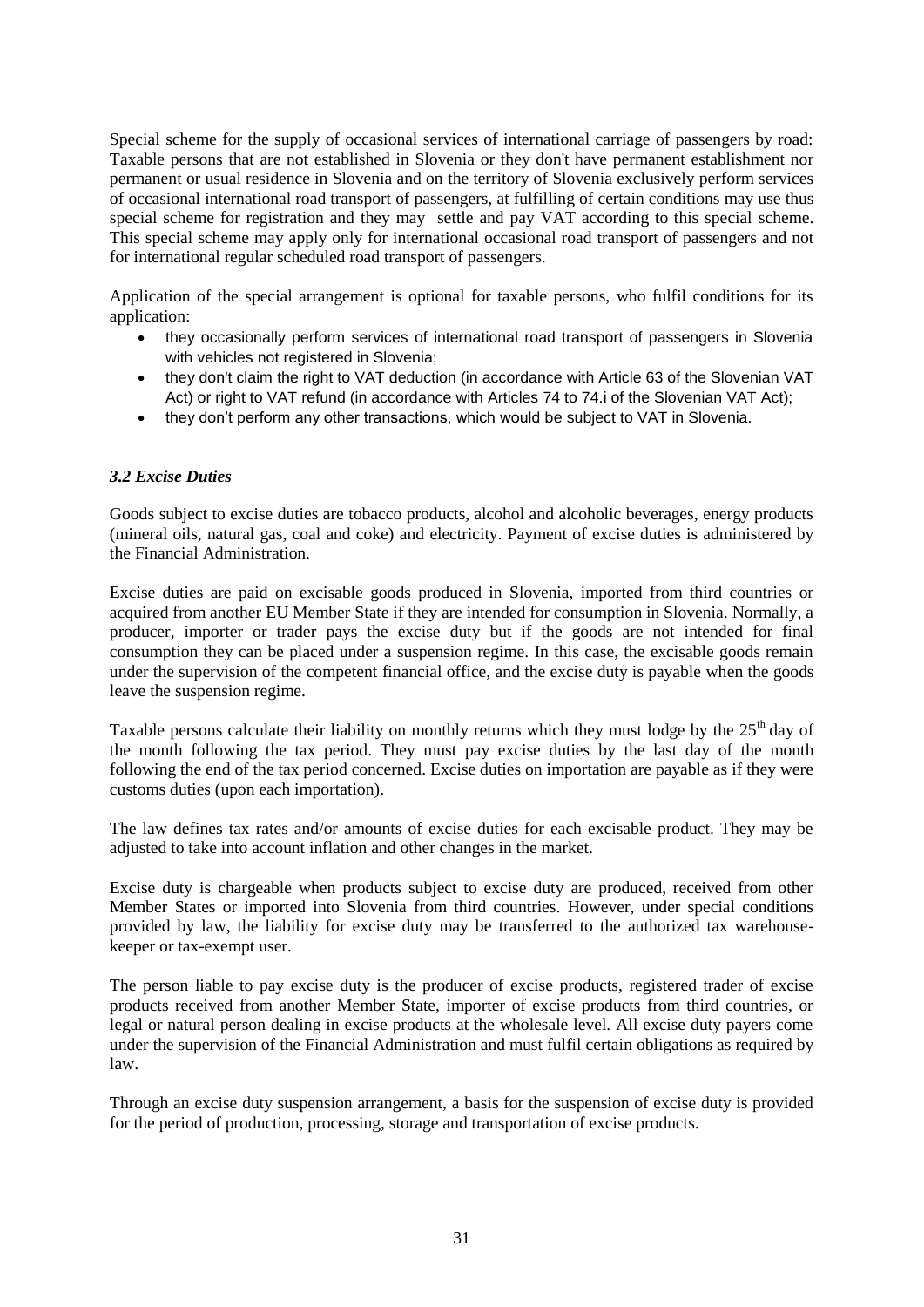The authorized warehouse-keeper is defined as the natural or legal person who acquires an excise licence from the Financial Administration to establish a tax warehouse where products subject to excise duty are produced, held, received or dispatched under duty suspension arrangements.

Registered consignee means a person/trader who receives excise products from other Member States on a regular basis as a part of his/her business activity under an excise duty suspension arrangement; a registered consignee must be authorized by the Financial Administration.

A temporary-registered consignee is a person/trader who occasionally receives excise products from another Member State, autorisation is limited to a specified quantity and a specified period of time, the conditions for instruments guaranteeing payment of excise duty being stricter in this case.

The rates of excise duties (situation as of 1 January 2018) for alcohol and alcoholic beverages, energy products and electricity, and tobacco products are given in tables 9, 10 and 11.

| Description           | per hectolitre (EUR) |
|-----------------------|----------------------|
| Still wine            | 0.0                  |
| Sparkling wine        | 0.0                  |
| $Beer*$               | 12.1                 |
| Fermented beverages   | 0.0                  |
| Intermediate products | 132.0                |
| Ethyl alcohol*        | 13 2                 |

| Table 9: Duties on alcohol and alcoholic beverages |  |
|----------------------------------------------------|--|
|----------------------------------------------------|--|

\* per % volume of alcohol

Certain goods are exempted from payment of excise duty, including those intended for export or for delivery in the context of diplomatic or consular relations, for international organizations, personal needs of foreign staff of diplomatic and consular missions or international organizations, or the needs of armed forces of other state parties to international alliances.

According to the law, for certain uses of energy products, a part of excise duty can be returned, namely for energy products for which it can be proved that they are used as motor fuels for stationary working machines, construction, motor rail track vehicles in railway transport and cable cars, all in amount of 50% of excise duty prescribed for motor fuel; energy products used as motor fuels of agricultural and forestry mechanical equipment (inc. tractors), in amount of 70% of excise duty prescribed for motor fuel; excise duty for gas oil, used as a propellant for commercial purposes is refunded up to amount of EUR 330,00 per 1,000 liters.

Use of energy products in some cases is exempt from payment of excise duty: when energy products are used as motor fuels in air transport and maritime transport, and as fuel for fishing boats, except if used for private purposes; when they are used in power plants and in plants for combined generation of heat and power; when energy products and electricity are used in production of other energy products and electricity, and when they are used in several other specific procedures.

Use of electricity is exempt from payment of excise duty when it is used for chemical reduction and in electrolytic or metallurgical processes; on the manufacturer's premises used for the production of electricity; consumed for the production and represents more than 50% of the cost of the product; used for the production of non-metallic mineral products, produced in small hydroelectric power plants, or from other types of renewable energy, not fossil or nuclear origin, with power up to 2 MW, and the manufacturer is used for own consumption or produced in in the household and used for own consumption or for temporary power supply in case of failure or disruption of normal power supply, provided that the excise duty on energy products used to produce electricity is paid.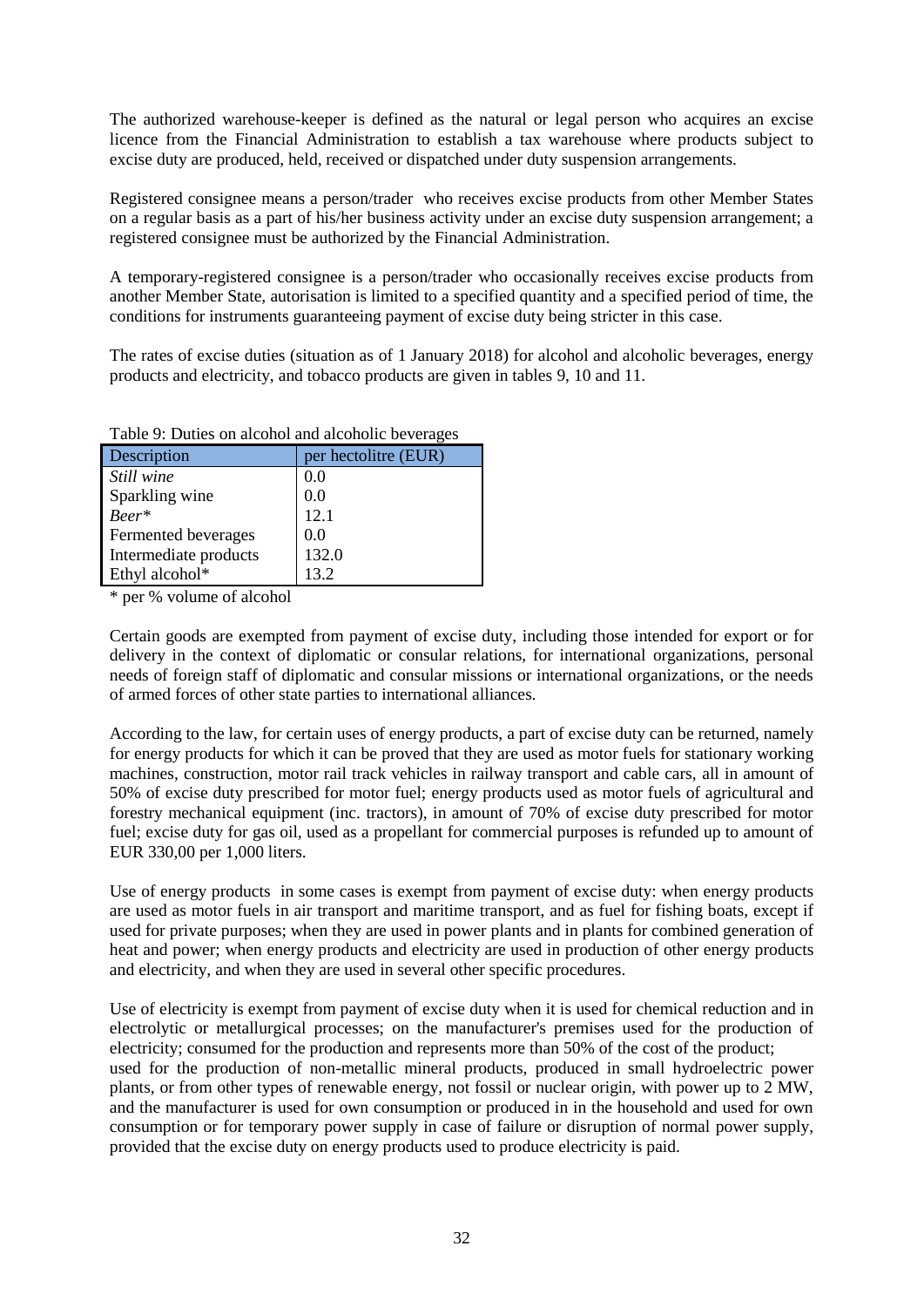Alcohol and alcoholic beverages are exempt from payment of excise duty when used as raw material for the production of medicines or vinegar, or the production of foodstuffs, non-foodstuffs or flavours, and non-alcoholic beverages.

| $10.000$ To. Exclude datics on energy<br>Description | per 1,000 litres unless specified |
|------------------------------------------------------|-----------------------------------|
|                                                      | (EUR)                             |
| Leaded petrol                                        | 421.61                            |
| Unleaded petrol                                      | 507.80                            |
| Gas oil used as/for:                                 |                                   |
| - propellant                                         | 426.05                            |
| - heating purposes                                   | 157.50                            |
| Liquid petroleum<br>used<br>gas                      |                                   |
| as/for <sup>1</sup>                                  | 127.50                            |
| - propellant                                         | 0.00                              |
| - heating purposes.                                  |                                   |
|                                                      |                                   |
| Kerosene used as/for:                                |                                   |
| - propellant                                         | 330.00                            |
| - heating purposes                                   | 21.00                             |
| Heavy fuel $oil1$                                    | 15.02                             |
| Natural gas used as/for: <sup>2</sup>                |                                   |
| - propellant                                         | 8.54                              |
| - heating purposes                                   | 1,71                              |
| Electricity used as/for <sup>2</sup> :               |                                   |
| - to 10,000 MWH/year                                 | 3.05                              |
| - over 10,000 MWH/year                               | 1.80                              |
| Coal and coke <sup>3</sup>                           | 0.29                              |
| <b>Biofuel</b>                                       | 0.00                              |
|                                                      |                                   |

|  |  |  | Table 10: Excise duties on energy products and electricity* |
|--|--|--|-------------------------------------------------------------|
|  |  |  |                                                             |

<sup>1</sup> per 1,000 kilograms

per MWh

<sup>3</sup> per gigajoule

\*Energy products are also liable for  $CO<sub>2</sub>$  tax. Tax is payable for an atmospheric pollution by  $CO<sub>2</sub>$ emissions from energy product (burning of liquid, gaseous and solid fuels) in amount of 17.3 euro per unite of pollution which is determined for each energy product.

Table 11: Duties on tobacco products

| Description                          |                                                               |
|--------------------------------------|---------------------------------------------------------------|
| Cigarettes (per $1,000$ pcs)         | EUR 111 minimum                                               |
| Cigars, cigarillos (per $1,000$ pcs) | 6,3% of retail selling<br>price.<br>minimuim 42 EUR per 1,000 |
| Fine-cut tobacco (per kg)            | EUR 42 and 37 % Ad valorem (as<br>% of TIRSP)                 |
| Other smoking tobacco (per kg)       | E I IR 42                                                     |
| Electronic cigarettes                | $0.18$ EUR/ml                                                 |
| Heating tobacco                      | 88 EUR/kg                                                     |

\_\_\_\_\_\_\_\_\_\_\_\_\_\_\_\_\_\_\_\_\_\_\_\_\_\_\_\_\_\_\_\_\_\_\_\_\_\_\_\_\_\_\_\_\_\_\_\_\_\_\_\_\_\_\_\_\_\_\_\_\_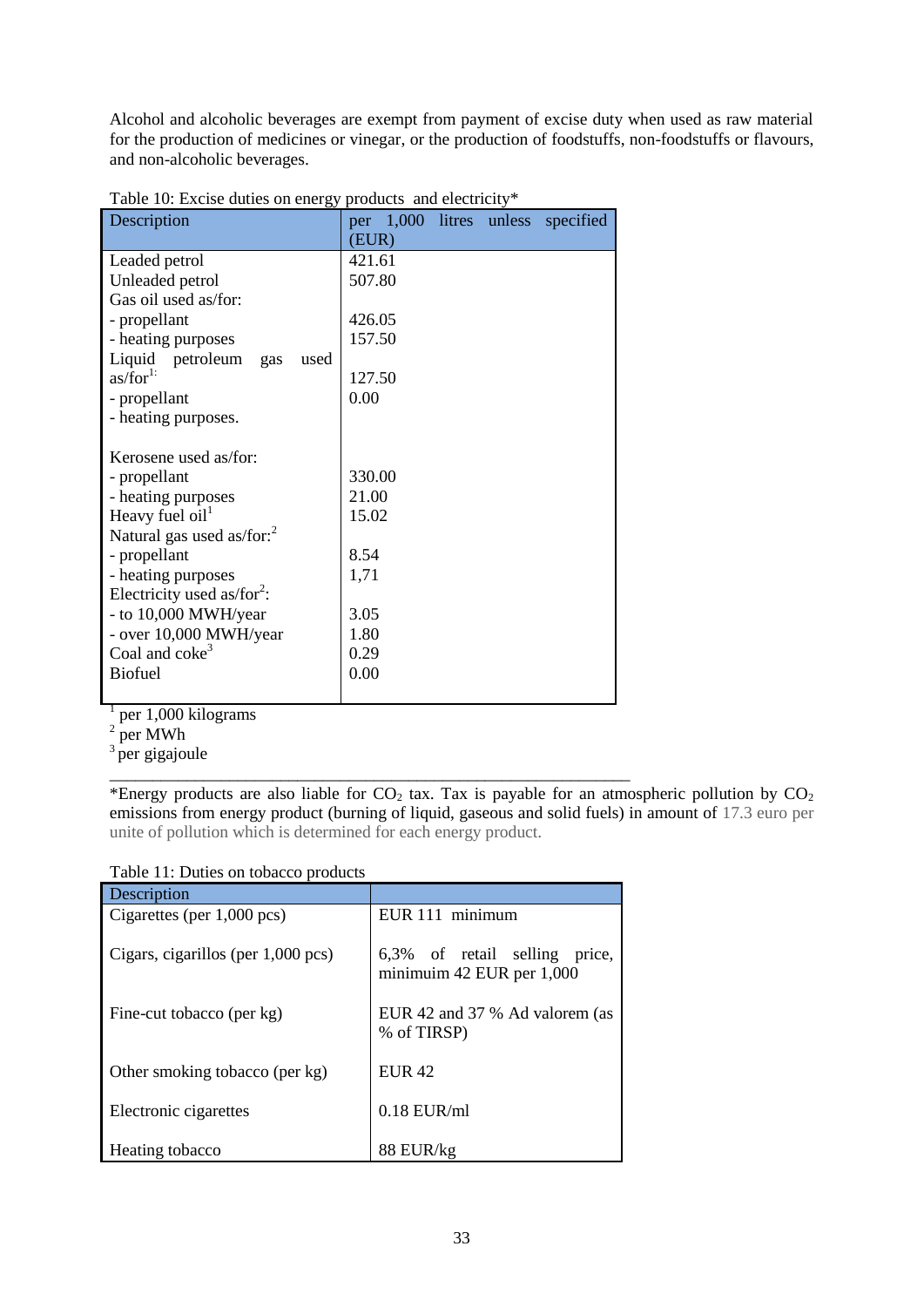## *3.3 Insurance Contracts Tax*

The taxable person is an insurance company or other legal entity which performs insurance operations within the territory of the Republic of Slovenia.

The obligation for charging the tax arises when the taxable person concludes an insurance contract, i.e. when an invoice is issued, or in the case of personal insurance, when the insurance premium is paid. The tax base is the premium or contribution paid on the basis of a concluded insurance contract. The tax is paid at the rate of 8.5 % of the tax base.

The taxable person shall submit a return of the tax to the tax authorities within 15 days after the end of the month for which the return has been prepared. The tax must be paid within 15 days after the end of the month for which the monthly return has been prepared.

The taxable person shall submit the tax return to the tax authorities irrespective of the fact whether it is obliged to pay tax for the period or not.

The tax is not charged on:

- compulsory contributions for pension, disability and health insurance;
- property (accident and health) and life insurance, where the insurance period is not shorter than 10 years (if the insurance contract expires before the end of a 10-year period, the tax shall be charged and paid);
- insurance which covers risks outside the territory of the Republic of Slovenia;
- reinsurance

## *3.4 Tax on Transfer of Immovable Property*

The taxable person shall be the seller of the real property. In establishing the right of superficies, the taxable person shall be the owner who first acquired the right of superficies, while in transferring the right of superficies, the taxable person shall be the owner who transfers the right of superficies.

The tax is payable at a rate of 2 % of the tax base. The tax base is the selling price of the real property. In establishing or transferring the right of superficies, the tax base is the realized payment equaling the market value of the right of superficies.

When the real property is sold by public auction in a procedure of enforcement, the tax base eqals the selling price achieved at auction less the property transactions tax included in the price.

A taxable person files a tax return within 15 days of the tax liability arising with the competent tax authority on the territory of which the real property is situated. The tax authority issues its tax assessment decision relating to property transactions within 30 days from receipt of the tax return. The taxable person pays the assessed tax within 30 days after the tax assessment decision has been served on him.

The transfer of a title on property for which value added tax has already been charged is not considered as a transfer of property. Establishment or transfer of the right of superficies for which value added tax has already been paid is not subject of this tax.

The tax is not charged on:

 transfer of property to diplomatic or consular missions accredited in Slovenia in case of reciprocity, and to international organizations if so stipulated by international treaties binding on Slovenia;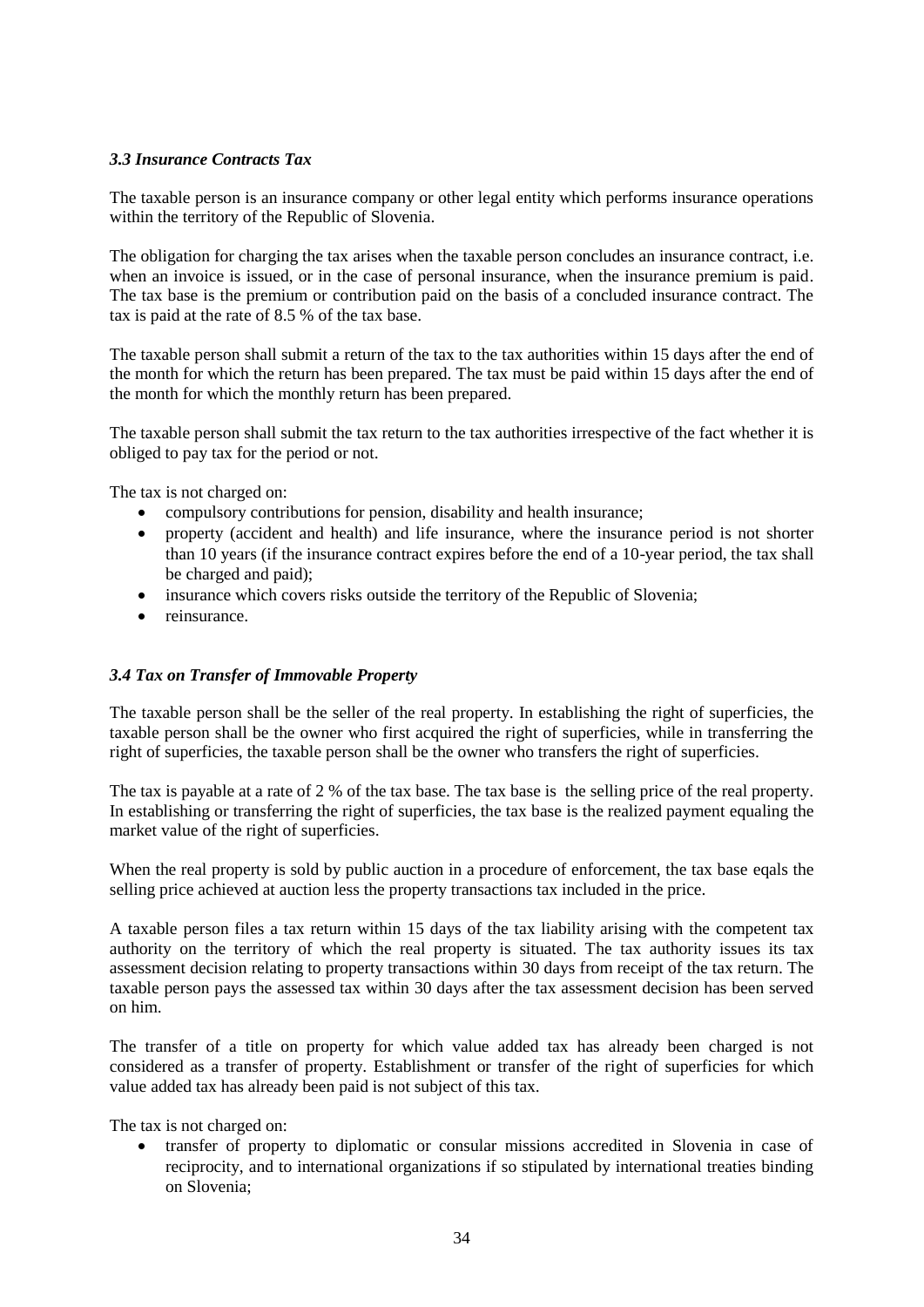- transfer of property due to expropriation;
- transfer of property possessing the status of cultural monument;

 transfer of agricultural land in the frame of land consolidation and other agrarian operations under the regulations on agricultural land;

• transfer of property in compulsory collection proceedings of mandatory levies:

• transfer of property in the division of property between spouses and cohabiting partners on the termination or during marriage;

• transfer of property upon rescission of a property transfer contract;

 transfer of property in the division of real property between partners or shareholders in winding-up proceedings;

• transfer of property within the frame of financial transformations;

 transfer of property as a non-cash contribution upon the establishment of a legal entity or its capital increase.

## *3.5 Motor Vehicle Tax*

The motor vehicle tax (MVT) must be paid for motor vehicles which are put into circulation in Slovenia for the first time or registered for the first time in the territory of the Republic of Slovenia, namely for vehicles with the fixed tariff code of the common customs tariff. The person liable to declare and pay tax (hereinafter referred to as the taxable person) is the producer and/or the person that acquires the vehicle in another EU Member State and/or the importer of motor vehicles. Tax base is the selling price of the motor vehicle, this tax and VAT excluded. The tax rates depend as a rule on CO<sub>2</sub> release and the type of fuel using for the drive and is determined for the petrol motor vehicles from 0.5 % to 28 % and from 1 % to 31 % of the tax base for diesel motor vehicles. For diesel motor vehicles, the tax rate depends on particulate matter (MP) emissions and Euro emission standards. Tax rates for motorcycles, three-wheeled cycles and quadricycle are set upon engine capacity in the range from 1.5 % to 5 % of the tax base and from 6 % to 18 % of the tax base for the camper vans.

MVT act provides also cases of the exemption from payment of MVT, namely: vehicles for transport of disabled persons, vehicles for families with three or more children, exported and supplied vehicles before first registration, intervention ambulances, historic vehicles, sports vehicles used only for racetracks, vehicles of diplomatic and consular representations accredited to Slovenia and international organizations.

An additional tax on motor vehicles was introduced in July 2012. Tax rate depends on the engine capacity and is determined from 8 % to 16 % of the tax base for the motor vehicles with an engine capacity over 2,500 ccm and 5 % of the tax base for the motor vehicles, tricycles and quadricycles with an engine capacity over 1,000 ccm.

#### *3.6 Financial Services Tax*

Financial Services Tax Act introduced tax on financial services which are exempt from the VAT according to current regulations governing the VAT system and services performed by the insurance brokers and insurance agents.

Subject to taxation are:

- granting and negotiation of credit or loans in monetary form and the management of credit or loans in monetary form by the person who is granting the credit or the person who is granting the loan;
- issuing of credit guarantees or any other security for money and management of credit guarantees by the person who is granting the credit;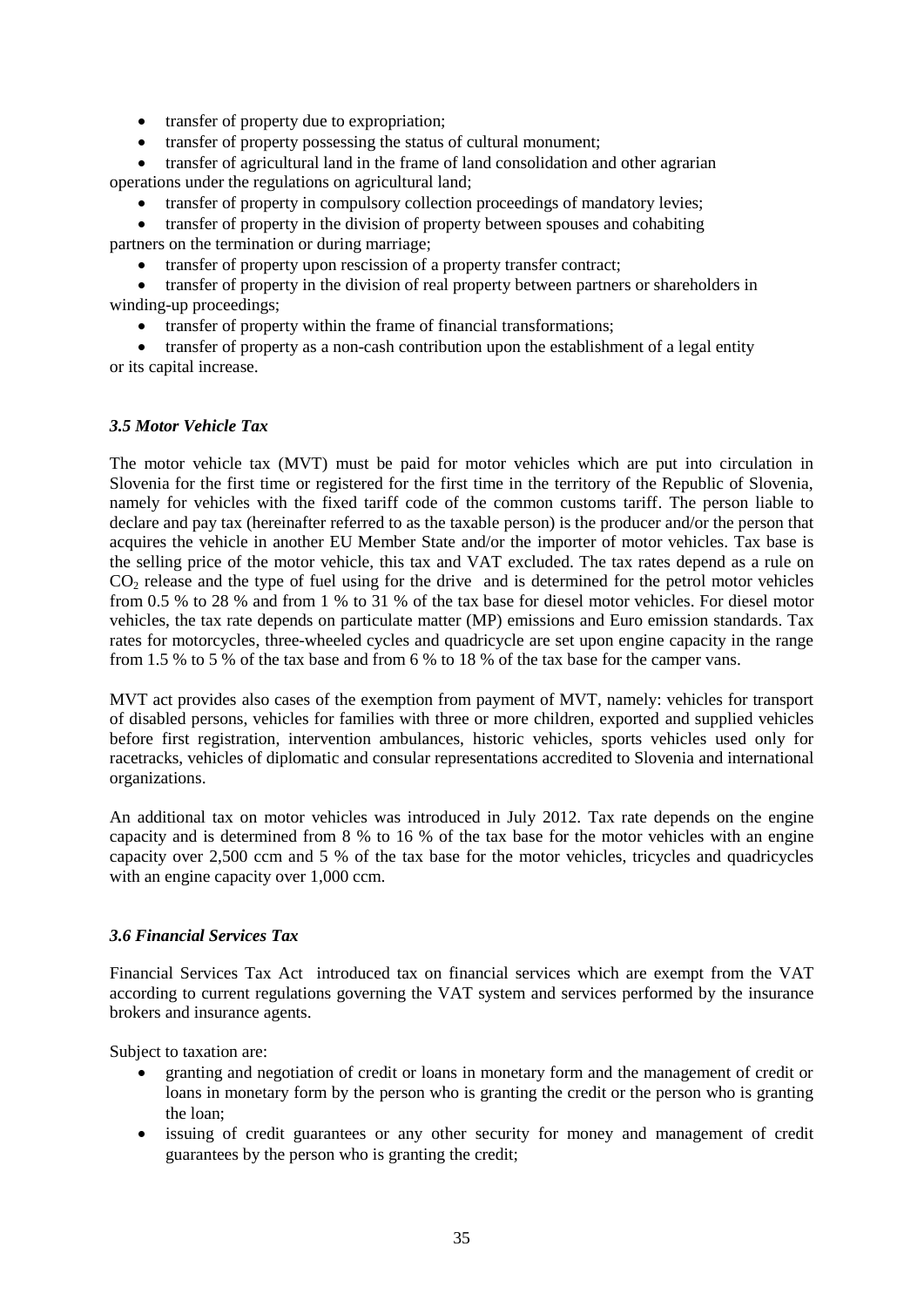- transactions, including negotiation, concerning deposit and current or transaction accounts, payments, transfers, debts, cheques and other negotiable instruments;
- transactions, including negotiation, concerning currency, bank notes and coins used as legal tender;
- services provided by the insurance brokers and agents.

The tax base is the fee or commission paid on the basis of a concluded financial service.

Liability to pay the tax arises when the financial service is performed. A financial service is considered to have been performed when a fee (commission) has been paid for this service.

The tax is payable at the rate of 8.5% of the tax base.

The taxable person shall submit a monthly return to the tax authorities until the end of the month for which the return has been prepared which is also the date when the tax must be paid.

The tax is not charged on:

- financial services that are subject to the VAT;
- financial services that are subject to Insurance Contracts Tax;
- financial services which are performed by the Central Bank of Slovenia;
- financial services which are performed by or on behalf of the European Financial Stability Facility;
- financial services which are performed by or on behalf of an international financial institution set up by EU member states in order to provide financial assistance to its members experiencing financing problems;
- financial services which are performed by or on behalf of the European Central Bank, the European Investment Bank or other bodies set up by the European Union;
- financial services which are performed by or on behalf of international organisations and diplomatic and consular missions of foreign states.

## *3.7 Tax on Lottery Tickets*

The tax on lottery tickets is levied on the lottery tickets which are used for participation in conventional games of chance.

Taxable person is the organiser of conventional games of chance with the state concession.

The tax base is the selling price of the lottery ticket excluding tax on lottery tickets.

The tax is payable at the rate of 10 % of the tax base.

Taxable person shall account for tax on monthly basis and shall pay the tax to the tax authority within thirty days after the expiry of the monthly accounting period.

The tax is not charged on the lottery tickets which are issued by the associations and non-profit humanitarian organisations established in the Republic of Slovenia in the context of organisation of conventional games of chance for the purpose of financing their own activity.

#### *3.8 Customs Duties*

Slovenia, as the EU Member State, applies the customs legislation of the Union. The Union, being a customs union and therefore an area without internal customs duties, collects uniform duties upon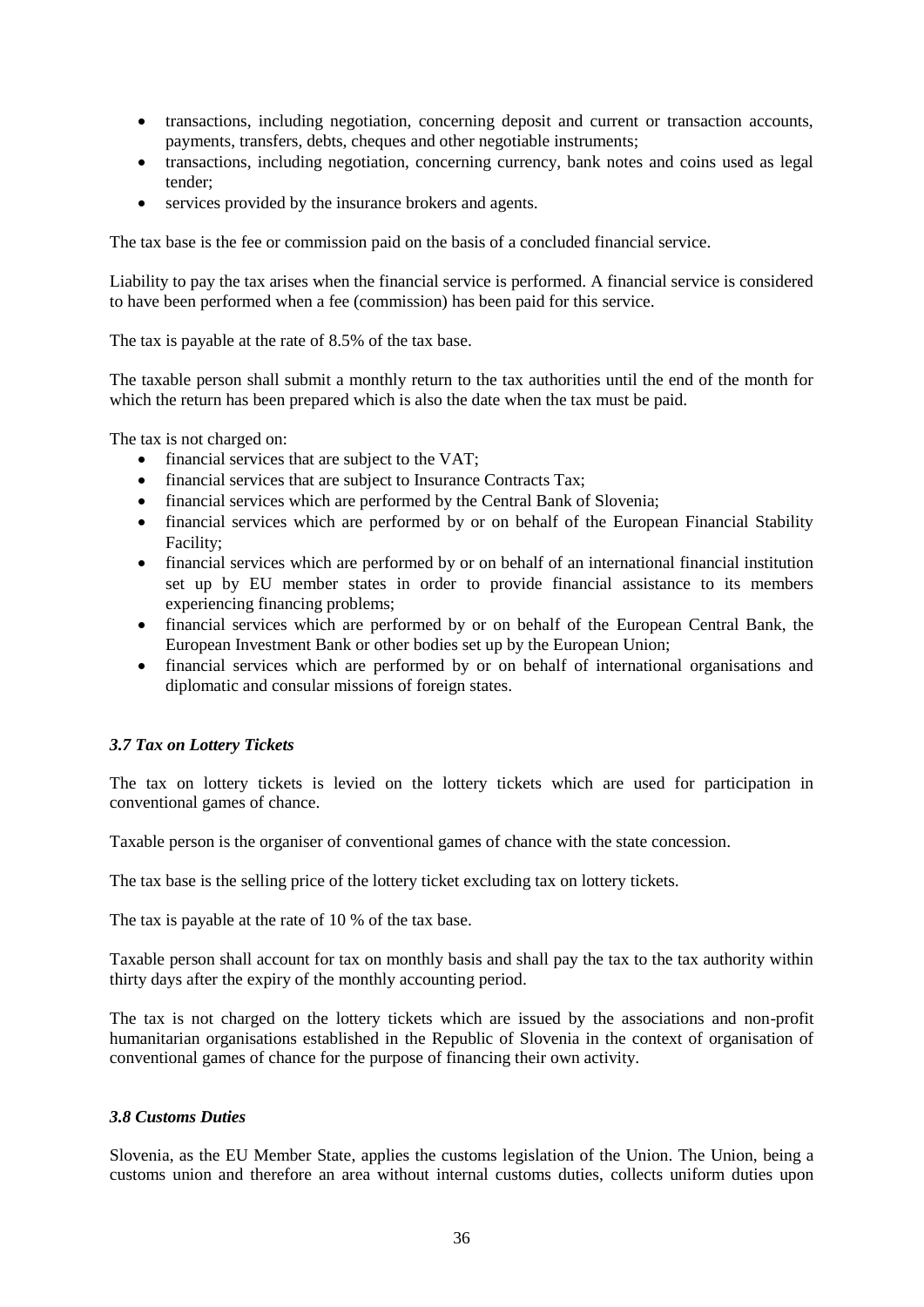importation from the third countries (i.e. countries outside the Union's customs area). Goods from the third countries are cleared through customs and import duties are levied at the place of importation into the Union. Consequently, goods from third countries destined for Slovenia may be cleared in any EU Member State and, vice versa, goods from the third countries destined for another EU Member State may be cleared in Slovenia.

Uniform Union rules are applied for customs and tariff matters. Basic Union rules on customs matters are regulated in Regulation (EU) No. 952/2013 of the European Parliament and of the Council of 9 October 2013 laying down the Union Customs Code (OJ L 269, 10.10.2013, as amended) and in its implementing provisions contained in Commission Implementing Regulation (EU) No. 2015/2447 (OJ L 343, 29.12.2015, as amended), Commission Delegated Regulation (EU) 2015/2446 (OJ L 343, 29.12.2015, as amended) and Commission Delegated Regulation (EU) 2016/341 (OJ L 069 15.3.2016, as amended). Rules on tariff matters are stipulated in Council Regulation (EEC) No. 2658/87 (OJ L 256, 7.9.1987, as amended).

In certain circumstances and by virtue of the special conditions under which goods are imported, levying duties is not justified. In this respect Slovenia applies the provisions of Council Regulation 1186/2009 setting up a Community system of relief from customs duty (OJ L 324, 10.12.2009). This regulation sets out those cases in which, owing to special circumstances, relief from import or export duties are granted respectively when goods are put into free circulation or are exported from the EU.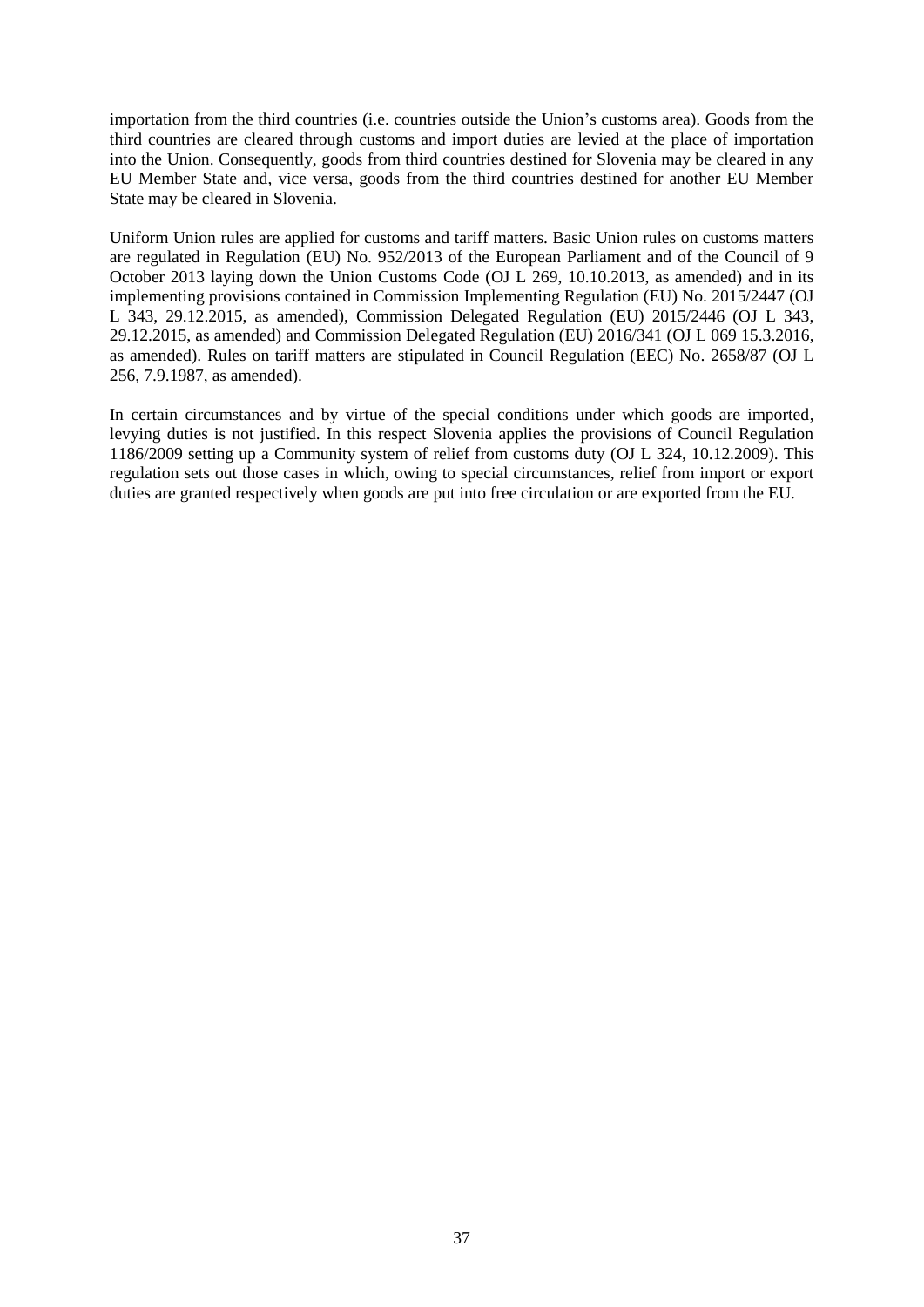#### **4 TAX PROCEDURE RULES**

The tax procedure as a special administrative procedure is a system of procedural rules that are followed by tax authorities and persons liable for tax in tax collection procedures (calculation, assessment, payment, refund, control and enforcement of taxes).

The Tax Procedure Act (hereinafter: TPA) regulates rights and obligations of persons liable for tax, protection of information obtained in the tax collection procedure, mutual assistance in tax collection and exchange of information between EU Member States. For issues of tax procedure which are not governed by the international treaty binding upon the Republic of Slovenia, by the taxation act, TPA, the act governing financial administration or the act governing inspection, the act governing general administrative procedure is applied.

The fundamental principles of the tax procedure (e.g. the principle of legality, the principle of substantive truth, the principle of proportionality, the principle of certainty, acquaintance and assistance, the principle of confidentiality of information, the principle of legal and timely fulfilment and payment of tax liabilities, the principle of obligation to provide information) are important for the protection of taxpayers' procedural rights and are a tool for minimum procedural guarantees. The tax authorities must ensure the protection and exercise of the rights and interests of the parties involved.

The tax procedure is initiated by the tax authority ex officio (e.g. tax inspection procedure) or at the request of a party (e.g. the application for deferment of tax payment).

Tax liability is the duty of person liable for tax to pay the amount of tax specified by law. The fulfilment of tax liability is a fundamental obligation of the person liable for tax and must be met regardless of any other obligations. The tax is calculated in the tax calculation (e.g. corporate income tax return) or determined with a tax assessment decision issued by tax authority (e.g. tax assessment decision relating to real property transactions). The fundamental and most frequent method of fulfilling tax liability is on the basis of self-assessment. The taxpayer calculates the tax due for payment by himself, taking into account the determined tax base, tax relief and rates. The tax assessment decision is another way of fulfilling tax liability. The tax authority issues an assessment decision on the basis of the taxpayer's tax declaration or under the tax control procedure.

If the person liable for tax does not fulfil or correctly fulfil the tax liability, the tax authority initiates offence procedure. The person liable for tax who commits an offence shall be subject to a fine.

Taxes must be paid by taxpayers within the periods specified in the relevant tax legislation (general time limit for payment of tax is 30 days). If a taxpayer fails to pay the tax liability on time, the tax authority initiates tax enforcement. The subject of tax enforcement is any debtor's property or property right (monetary assets on bank accounts, wage, securities, ownership share in a company, movable and immovable property) except where exempted by law from tax enforcement (e.g. financial social assistance, maintenance ...) or when enforcement on a certain property or property right is restricted by law (the amount of employment income in accordance with the act regulating income tax, seized by way of tax enforcement may not exceed two thirds, leaving the debtor with an amount worth at least 76 % of the minimum wage).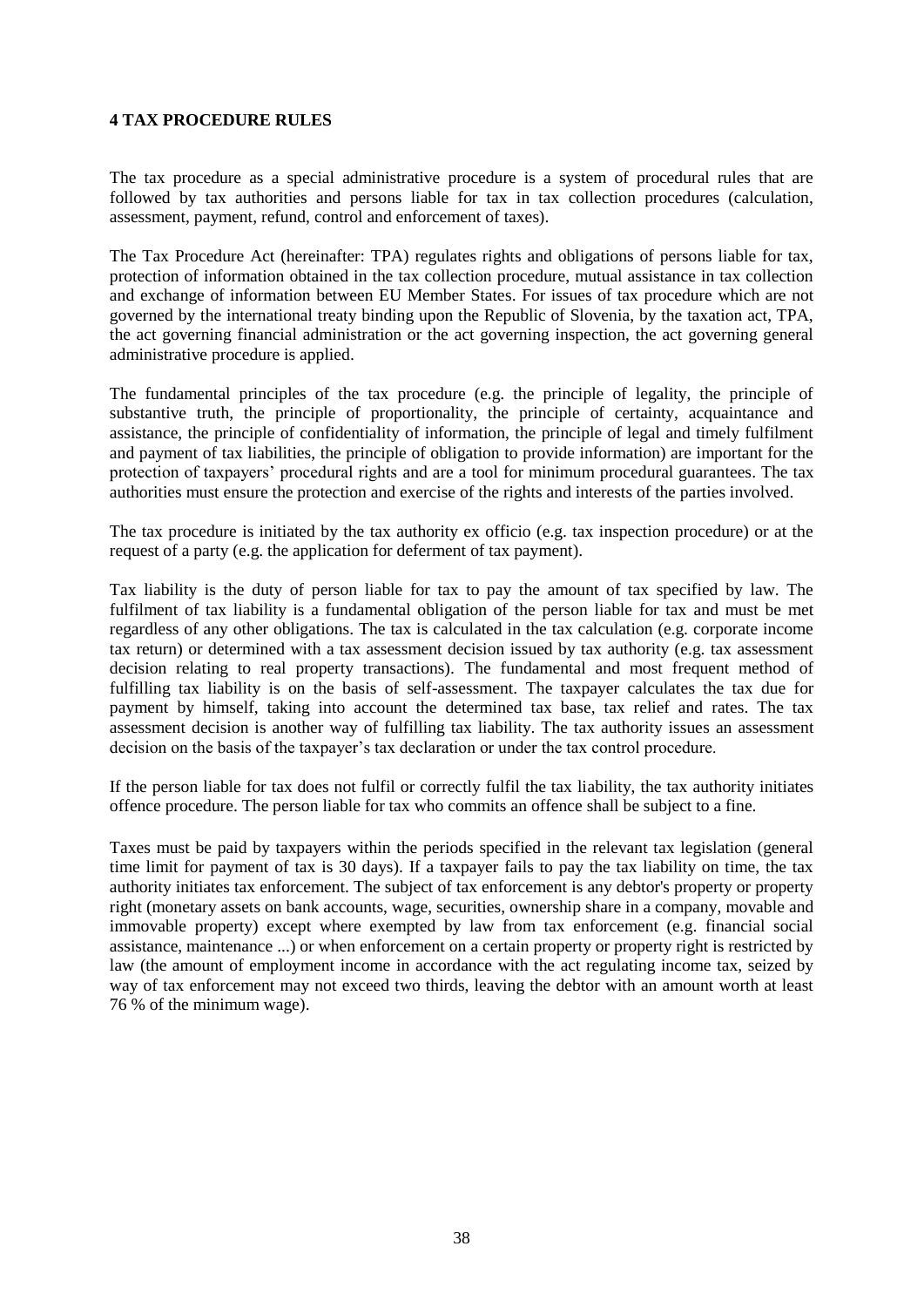## **II. DOUBLE TAXATION CONVENTIONS**

Double taxation conventions (DTCs) lay down rules for the taxation of income or capital crossing international borders and define rights of taxation between two countries. The primary purpose of DTCs is to eliminate or reduce international double taxation and to prevent tax evasion.

DTCs contribute to the elimination of obstacles to the flow of goods, services, capital, persons and technology. Slovenia has a small but very open economy and, as such, pursues a policy that encourages cross-border economic activity by providing for non-discrimination and certainty in tax treatment.

DTCs concluded by Slovenia follow the OECD Model Tax Convention on Income and on Capital with some modifications. It should be noted that each convention is unique; therefore, careful review of DTC provisions is required when an issue is affected by such a convention.

Slovenia currently has DTCs in force with 59 countries. They generally cover income and property taxes. A number of new DTCs are in the process of being negotiated. A list of applicable conventions is available on the website of the Ministry of Finance:

[http://www.mf.gov.si/en/areas\\_of\\_work/taxes\\_and\\_customs/documents/list\\_of\\_double\\_taxation\\_conv](http://www.mf.gov.si/en/areas_of_work/taxes_and_customs/documents/list_of_double_taxation_conventions/) [entions/](http://www.mf.gov.si/en/areas_of_work/taxes_and_customs/documents/list_of_double_taxation_conventions/)

Under the Tax Procedure Act there are two methods available to non-residents for claiming benefits under applicable DTCs:

a) non-residents may claim the reduced tax rate or exemption in accordance with the provisions of the relevant DTC upon the payment of income, subject to prior verification of treaty entitlement at the competent office of the Financial Administration ("reduction or exemption at the source" procedure), or

b) if, upon payment of income, tax is imposed according to Slovenian domestic taxation law, non-residents may subsequently be refunded the part of the tax that exceeds the amount that Slovenia can levy under the provisions of the DTC ("refund" procedure).

In order to better facilitate the use of methods a) and b) above, special tax forms for claiming verification of treaty entitlement or claiming tax refunds have been published. These are also available on the website of the Financial Administration of the Republic of Slovenia. According to the Act, the general limitation period for claiming a refund under b) is five years from the end of the calendar year in which the tax was paid.

Slovenia signed the Multilateral Convention to Implement Tax Treaty Related Measures to Prevent Base Erosion and Profit Shifting (referred to as the multilateral instrument or MLI) on June 7, 2017. The MLI helps the fight against base erosion and profit shifting (BEPS) by implementing the DTC related measures developed through the BEPS Project in existing DTCs in a synchronised and efficient manner. Slovenia has listed many of its DTCs as Covered Tax Agreements under MLI.